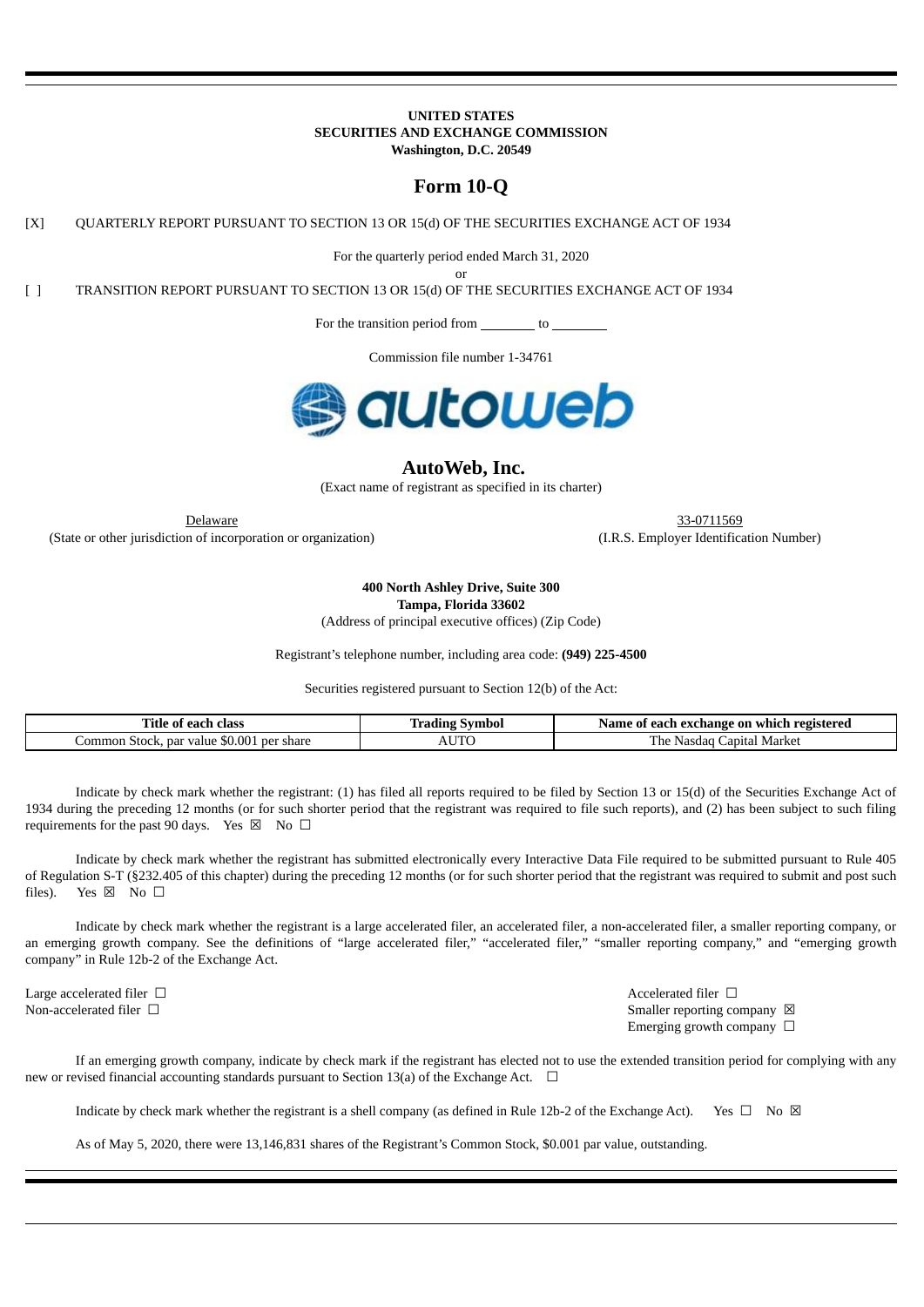<span id="page-1-0"></span>**INDEX**

# **PART I. FINANCIAL INFORMATION**

| ITEM 1. | <b>Financial Statements</b>                                                                                            |                |
|---------|------------------------------------------------------------------------------------------------------------------------|----------------|
|         |                                                                                                                        |                |
|         | Unaudited Condensed Consolidated Balance Sheets as of March 31, 2020 and December 31, 2019                             | $\mathbf{1}$   |
|         |                                                                                                                        |                |
|         | Unaudited Condensed Consolidated Statements of Operations for the Three Months Ended March 31, 2020 and 2019           | $\overline{2}$ |
|         |                                                                                                                        |                |
|         | Unaudited Condensed Consolidated Statements of Stockholders' Equity for the Three Months Ended March 31, 2020 and 2019 | 3              |
|         | Unaudited Condensed Consolidated Statements of Cash Flows for the Three Months Ended March 31, 2020 and 2019           | $\overline{4}$ |
|         |                                                                                                                        |                |
|         | <b>Notes to Unaudited Condensed Consolidated Financial Statements</b>                                                  | 5              |
|         |                                                                                                                        |                |
| ITEM 2. | Management's Discussion and Analysis of Financial Condition and Results of Operations                                  | 16             |
|         |                                                                                                                        |                |
| ITEM 3. | Quantitative and Qualitative Disclosures About Market Risk                                                             | 20             |
|         |                                                                                                                        |                |
| ITEM 4. | <b>Controls and Procedures</b>                                                                                         | 20             |
|         |                                                                                                                        |                |
|         | <b>PART II. OTHER INFORMATION</b>                                                                                      |                |
|         |                                                                                                                        |                |
|         | <b>ITEM 1A.Risk Factors</b>                                                                                            | 21             |
|         | <b>ITEM 6. Exhibits</b>                                                                                                | 23             |
|         |                                                                                                                        |                |
|         | <b>Signatures</b>                                                                                                      | 24             |
|         |                                                                                                                        |                |
|         |                                                                                                                        |                |

-i-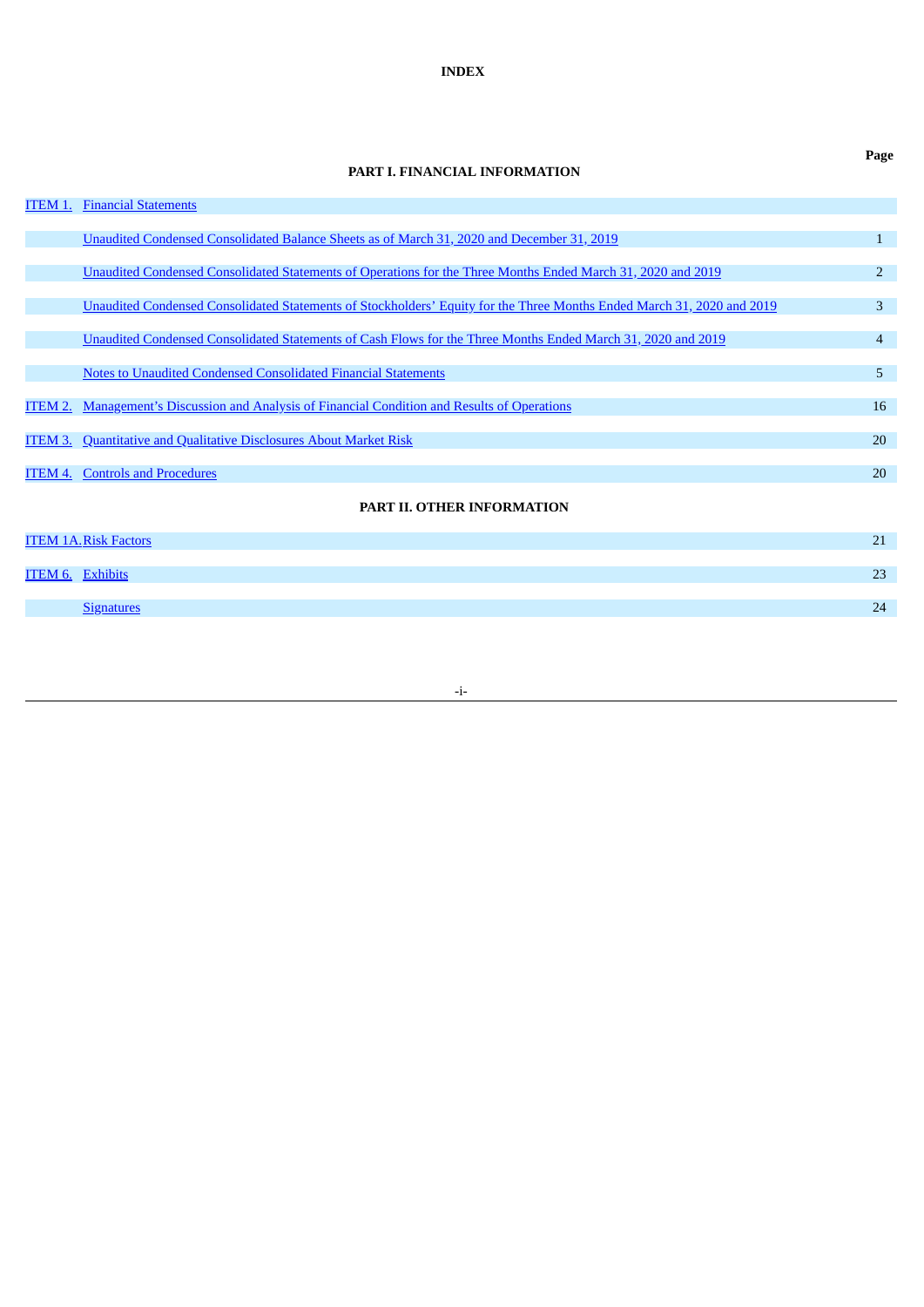# <span id="page-2-0"></span>**PART I. FINANCIAL INFORMATION**

# **Item 1.** *Financial Statements*

### **AUTOWEB, INC. UNAUDITED CONDENSED CONSOLIDATED BALANCE SHEETS (Amounts in thousands, except share data)**

|                                                                                                                                                       | March 31,<br>2020 | December 31,<br>2019 |
|-------------------------------------------------------------------------------------------------------------------------------------------------------|-------------------|----------------------|
| <b>Assets</b>                                                                                                                                         |                   |                      |
| Current assets:                                                                                                                                       |                   |                      |
| Cash and cash equivalents                                                                                                                             | \$<br>7,354       | \$<br>892            |
| Restricted cash                                                                                                                                       | 502               | 5,054                |
| Accounts receivable, net of allowances for bad debts and customer credits of \$759 and \$740 at March 31, 2020 and<br>December 31, 2019, respectively | 20,820            | 24,051               |
| Prepaid expenses and other current assets                                                                                                             | 1,168             | 1,265                |
| Total current assets                                                                                                                                  | 29,844            | 31,262               |
| Property and equipment, net                                                                                                                           | 3,100             | 3,349                |
| Right-of-use assets                                                                                                                                   | 3,633             | 2,528                |
| Intangible assets, net                                                                                                                                | 6,244             | 7,104                |
| Other assets                                                                                                                                          | 764               | 661                  |
| <b>Total assets</b>                                                                                                                                   | \$<br>43,585      | \$<br>44,904         |
| <b>Liabilities and Stockholders' Equity</b>                                                                                                           |                   |                      |
| Current liabilities:                                                                                                                                  |                   |                      |
| Accounts payable                                                                                                                                      | \$<br>12,525      | \$<br>14,080         |
| Borrowings under revolving credit facility                                                                                                            | 6,712             | 3,745                |
| Accrued employee-related benefits                                                                                                                     | 1,345             | 1,004                |
| Other accrued expenses and other current liabilities                                                                                                  | 1,696             | 2,315                |
| Current portion of lease liabilities                                                                                                                  | 1,057             | 1,167                |
| Total current liabilities                                                                                                                             | 23,335            | 22,311               |
| Lease liabilities, net of current portion                                                                                                             | 2,706             | 1,497                |
| <b>Total liabilities</b>                                                                                                                              | 26,041            | 23,808               |
| Commitments and contingencies (Note 9)                                                                                                                |                   |                      |
| Stockholders' equity:                                                                                                                                 |                   |                      |
| Preferred stock, \$0.001 par value, 11,445,187 shares authorized                                                                                      |                   |                      |
| Series A Preferred stock, none issued and outstanding at March 31, 2020 and December 31, 2019, respectively.                                          |                   |                      |
| Common stock, \$0.001 par value; 55,000,000 shares authorized, and 13,146,831 shares issued and outstanding at                                        |                   |                      |
| March 31, 2020 and December 31, 2019, respectively                                                                                                    | 13                | 13                   |
| Additional paid-in capital                                                                                                                            | 364,537           | 364,028              |
| <b>Accumulated deficit</b>                                                                                                                            | (347,006)         | (342, 945)           |
| Total stockholders' equity                                                                                                                            | 17,544            | 21,096               |
| Total liabilities and stockholders' equity                                                                                                            | \$<br>43,585      | \$<br>44,904         |

*See accompanying notes to unaudited condensed consolidated financial statements.*

-1-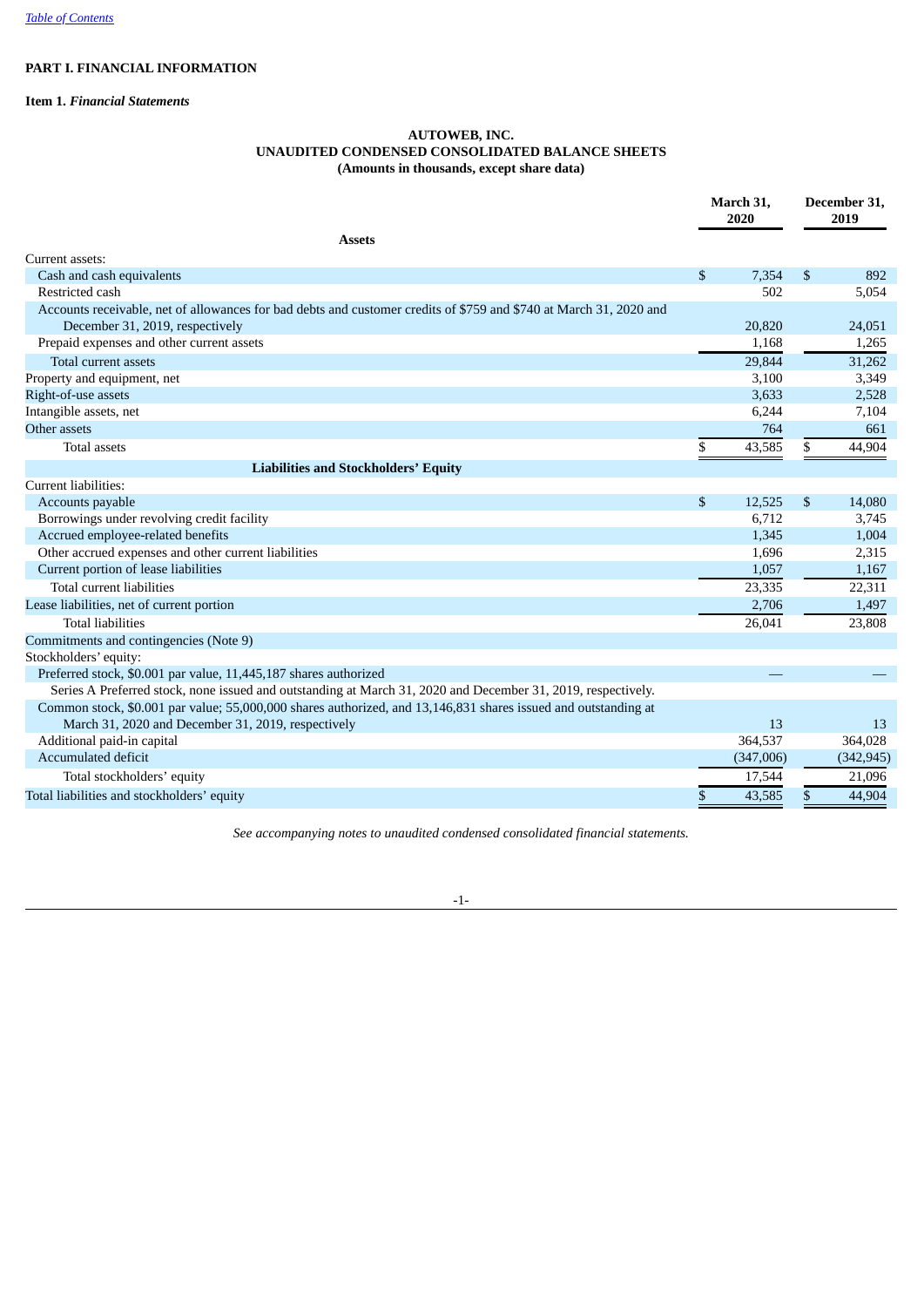### <span id="page-3-0"></span>**AUTOWEB, INC. UNAUDITED CONDENSED CONSOLIDATED STATEMENTS OF OPERATIONS (Amounts in thousands, except per-share data)**

|                                                          |              | <b>Three Months Ended</b><br>March 31, |
|----------------------------------------------------------|--------------|----------------------------------------|
|                                                          | 2020         | 2019                                   |
| Revenues:                                                |              |                                        |
| Lead generation                                          | \$<br>18,460 | $\mathfrak{S}$<br>25,698               |
| Digital advertising                                      | 6,012        | 5,878                                  |
| Other revenues                                           |              | 28                                     |
| Total revenues                                           | 24,472       | 31,604                                 |
| Cost of revenues                                         | 19,115       | 25,847                                 |
| Gross profit                                             | 5,357        | 5,757                                  |
| Operating expenses:                                      |              |                                        |
| Sales and marketing                                      | 2,132        | 2,878                                  |
| Technology support                                       | 1,857        | 2,780                                  |
| General and administrative                               | 3,943        | 4,290                                  |
| Depreciation and amortization                            | 722          | 1,239                                  |
| Total operating expenses                                 | 8,654        | 11,187                                 |
|                                                          |              |                                        |
| <b>Operating loss</b>                                    | (3,297)      | (5, 430)                               |
| Interest and other (expense) income:                     |              |                                        |
| Interest (expense) income, net<br>Other income (expense) | (832)<br>68  | 1<br>69                                |
|                                                          |              |                                        |
| Loss before income tax provision                         | (4,061)      | (5,360)                                |
| <b>Net loss</b>                                          | (4,061)<br>S | (5,360)<br>\$                          |
| Basic loss per common share                              | (0.31)<br>\$ | \$<br>(0.41)                           |
|                                                          |              |                                        |
| Diluted loss per common share                            | \$<br>(0.31) | (0.41)<br>\$                           |

*See accompanying notes to unaudited condensed consolidated financial statements.*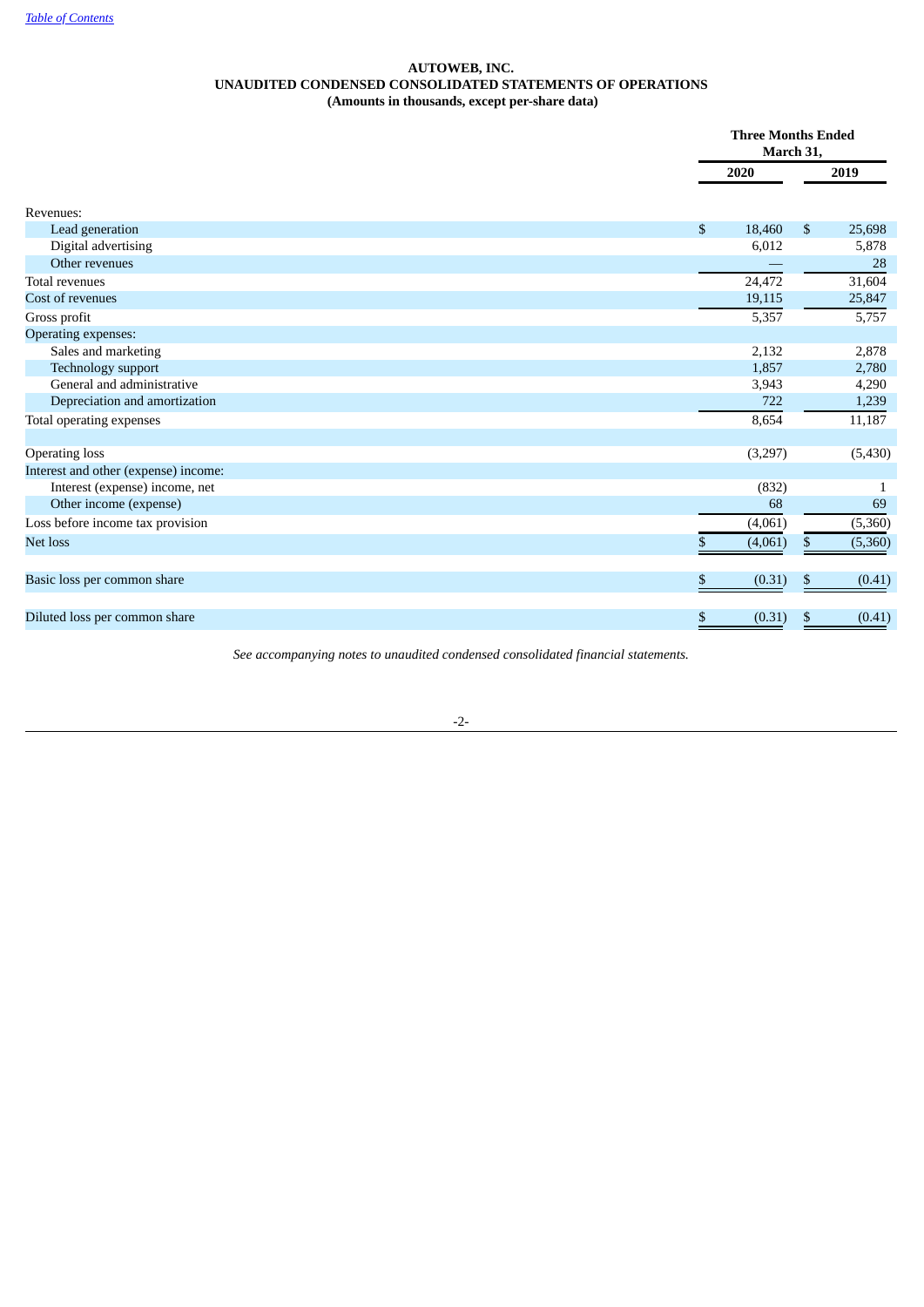### **AUTOWEB, INC. UNAUDITED CONDENSED CONSOLIDATED STATEMENTS OF STOCKHOLDERS' EQUITY (Amounts in thousands, except share data)**

# <span id="page-4-0"></span>Three Months Ended March 31, 2020

|                              | Common Stock        |        | <b>Preferred Stock</b> |                   | Additional         |    |                        |         |
|------------------------------|---------------------|--------|------------------------|-------------------|--------------------|----|------------------------|---------|
|                              | Number<br>of Shares | Amount | Number<br>of Shares    | Amount            | Paid-In<br>Capital |    | Accumulated<br>Deficit | Total   |
| Balance at December 31, 2019 | 13,146,831          | 13     | $\hspace{0.05cm}$      | $\hspace{0.05cm}$ | 364,028            | S. | (342, 945)             | 21,096  |
| Share-based compensation     |                     |        |                        |                   | 509                |    |                        | 509     |
| Net loss                     |                     |        |                        |                   |                    |    | (4,061)                | (4,061) |
| Balance at March 31, 2020    | 13,146,831          | 13     |                        |                   | 364,537            |    | (347,006)              | 17,544  |

# Three Months Ended March 31, 2019

|                                           |                     | Common Stock |                     | <b>Preferred Stock</b> | Additional         |                        |         |
|-------------------------------------------|---------------------|--------------|---------------------|------------------------|--------------------|------------------------|---------|
|                                           | Number<br>of Shares | Amount       | Number<br>of Shares | Amount                 | Paid-In<br>Capital | Accumulated<br>Deficit | Total   |
| Balance at December 31, 2018              | 12,960,450          | 13<br>S      |                     |                        | 361,218            | $(327,716)$ \$<br>S.   | 33,515  |
| Share-based compensation                  |                     |              |                     |                        | 551                |                        | 551     |
| Issuance of common stock upon exercise of |                     |              |                     |                        |                    |                        |         |
| stock options                             | 156,012             |              |                     |                        | 307                |                        | 307     |
| Net loss                                  |                     |              |                     |                        |                    | (5,360)                | (5,360) |
| Balance at March 31, 2019                 | 13,116,462          | 13           |                     |                        | 362,076            | (333,076)              | 29,013  |

*See accompanying notes to unaudited condensed consolidated financial statements.*

-3-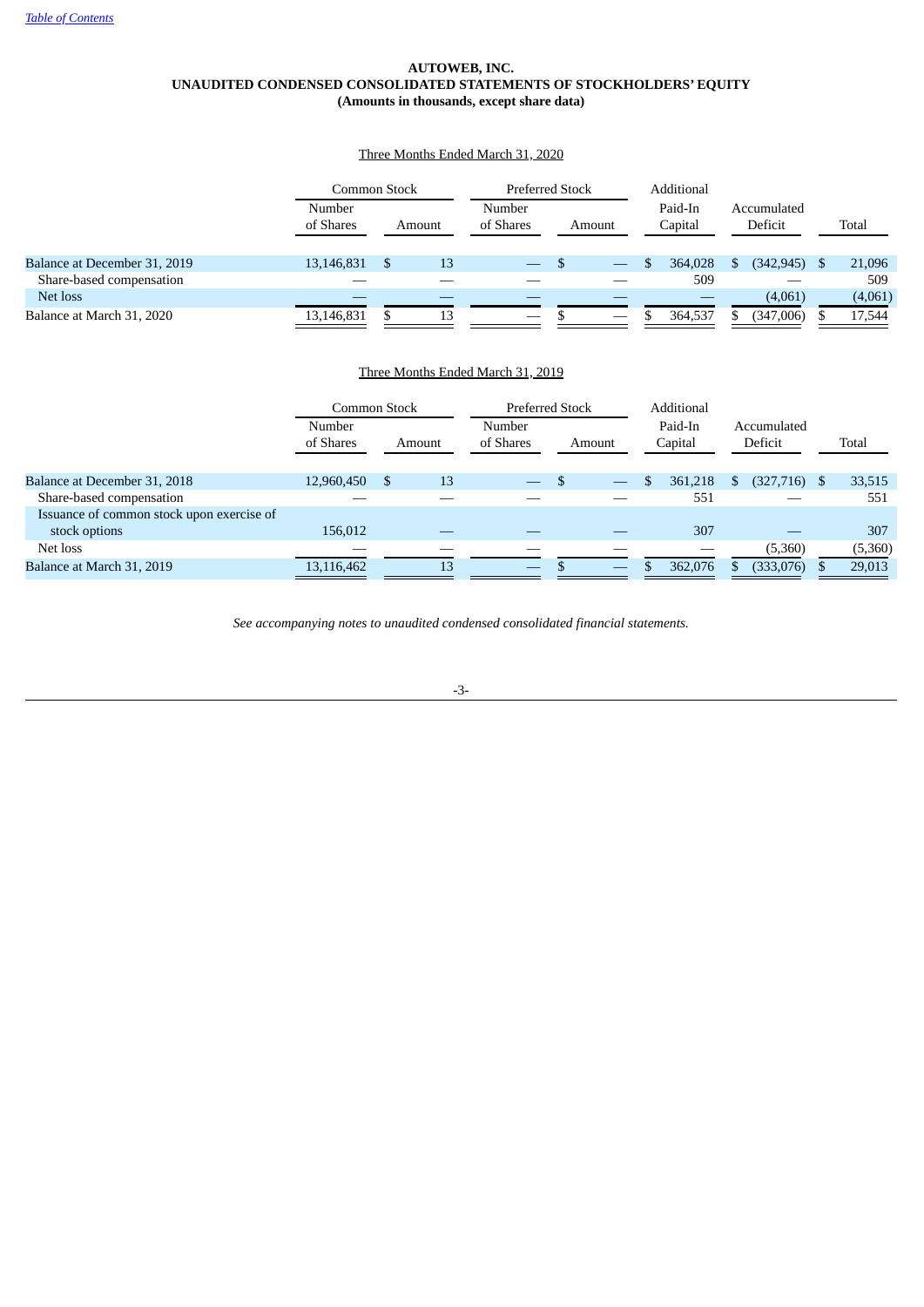## <span id="page-5-0"></span>**AUTOWEB, INC. UNAUDITED CONDENSED CONSOLIDATED STATEMENTS OF CASH FLOWS (Amounts in thousands)**

|                                                                                                                                       |               | <b>Three Months Ended</b><br>March 31, |
|---------------------------------------------------------------------------------------------------------------------------------------|---------------|----------------------------------------|
|                                                                                                                                       | 2020          | 2019                                   |
| Cash flows from operating activities:                                                                                                 |               |                                        |
| Net loss                                                                                                                              | \$<br>(4,061) | \$<br>(5,360)                          |
| Adjustments to reconcile net loss to net cash used in operating activities:                                                           |               |                                        |
| Depreciation and amortization                                                                                                         | 1,212         | 1,787                                  |
| Provision for bad debts                                                                                                               | 12            | 41                                     |
| Provision for customer credits                                                                                                        | 92            | 74                                     |
| Share-based compensation                                                                                                              | 509           | 551                                    |
| Right-of-use assets                                                                                                                   | 396           | 445                                    |
| Lease liabilities                                                                                                                     | (402)         | (446)                                  |
| Changes in assets and liabilities:                                                                                                    |               |                                        |
| Accounts receivable                                                                                                                   | 3,127         | 3,698                                  |
| Prepaid expenses and other current assets                                                                                             | 97            | 64                                     |
| Other assets                                                                                                                          | (103)         | 6                                      |
| Accounts payable                                                                                                                      | (1, 555)      | (1,023)                                |
| Accrued expenses and other current liabilities                                                                                        | (278)         | (1,954)                                |
| Net cash used in operating activities                                                                                                 | (954)         | (2, 117)                               |
| Cash flows from investing activities:                                                                                                 |               |                                        |
| Purchases of property and equipment                                                                                                   | (103)         | (57)                                   |
| Net cash used in investing activities                                                                                                 | (103)         | (57)                                   |
| Cash flows from financing activities:                                                                                                 |               |                                        |
| Proceeds from exercise of stock options                                                                                               |               | 307                                    |
| Payment on convertible note                                                                                                           |               | (1,000)                                |
| Borrowings under PNC credit facility                                                                                                  | 28,564        |                                        |
| Payments under PNC credit facility                                                                                                    | (32, 308)     |                                        |
| Borrowings under CNC credit facility                                                                                                  | 8,001         |                                        |
| Payments under CNC credit facility                                                                                                    | (1,290)       |                                        |
| Net cash provided by (used in) financing activities                                                                                   | 2,967         | (693)                                  |
| Net increase in cash and cash equivalents and restricted cash                                                                         | 1,910         | (2,867)                                |
| Cash and cash equivalents and restricted cash, beginning of period                                                                    | 5,946         | 13,600                                 |
| Cash and cash equivalents and restricted cash, end of period                                                                          | \$<br>7,856   | \$<br>10,733                           |
| Reconciliation of cash and cash equivalents and restricted cash                                                                       |               |                                        |
| Cash and cash equivalents at beginning of period                                                                                      | \$<br>892     | \$<br>13,600                           |
| Restricted cash at beginning of period                                                                                                | 5,054         |                                        |
| Cash and cash equivalents and restricted cash at beginning of period                                                                  | \$<br>5,946   | \$<br>13,600                           |
|                                                                                                                                       |               |                                        |
| Cash and cash equivalents at end of period                                                                                            | \$<br>7,354   | \$<br>10,733                           |
| Restricted cash at end of period                                                                                                      | 502           |                                        |
| Cash and cash equivalents and restricted cash at beginning of period                                                                  | 7,856<br>\$   | 10,733<br>\$                           |
| Supplemental disclosure of cash flow information:                                                                                     |               |                                        |
| Cash paid for income taxes                                                                                                            | \$            | $\frac{1}{2}$<br>$\mathbf{1}$          |
| Cash refunds for income taxes                                                                                                         | \$<br>381     | \$                                     |
|                                                                                                                                       |               |                                        |
| Cash paid for interest                                                                                                                | \$<br>323     | \$<br>20                               |
| Supplemental disclosure of non-cash financing activities:<br>Right-of-use assets obtained in exchange for operating lease liabilities | \$<br>1,501   | \$                                     |

*See accompanying notes to unaudited condensed consolidated financial statements.*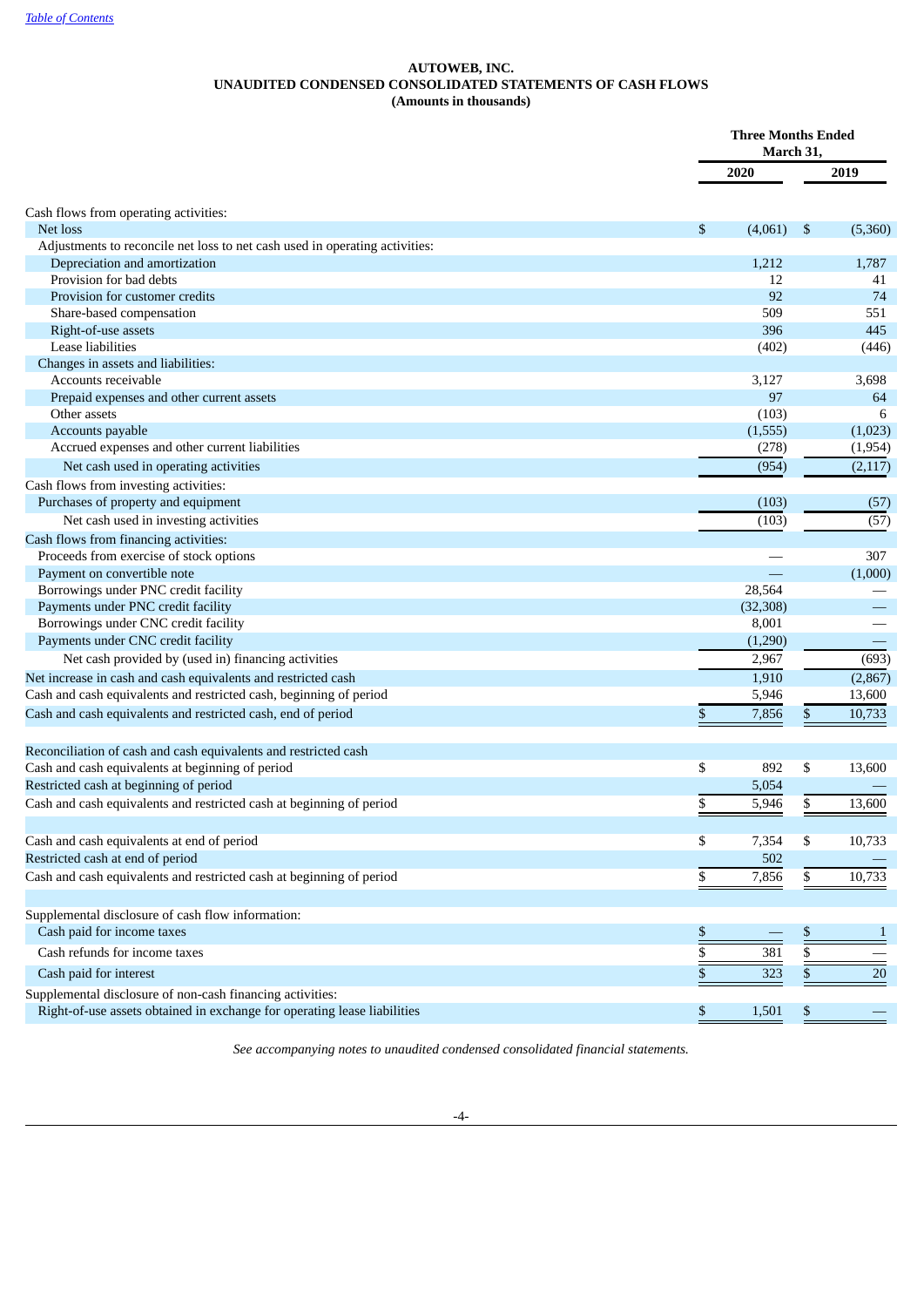#### **AUTOWEB, INC.**

#### <span id="page-6-0"></span>**NOTES TO UNAUDITED CONDENSED CONSOLIDATED FINANCIAL STATEMENTS**

#### **1. Organization and Operations**

AutoWeb, Inc. ("**AutoWeb**" or the "**Company**") is a digital marketing company for the automotive industry that assists automotive retail dealers ("**Dealers**") and automotive manufacturers ("**Manufacturers**") market and sell new and used vehicles to consumers by utilizing the Company's digital sales enhancing products and services.

The Company's consumer-facing websites ("**Company Websites**") provide consumers with information and tools to aid them with their automotive purchase decisions and the ability to connect with Dealers regarding purchasing or leasing vehicles ("**Leads**"). The Company's click traffic referral program provides consumers who are shopping for vehicles online with targeted offers based on make, model and geographic location. As these consumers conduct online research on Company Websites or on the site of one of our network of automotive publishers, they are presented with relevant offers on a timely basis and, upon the consumer clicking on the displayed advertisement, are sent to the appropriate website location of one of the Company's Dealer, Manufacturer or advertising customers.

The Company was incorporated in Delaware on May 17, 1996. The Company's common stock is listed on The NASDAQ Capital Market under the symbol AUTO.

#### **2. Basis of Presentation**

The accompanying unaudited condensed consolidated financial statements are presented on the same basis as the Company's Annual Report on Form 10-K for the year ended December 31, 2019 ("**2019 Form 10-K**") filed with the Securities and Exchange Commission ("**SEC**"). AutoWeb has made its disclosures in accordance with U.S. generally accepted accounting principles ("**GAAP**") for interim financial information and with the instructions to Form 10- Q and Rule 8-03 of Regulation S-X. Accordingly, they do not include all of the information and footnotes required by GAAP for complete financial statements. In the opinion of Company management, all adjustments, consisting of normal recurring adjustments, necessary for a fair presentation with respect to interim financial statements, have been included. The unaudited condensed consolidated statement of operations and cash flows for the period ended March 31, 2020 are not necessarily indicative of the results of operations or cash flows expected for the year or any other period. The unaudited condensed consolidated financial statements should be read in conjunction with the audited consolidated financial statements and the notes thereto in the 2019 Form 10- K.

References to amounts in the consolidated financial statement sections are in thousands, except share and per share data, unless otherwise specified.

As of December 31, 2019, restricted cash primarily consisted of pledged cash pursuant to the PNC Credit Agreement (discussed in Note 11). As of March 31, 2020, the restricted cash primarily relates to cash pledged to secure credit card liabilities.

In early 2020 and continuing as of the date of this Quarterly Report on Form 10-Q, the COVID-19 pandemic has led to quarantines and stay-athome/work-from-home orders in a number of countries, states, cities and regions and the closure or limited access to public and private offices and facilities, worldwide, causing widespread disruptions to travel, economic activity and financial markets. We are unable to predict the extent and duration of these disruptions, which could result in a national or global recession. The pandemic has led the Company's Manufacturer and Dealer customers to experience disruptions in the (i) supply of vehicle and parts inventories, (ii) ability and willingness of consumers to visit automotive dealerships to purchase or lease vehicles and (iii) overall health and availability of their labor force. Manufacturers have also shutdown assembly plants. Volatility in the financial markets, concerns about exposure to the novel coronavirus and governmental quarantines, stay-at-home/work-from-home orders, business closures, and employment furloughs and layoffs have also impacted consumer confidence and willingness to visit dealerships and to purchase or lease vehicles. High unemployment and lower consumer confidence may continue after the stay-at-home/work-from-home orders have ended. These disruptions have impacted the willingness or desire of the Company's customers to acquire vehicle Leads or other digital marketing services from the Company. Vehicle sales have declined, and the Company is experiencing direct disruptions in its operations due to the overall health of, and concerns for, our labor force and as a result of governmental "social distancing" programs, quarantines, travel restrictions and stay-at-home/work-from-home orders, leading to office closures, operating from employee homes and restrictions on our employees traveling to our various offices. The Company is experiencing cancellations or suspensions of purchases of Leads and other digital marketing services by our customers, which materially and adversely affects our business, results of operations, financial condition, earnings per share, cash flow and the trading price of our common stock.

### **3. Recent Accounting Pronouncements**

The Company has reviewed all recently issued accounting pronouncements and concluded that they were either not applicable or not expected to have a material impact to its consolidated financial statements.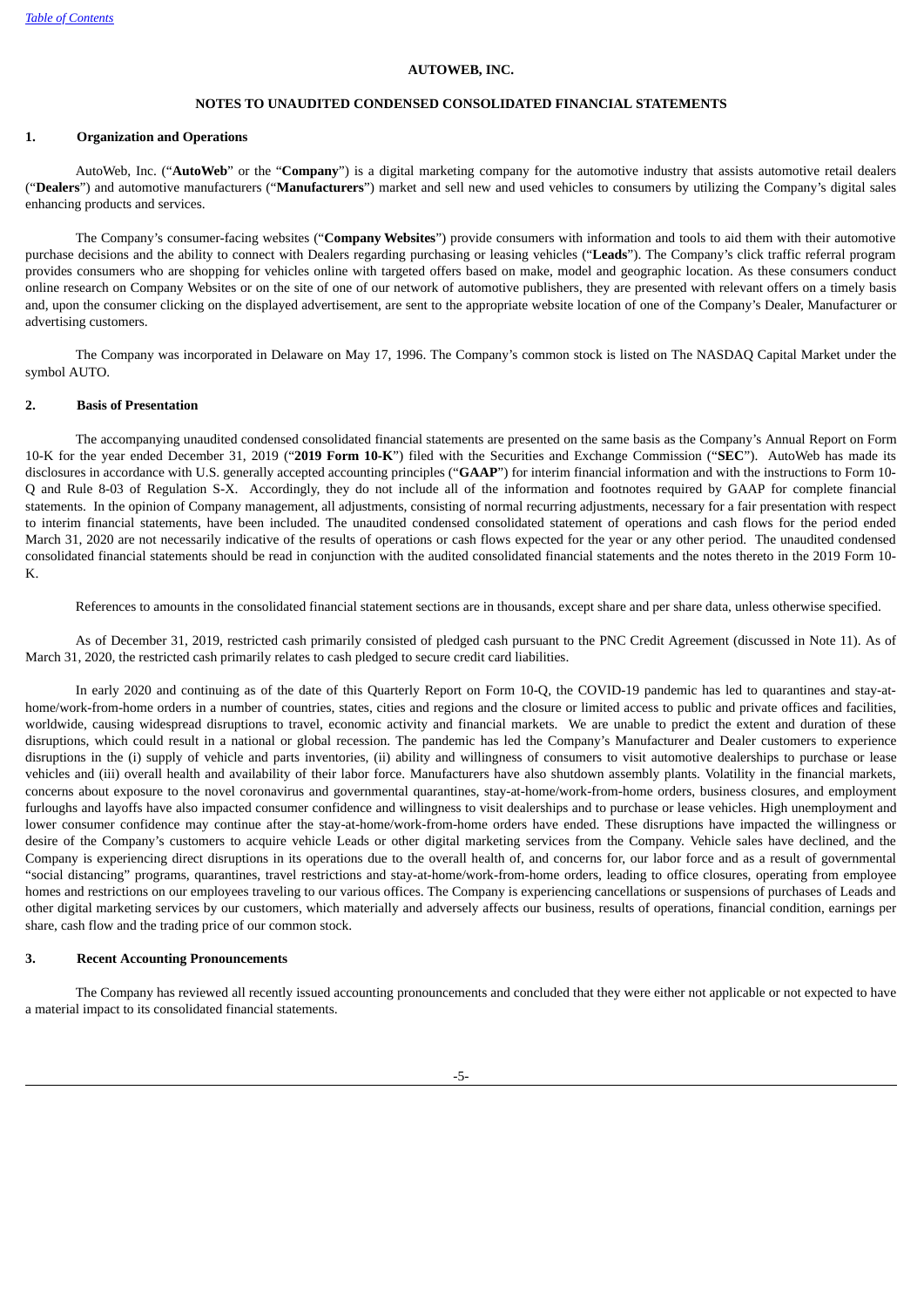# **4. Revenue Recognition**

Revenue is recognized upon transfer of control of promised goods or services to the Company's customers, or when the Company satisfies any performance obligations under contract. The amount of revenue recognized reflects the consideration the Company expects to be entitled to in exchange for respective goods or services provided. Further, under ASC 606, "*Revenue from Contracts with Customers,*" ("**ASC 606**") contract assets or contract liabilities that arise from past performance but require a further performance before the obligation can be fully satisfied must be identified and recorded on the balance sheet until respective settlements have been met.

The Company has two main revenue sources – Lead generation and digital advertising. Accordingly, the Company recognizes revenue for each source as described below:

- Lead generation paid by Dealers, Manufacturers and other third parties participating in the Company's Lead programs and comprised of Lead transaction and/or monthly subscription fees. Lead generation is recognized in the period when service is provided.
- Digital advertising fees paid by Dealers, Manufacturers and third-party wholesale suppliers for (i) the Company's click traffic program, (ii) display advertising on the Company's websites and (iii) email and other direct marketing. Revenue is recognized in the period advertisements are displayed on the Company's websites or the period in which clicks have been delivered, as applicable. The Company recognizes revenue from the delivery of action-based advertisement (including email and other direct marketing) in the period in which a user takes the action for which the marketer contracted with the Company. For advertising revenue arrangements where the Company is not the principal, the Company recognizes revenue on a net basis.

### *Variable Consideration*

Leads are generally sold with a right-of-return for services that do not meet customer requirements as specified by the relevant contract. Rights-ofreturn are estimable, and provisions for estimated returns are recorded as a reduction in revenue by the Company in the period revenue is recognized, and thereby accounted for as variable consideration. The Company includes the allowance for customer credits in its net accounts receivable balances on the Company's balance sheet at period end. Allowance for customer credits approximated \$229,000 and \$194,000 as of March 31, 2020 and December 31, 2019, respectively.

### *Contract Assets and Contract Liabilities*

### *Unbilled Revenue*

Timing of revenue recognition may differ from the timing of invoicing to customers. The Company records a receivable when revenue is recognized prior to invoicing. From time to time, the Company may have balances on its balance sheet representing revenue that has been recognized by the Company upon satisfaction of performance obligations and earning a right to receive payment. These not-yet invoiced receivable balances are driven by the timing of administrative transaction processing, and are not indicative of partially complete performance obligations, or unbilled revenue.

#### *Deferred Revenue*

The Company defers the recognition of revenue when cash payments are received or due in advance of satisfying the Company's performance obligations, including amounts which are refundable. Such activity is not typical for the Company. The Company had zero deferred revenue included in its consolidated balance sheets as of March 31, 2020 and December 31, 2019. Payment terms and conditions can vary by contract type. Generally, payment terms within the Company's customer contracts include a requirement of payment within 30 to 60 days from date of invoice. Typically, customers make payments after receipt of invoice for billed services, and less typically, in advance of rendered services.

The Company has not made any significant changes in applying ASC 606 during the three months ended March 31, 2020.

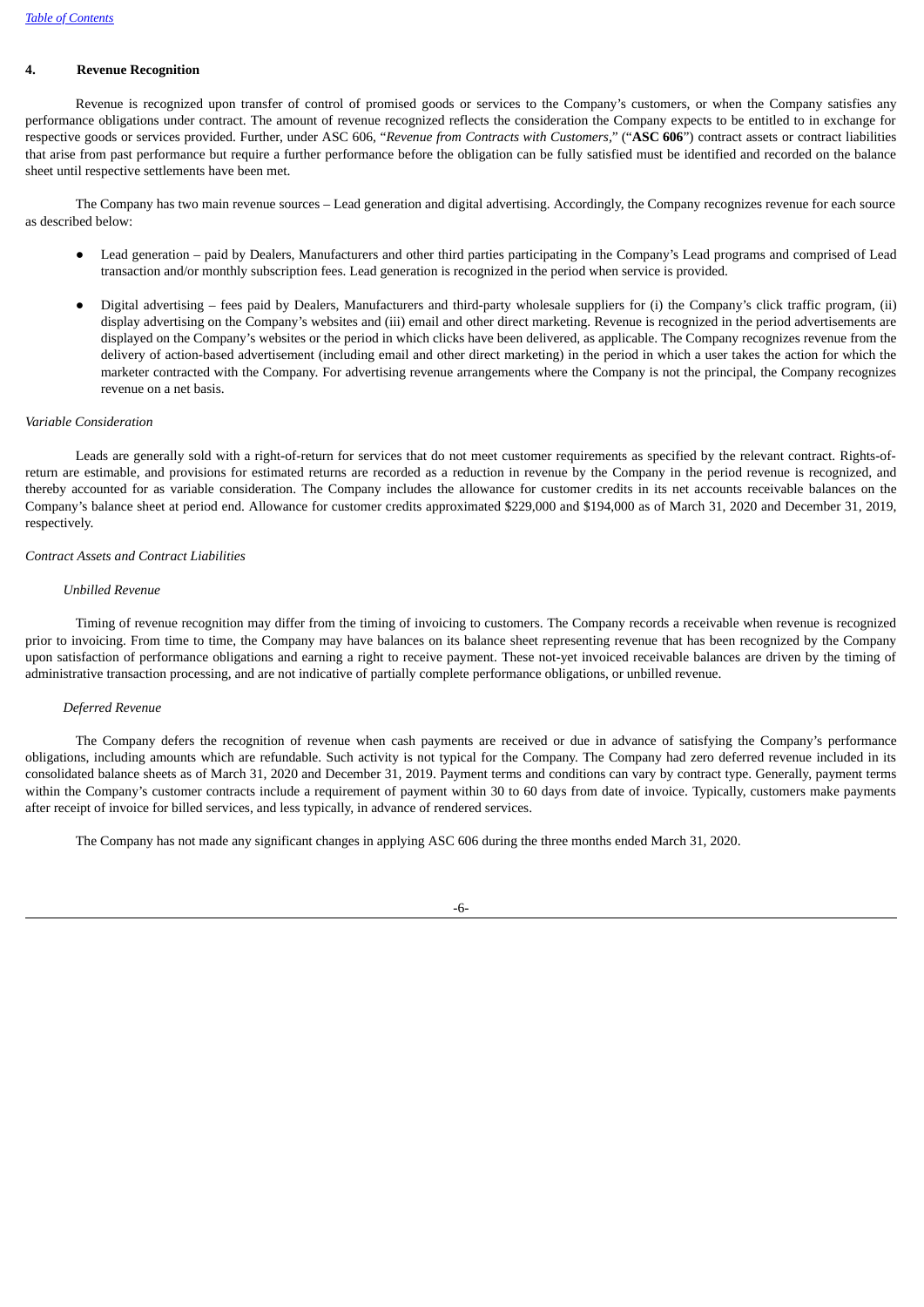## *Disaggregation of Revenue*

The Company disaggregates revenue from contracts with customers by revenue source and has determined that disaggregating revenue into these categories sufficiently depicts the differences in the nature, amount, timing and uncertainty of revenue streams.

The following table summarizes revenue from contracts with customers, disaggregated by revenue source, for the three months ended March 31, 2020 and 2019. Revenue is recognized net of allowances for returns and any taxes collected from customers, which are subsequently remitted to governmental authorities.

|                               | <b>Three Months Ended</b><br>March 31, |              |        |
|-------------------------------|----------------------------------------|--------------|--------|
|                               | 2020                                   |              | 2019   |
| Lead generation               | \$<br>18,460                           | $\mathbb{S}$ | 25,698 |
| Digital advertising           |                                        |              |        |
| Clicks                        | 5,349                                  |              | 5,059  |
| Display and other advertising | 663                                    |              | 819    |
| Total digital advertising     | 6,012                                  |              | 5,878  |
| Other revenues                |                                        |              | 28     |
| Total revenue                 | 24,472                                 |              | 31,604 |

### **5. Net Loss Per Share and Stockholders' Equity**

Basic net loss per share is computed using the weighted average number of common shares outstanding during the period, excluding any unvested restricted stock. Diluted net loss per share is computed using the weighted average number of common shares, and if dilutive, potential common shares outstanding, as determined under the treasury stock and if-converted methods, during the period. Potential common shares consist of unvested restricted stock, common shares issuable upon the exercise of stock options and the exercise of warrants.

The following are the share amounts utilized to compute the basic and diluted net loss per share for the three months ended March 31, 2020 and 2019, respectively:

|                                            | <b>Three Months Ended</b><br>March 31, |            |
|--------------------------------------------|----------------------------------------|------------|
|                                            | 2020                                   | 2019       |
| <b>Basic Shares:</b>                       |                                        |            |
| Weighted average common shares outstanding | 13,146,831                             | 12,984,592 |
| Weighted average unvested restricted stock | (13, 333)                              | (60, 001)  |
| <b>Basic Shares</b>                        | 13,133,498                             | 12,924,591 |
|                                            |                                        |            |
| Diluted Shares:                            |                                        |            |
| <b>Basic shares</b>                        | 13,133,498                             | 12,924,591 |
| Weighted average dilutive securities       |                                        |            |
| Diluted Shares                             | 13,133,498                             | 12,924,591 |

For the three months ended March 31, 2020 and 2019, the Company's basic and diluted net loss per share are the same because the Company generated a net loss for the period and potentially dilutive securities are excluded from diluted net loss per share because they have an anti-dilutive impact.

For the three months ended March 31, 2020 and 2019, 4.5 million and 4.1 million, respectively, of potentially anti-dilutive securities related to common stock have been excluded from the calculation of diluted net earnings per share.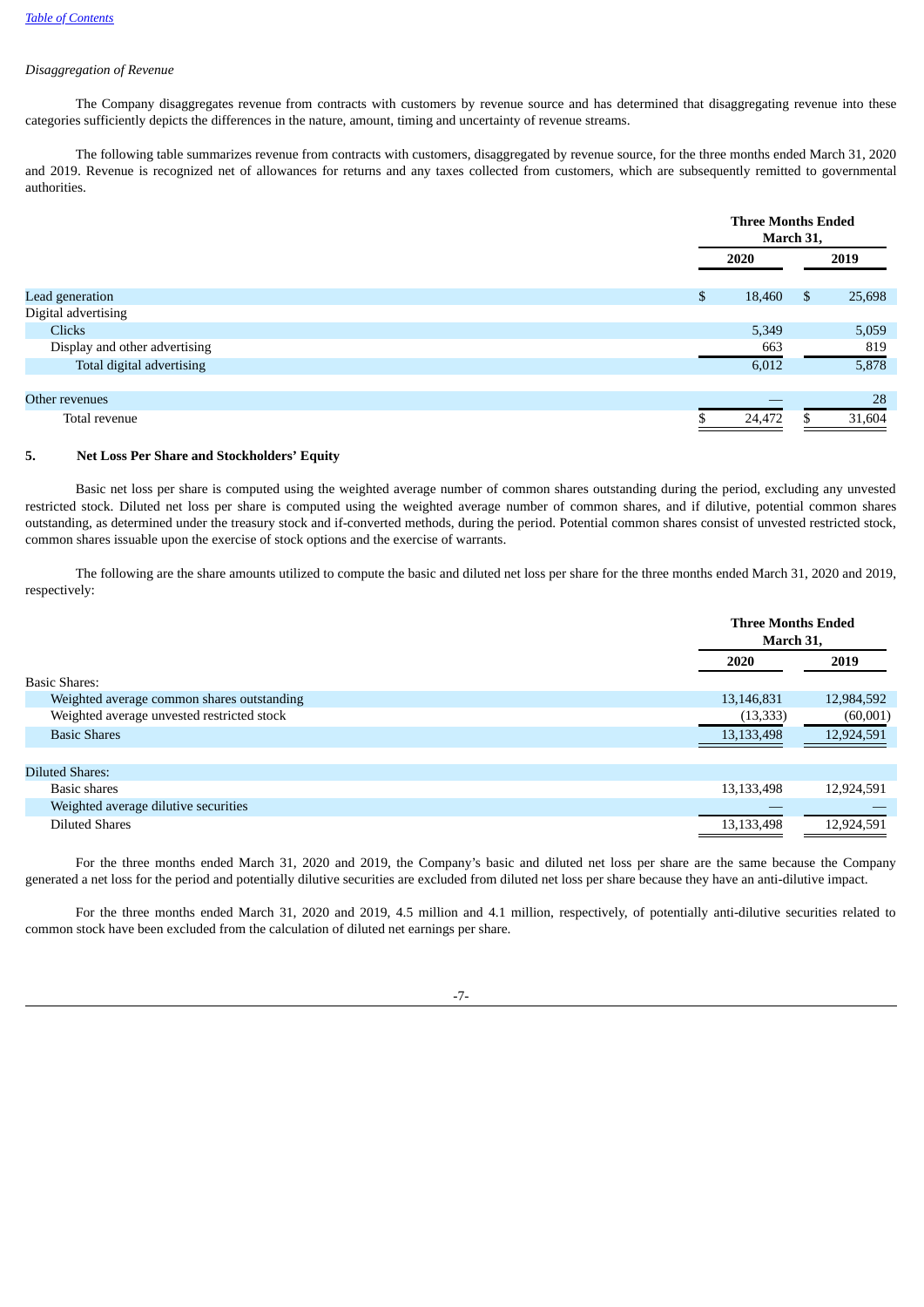# **6. Share-Based Compensation**

Share-based compensation expense is included in costs and expenses in the Unaudited Condensed Consolidated Statements of Operations included in this Part I, Item 1 of this Quarterly Report on Form 10-Q as follows:

|                                      |    | <b>Three Months Ended</b><br>March 31, |               |      |
|--------------------------------------|----|----------------------------------------|---------------|------|
|                                      |    | 2020                                   |               | 2019 |
| Share-based compensation expense:    |    |                                        |               |      |
| Sales and marketing                  | \$ | 32                                     | <sup>\$</sup> | 72   |
| Technology support                   |    | 27                                     |               | 41   |
| General and administrative           |    | 450                                    |               | 438  |
| Share-based compensation costs       |    | 509                                    |               | 551  |
|                                      |    |                                        |               |      |
| Total share-based compensation costs | đ  | 509                                    | \$            | 551  |

*Service-Based Options.* The Company granted the following service-based options for the three months ended March 31, 2020 and 2019, respectively:

|                                         |    | <b>Three Months Ended</b><br>March 31, |           |
|-----------------------------------------|----|----------------------------------------|-----------|
|                                         |    | 2020                                   | 2019      |
| Number of service-based options granted |    | 460,000                                | 1,042,883 |
| Weighted average grant date fair value  | \$ | 1.09                                   | 1.81      |
| Weighted average exercise price         | S  | 2.00                                   | 3.41      |

These options are valued using a Black-Scholes option pricing model. Options issued to employees generally vest one-third on the first anniversary of the grant date and ratably over twenty-four months thereafter. The vesting of these awards is contingent upon the employee's continued employment with the Company during the vesting period and vesting may be accelerated under certain conditions, including upon a change in control of the Company and, in the case of certain officers of the Company, termination of employment by the Company without cause and voluntary termination of employment by such officer with good reason. Options issued to non-employee directors generally vest monthly over a 12-month period and vesting may be accelerated under certain conditions, including upon a change in control of the Company and upon the termination of service as a director of the Company in the event such termination of service is due to resignation, failure to be re-elected, failure to be nominated for re-election, or without removal for cause.

The grant date fair value of stock options granted during these periods was estimated using the following weighted average assumptions:

|                         |      | <b>Three Months Ended</b><br>March 31, |
|-------------------------|------|----------------------------------------|
|                         | 2020 | 2019                                   |
| Dividend yield          |      |                                        |
| Volatility              | 68%  | 65%                                    |
| Risk-free interest rate | 1.1% | 2.5%                                   |
| Expected life (years)   | 4.5  | 4.4                                    |

*Stock option exercises*. The following stock options were exercised during the three months ended March 31, 2020 and 2019, respectively:

|                                   |    | <b>Three Months Ended</b><br>March 31, |     |         |
|-----------------------------------|----|----------------------------------------|-----|---------|
|                                   |    | 2020                                   |     | 2019    |
| Number of stock options exercised |    |                                        |     | 156,012 |
| Weighted average exercise price   | S. |                                        | -\$ | 1.97    |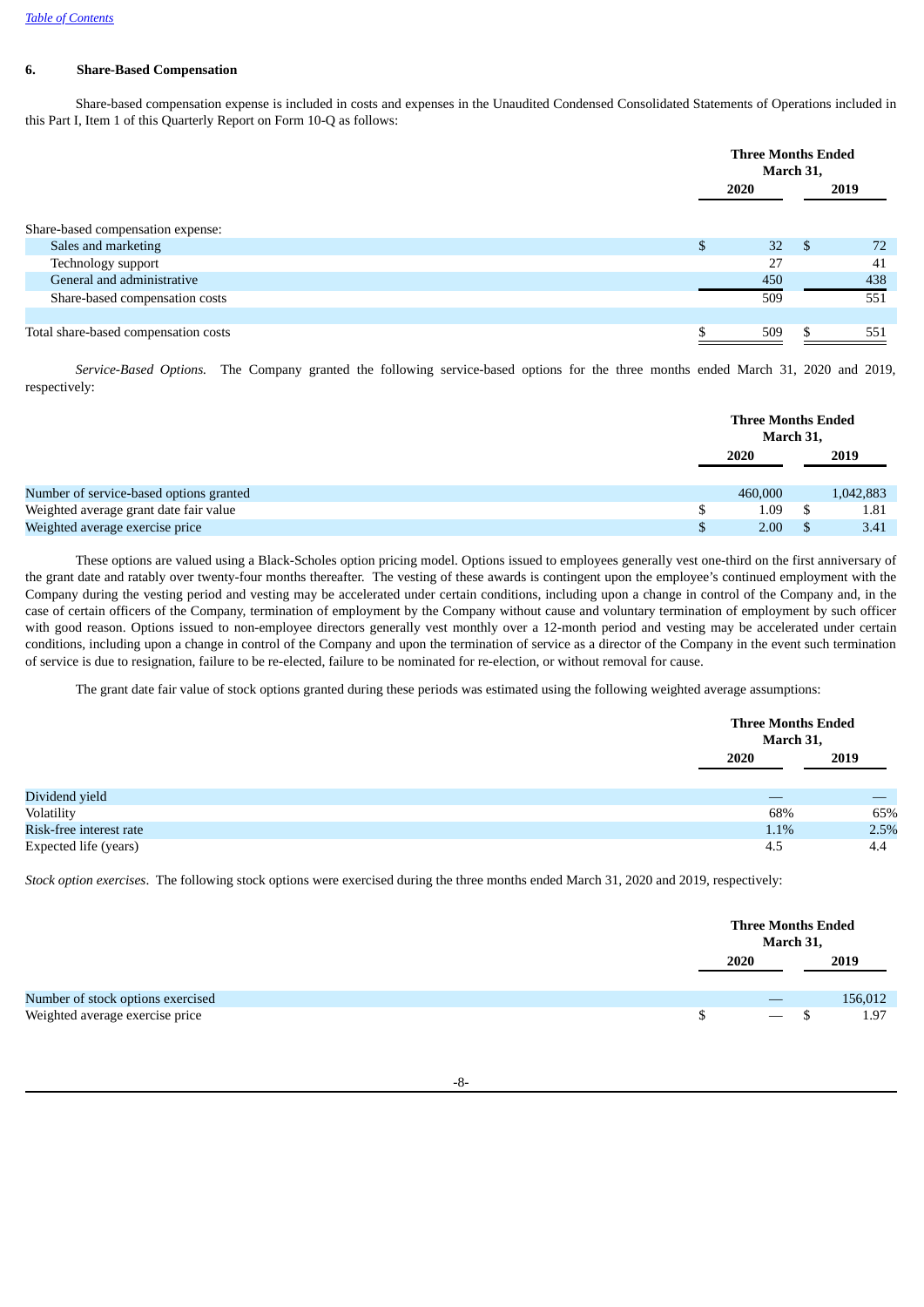# **7. Selected Balance Sheet Accounts**

*Property and Equipment*. Property and equipment consist of the following:

|                                                |   | March 31,<br>2020 |               | December 31,<br>2019 |
|------------------------------------------------|---|-------------------|---------------|----------------------|
| Computer software and hardware                 | S | 11,724            | <sup>\$</sup> | 12,804               |
| Capitalized internal use software              |   | 7.060             |               | 5,878                |
| Furniture and equipment                        |   | 1,743             |               | 1,743                |
| Leasehold improvements                         |   | 1,613             |               | 1,613                |
|                                                |   | 22,140            |               | 22,038               |
| Less-Accumulated depreciation and amortization |   | (19,040)          |               | (18, 689)            |
| Property and Equipment, net                    |   | 3,100             |               | 3,349                |

*Concentration of Credit Risk and Risks Due to Significant Customers.* Financial instruments that potentially subject the Company to concentrations of credit risk consist primarily of cash and cash equivalents and accounts receivable. Cash and cash equivalents are primarily maintained with high credit quality financial institutions in the United States. Deposits held by banks exceed the amount of insurance provided for such deposits.

Accounts receivable are primarily derived from fees billed to Dealers and Manufacturers. The Company generally requires no collateral to support its accounts receivables and maintains an allowance for bad debts for potential credit losses.

The Company has a concentration of credit risk with its accounts receivable balances. Approximately 38%, or \$8.2 million, of gross accounts receivable at March 31, 2020, and approximately 34% of total revenues for the quarter ended March 31, 2020, are related to Urban Science Applications (which represents Acura, Honda, Infiniti, Subaru, Toyota and Volvo), Carat Detroit (which represents General Motors) and Media.net. For 2019, approximately 37%, or \$8.6 million, of gross accounts receivable at March 31, 2019, and approximately 28% of total revenues for the quarter ended March 31, 2019, are related to Urban Science Applications and Carat Detroit.

*Intangible Assets.* The Company amortizes specifically identified definite-lived intangible assets using the straight-line method over the estimated useful lives of the assets.

The Company's intangible assets will be amortized over the following estimated useful lives:

|                                           | <b>March 31, 2020</b>    |              |   |                             |  |            | <b>December 31, 2019</b> |        |  |                             |      |            |
|-------------------------------------------|--------------------------|--------------|---|-----------------------------|--|------------|--------------------------|--------|--|-----------------------------|------|------------|
| Definite-lived<br><b>Intangible Asset</b> | Estimated<br>Useful Life | Gross        |   | Accumulated<br>Amortization |  | <b>Net</b> |                          | Gross  |  | Accumulated<br>Amortization |      | <b>Net</b> |
| Trademarks/trade names/licenses/          |                          |              |   |                             |  |            |                          |        |  |                             |      |            |
| domains                                   | $3 - 7$ years            | \$<br>16,589 | S | $(15,571)$ \$               |  | 1,018      |                          | 16,589 |  | (15, 442)                   | - \$ | 1,147      |
| Customer relationships                    | $2 - 5$ years            | 19,563       |   | (19,258)                    |  | 305        |                          | 19,563 |  | (18, 800)                   |      | 763        |
| Developed technology                      | $5 - 7$ years            | 8,955        |   | (6,234)                     |  | 2,721      |                          | 8,955  |  | (5,961)                     |      | 2,994      |
|                                           |                          | 45.107       |   | (41,063)                    |  | 4,044      |                          | 45,107 |  | (40, 203)                   |      | 4,904      |

|                                             |                          |    | <b>March 31, 2020</b> |  |                             |  |       |               | <b>December 31, 2019</b> |  |                             |  |       |
|---------------------------------------------|--------------------------|----|-----------------------|--|-----------------------------|--|-------|---------------|--------------------------|--|-----------------------------|--|-------|
| Indefinite-lived<br><b>Intangible Asset</b> | Estimated<br>Useful Life |    | <b>Gross</b>          |  | Accumulated<br>Amortization |  | Net   |               | <b>Gross</b>             |  | Accumulated<br>Amortization |  | Net   |
| Domain                                      | Indefinite               | \$ | 2,200                 |  |                             |  | 2,200 | <sup>\$</sup> | 2.200                    |  |                             |  | 2,200 |

-9-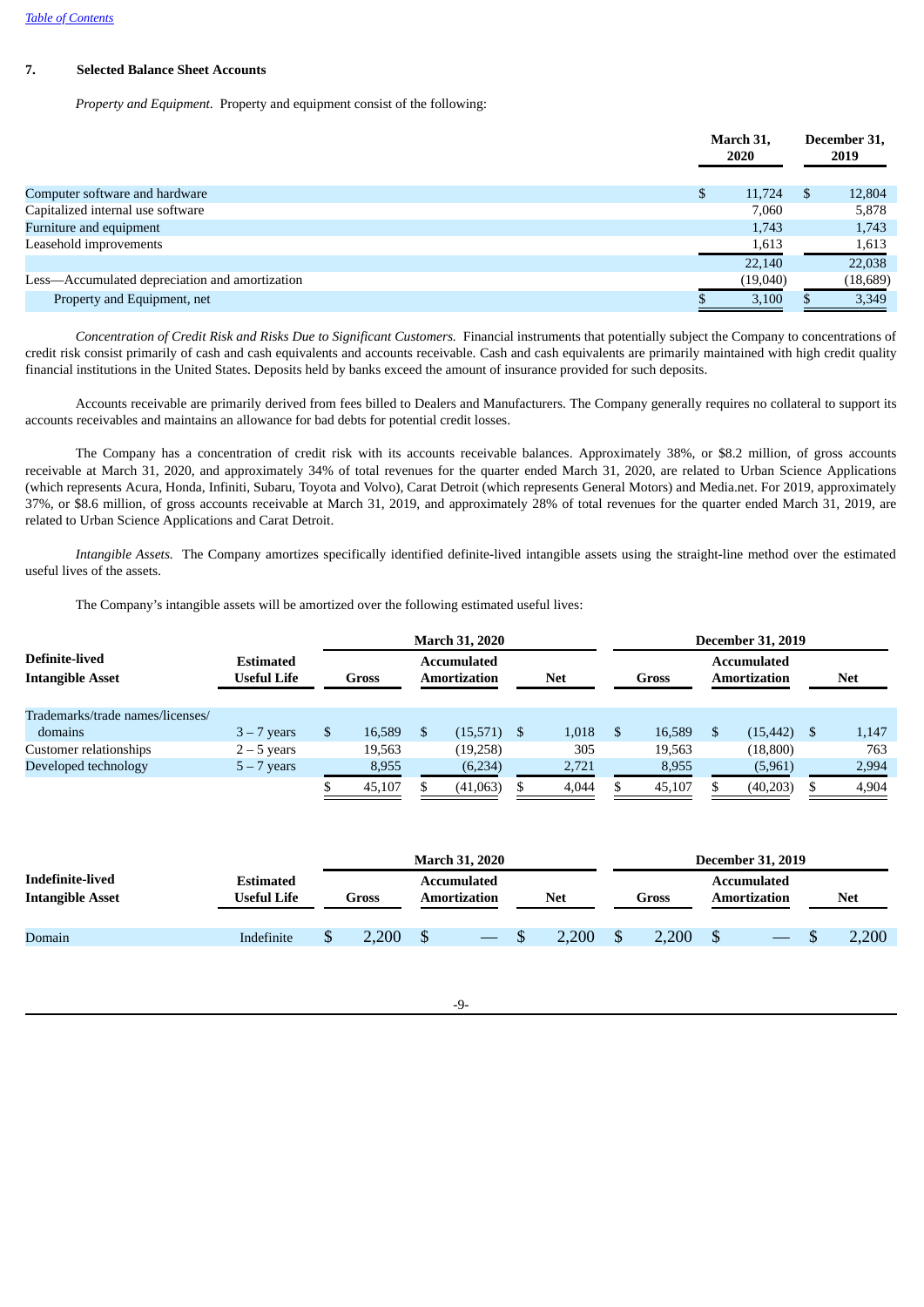Amortization expense is included in "Cost of revenues" and "Depreciation and amortization" in the Unaudited Condensed Consolidated Statements of Operations. Amortization expense was \$0.9 million and \$1.4 million for the three months ended March 31, 2020 and 2019, respectively.

Amortization expense for the remainder of the year and for future years is as follows:

| Year |   | <b>Amortization</b><br>Expense |
|------|---|--------------------------------|
| 2020 | ъ | 1,511                          |
| 2021 |   | 1,499                          |
| 2022 |   | 902                            |
| 2023 |   | 86                             |
| 2024 |   | 46                             |
|      |   | 4,044                          |

*Accrued Expenses and Other Current Liabilities*. Accrued expenses and other current liabilities consisted of the following:

|                                                            | March 31,<br>2020 |       | December 31,<br>2019 |
|------------------------------------------------------------|-------------------|-------|----------------------|
| Accrued employee-related benefits                          | \$                | 1,345 | 1,004                |
| Other accrued expenses and other current liabilities:      |                   |       |                      |
| Other accrued expenses                                     |                   | 1,181 | 1,264                |
| Amounts due to customers                                   |                   | 337   | 355                  |
| Other current liabilities                                  |                   | 178   | 696                  |
| Total other accrued expenses and other current liabilities |                   | 1,696 | 2,315                |
|                                                            |                   |       |                      |
| Total accrued expenses and other current liabilities       | ¢                 | 3.041 | \$<br>3,319          |

*Convertible Notes Payable.* In connection with the acquisition of AutoUSA, LLC on January 13, 2014, the Company issued a convertible subordinated promissory note for \$1.0 million ("**AutoUSA Note**") to AutoNationDirect.com, Inc., with interest payable at an annual rate of 6% in quarterly installments. The entire outstanding balance of the AutoUSA Note plus accrued interest was paid in full on January 31, 2019.

#### **8. Leases**

The Company determines if an arrangement is a lease at inception of the arrangement. The Company leases its facilities and certain office equipment under operating leases that expire on various dates through 2025. Right of use assets ("**ROU**") assets represent the Company's right to use an underlying asset for the lease term and lease liabilities represent the obligation to make lease payments arising from the lease. Operating lease ROU assets and liabilities are recognized at the commencement date of the lease based on the present value of lease payments over the lease term. When readily determinable, the Company uses the implicit rate in determining the present value of lease payments. The ROU asset also includes any lease payments made and excludes lease incentives. Lease expense for lease payments is recognized on a straight-line basis over the lease term.

*Lease Liabilities*. Lease liabilities as of March 31, 2020 consist of the following:

| Current portion of lease liabilities                | 1,057 |
|-----------------------------------------------------|-------|
| Long term lease liabilities, net of current portion | 2.706 |
| Total lease liabilities                             | 3,763 |

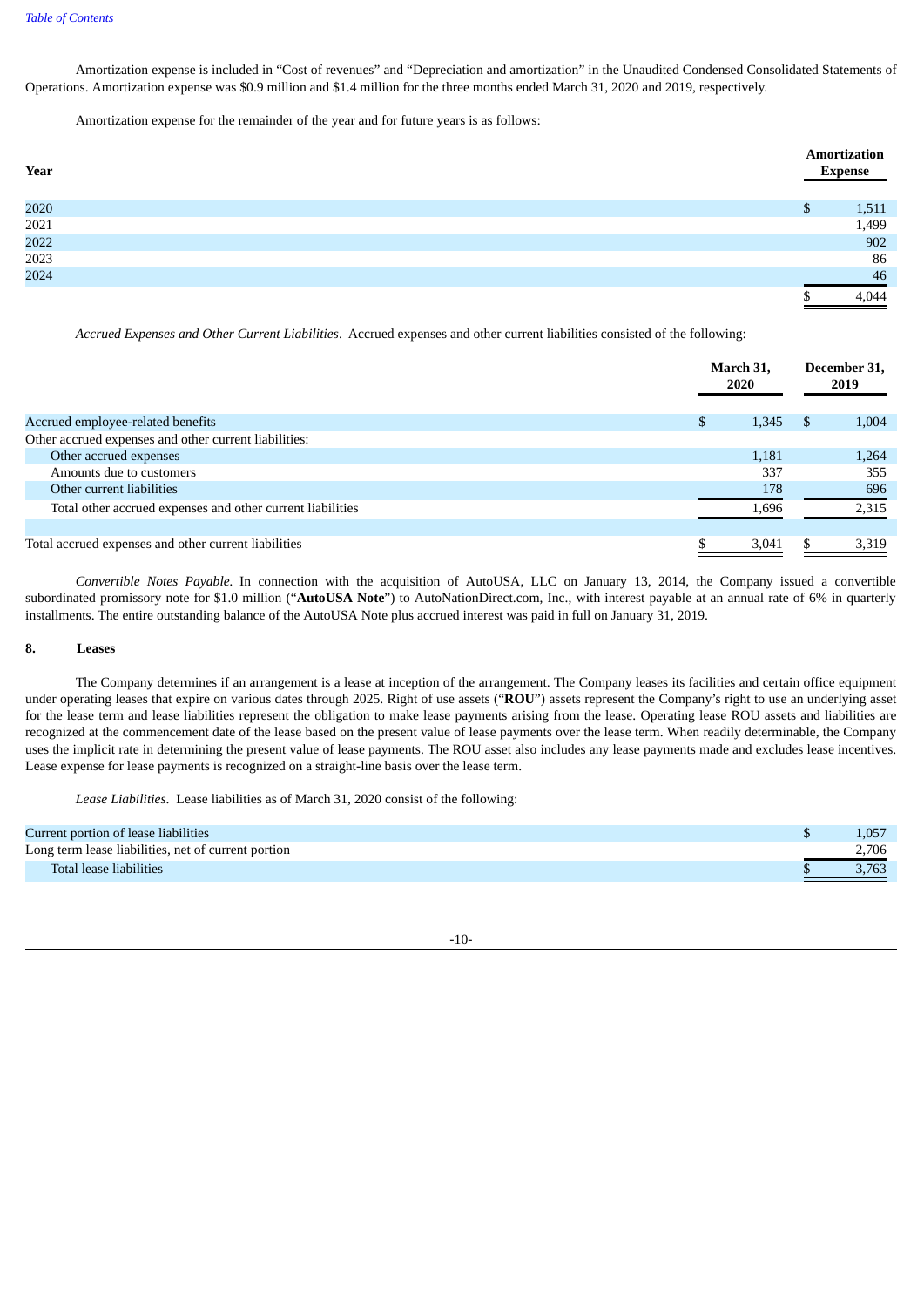The Company's aggregate lease maturities as of March 31, 2020 are as follows:

| 978   |
|-------|
| 924   |
| 791   |
| 786   |
| 528   |
| 197   |
| 4,204 |
| (441) |
| 3,763 |
|       |

On March 11, 2020, the Company entered into a Lease Agreement ("**New Irvine Lease**") with The Irvine Company LLC, a Delaware limited liability company, pursuant to which the Company will lease approximately 12,000 square feet of office space located in Irvine, California. The term of the New Irvine Lease will commence on or about August 1, 2020 upon completion of tenant improvements to the premises and will continue for a period of approximately five years, unless earlier terminated in accordance with the terms of the New Irvine Lease. The Company has the option to extend the term of the New Irvine Lease for one additional period of five years. The new office space will replace the Company's current, approximately 39,361 square feet, office space in Irvine, California, the lease for which expires July 31, 2020. The Company included the New Irvine Lease on its balance sheet and within the future minimum lease payment table above.

Rent expense included in operating expenses and cost of revenue was \$0.5 million for the three months ended March 31, 2020 with a weighted average remaining lease term of 2.0 years and a weighted average discount rate of 5.5% for leases prior to December 31, 2019. For leases starting January 1, 2020, the weighted average discount rate is 6.25%. Rent expense included in operating expenses and cost of revenue was \$0.5 million for the three months ended March 31, 2019 with a weighted average remaining lease term of 2.3 years and a weighted average discount rate of 5.5%. In June 2017, the Company subleased one of its offices to a third party for the remainder of the lease term which expired in February 2019. Rent expense for the three months ended March 31, 2019 is net of sublease income of \$26,000.

# **9. Commitments and Contingencies**

## *Employment Agreements*

The Company has employment agreements and severance benefits agreements with certain key employees. A number of these agreements require severance payments and continuation of certain insurance benefits in the event of a termination of the employee's employment by the Company without cause or by the employee for good reason (as defined is these agreements). Stock option agreements and restricted stock award agreements with some key employees provide for acceleration of vesting of stock options and lapsing of forfeiture restrictions on restricted stock in the event of a change in control of the Company, upon termination of employment by the Company without cause or by the employee for good reason, or upon the employee's death or disability.

### *Litigation*

From time to time, the Company may be involved in litigation matters arising from the normal course of its business operations. Such litigation, even if not meritorious, could result in substantial costs and diversion of resources and management attention, and an adverse outcome in litigation could materially and adversely affect the Company's business, results of operations, financial condition and cash flows.

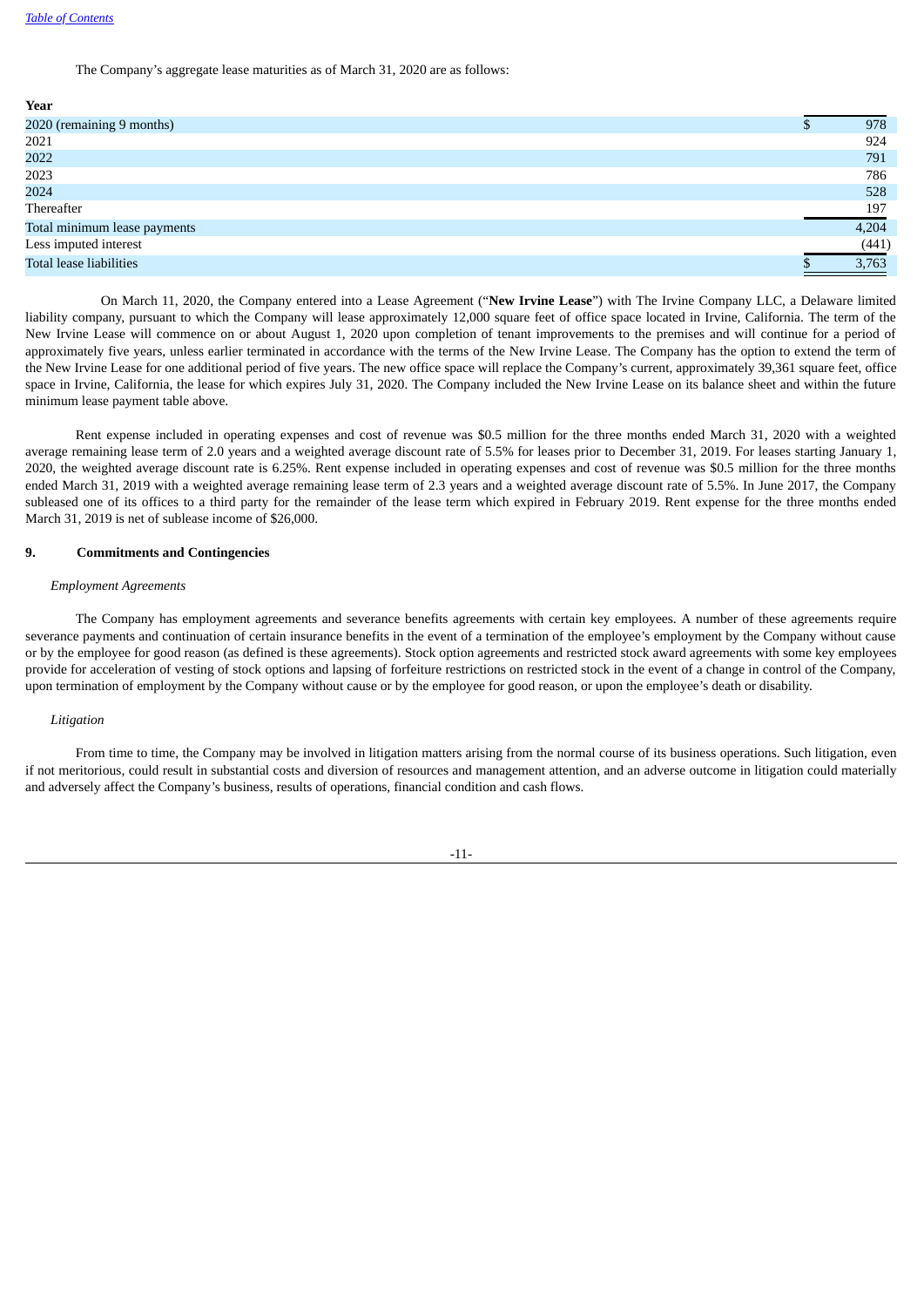# **10. Income Taxes**

On an interim basis, the Company estimates what its anticipated annual effective tax rate will be and records a quarterly income tax provision in accordance with the estimated annual rate, adjusted accordingly by the tax effect of certain discrete items that arise during the quarter. As the year progresses, the Company refines its estimated annual effective tax rate based on actual year-to-date results. This process can result in significant changes to the Company's estimated effective tax rate. When such activity occurs, the income tax provision is adjusted during the quarter in which the estimates are refined and adjusted. As such, the Company's year-to-date tax provision reflects the estimated annual effective tax rate. Therefore, these changes along with the adjustments to the Company's deferred taxes and related valuation allowance, may create fluctuations in the overall effective tax rate from period to period.

Due to overall cumulative losses incurred in recent years, the Company maintained a valuation allowance against its deferred tax assets as of March 31, 2020 and December 31, 2019. The Company's effective tax rate for the three months ended March 31, 2020 differed from the U.S. federal statutory rate primarily due to operating losses that receive no tax benefit as a result of a valuation allowance recorded against the Company's existing tax assets. The total amount of unrecognized tax benefits, excluding associated interest and penalties, was \$0.5 million as of March 31, 2020, all of which, if subsequently recognized, would have affected the Company's tax rate.

As of March 31, 2020, and December 31, 2019, there were no accrued interest and penalties related to uncertain tax positions. The Company recognizes interest and penalties related to uncertain tax positions as a component of income tax expense, and the accrued interest and penalties are included in deferred and other long-term liabilities in the Company's unaudited condensed consolidated balance sheets. There were no material interest or penalties included in income tax expense for the three months ended March 31, 2020 and 2019.

The Company is subject to taxation in the U.S. and in various foreign and state jurisdictions. Due to expired statutes of limitation, the Company's federal income tax returns for years prior to calendar year 2016 are not subject to examination by the U.S. Internal Revenue Service. Generally, for the majority of state jurisdictions where the Company does business, periods prior to calendar year 2015 are no longer subject to examination. The Company does not anticipate a significant change to the total amount of unrecognized tax benefits within the next twelve months.

In response to the COVID-19 pandemic, the Coronavirus Aid, Relief and Economic Security Act ("**CARES Act**") was signed into law in March 2020. The CARES Act lifts certain deduction limitations originally imposed by the Tax Cuts and Jobs Act of 2017 ("**2017 Tax Act**"). Corporate taxpayers may carryback net operating losses ("**NOL's**") originating during 2018 through 2020 for up to five years, which was not previously allowed under the 2017 Tax Act. The CARES Act also eliminates the 80% of taxable income limitations by allowing corporate entities to fully utilize NOL carryforwards to offset taxable income in 2018, 2019 or 2020.

Taxpayers may generally deduct interest up to the sum of 50% of adjusted taxable income plus business interest income (30% limit under the 2017 Tax Act) for tax years beginning January 1, 2019 and 2020. The CARES Act allows taxpayers with alternative minimum tax credits to claim a refund in 2020 for the entire amount of the credits instead of recovering the credits through refunds over a period of years, as originally enacted by the 2017 Tax Act. The enactment of the CARES Act did not result in any material adjustments to the Company's income tax provision for the three months ended March 31, 2020, or to its net deferred tax assets as of March 31, 2020.

-12-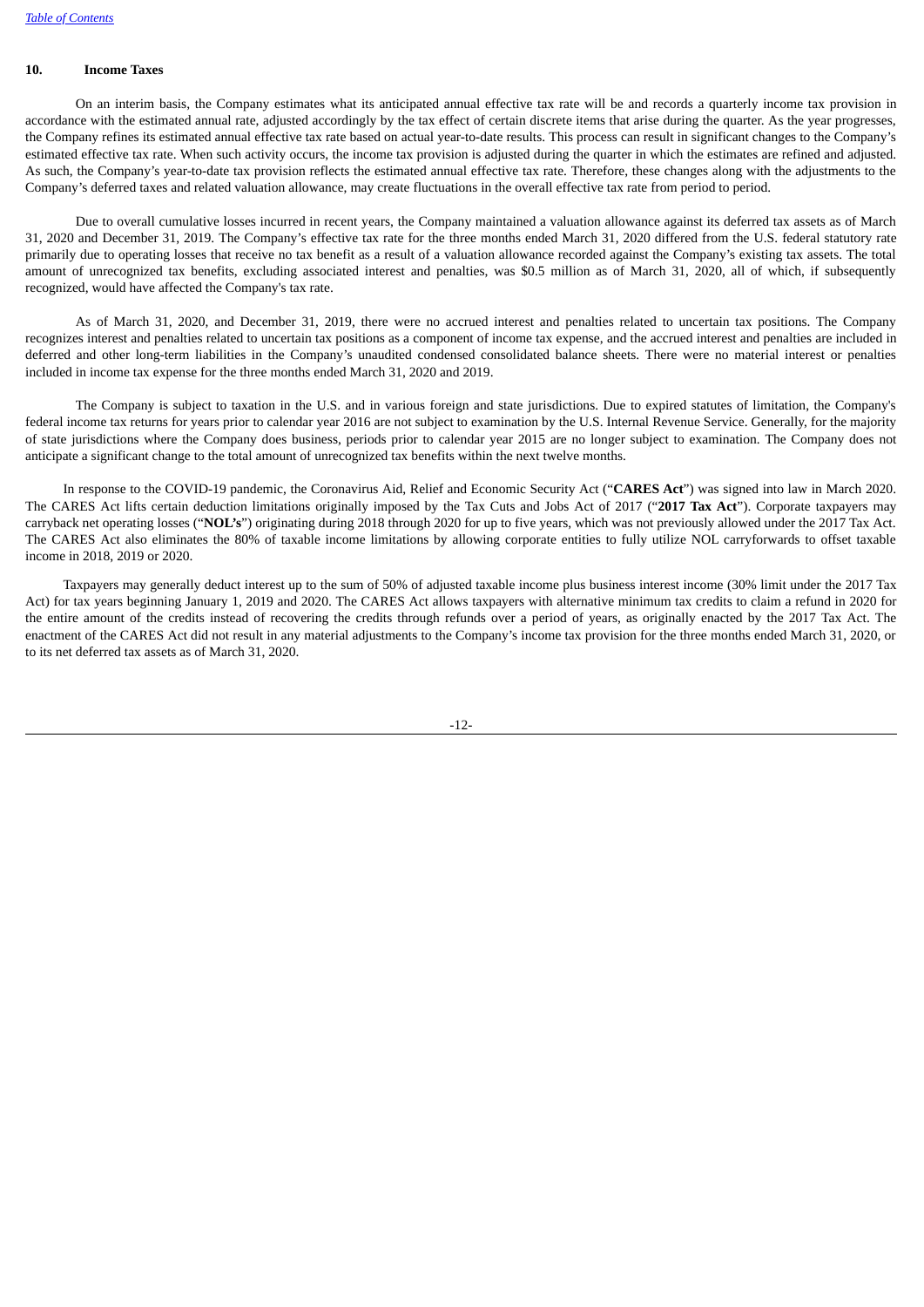# **11. Credit Facility**

On April 30, 2019, the Company entered into a \$25.0 million Revolving Credit and Security Agreement ("**PNC Credit Agreement**") with PNC Bank, N.A. ("**PNC**") as agent, and the Company's U.S. subsidiaries Car.com, Inc., Autobytel, Inc., and AW GUA USA, Inc. ("**Company U.S. Subsidiaries**"). The obligations under the PNC Credit Agreement were guaranteed by the Company U.S. Subsidiaries and secured by a first priority lien on all of the Company's and the Company U.S. Subsidiaries' tangible and intangible assets. The PNC Credit Agreement provided a subfacility of up to \$5.0 million for letters of credit. The PNC Credit Agreement was to expire on April 30, 2022.

The interest rates per annum applicable to borrowings under the PNC Credit Agreement were, at the Company's option (subject to certain conditions), equal to either a domestic rate ("**Domestic Rate Loans**") or a LIBOR rate for one, two, or three-month interest periods chosen by the Company ("**LIBOR Rate Loans**"), plus the applicable margin percentage of 2% for Domestic Rate Loans and 3% for LIBOR Rate Loans. The domestic rate for Domestic Rate Loans would be the highest of (i) the base commercial lending rate of the lender, (ii) the overnight bank funding rate plus 0.50%, or (iii) the LIBOR rate plus 1.00% so long as the daily LIBOR rate is offered, ascertainable and not unlawful. The PNC Credit Agreement also provided for commitment fees ranging from 0.5% to 1.5% applied to unused funds (with the applicable fee based on quarterly average borrowings), but with the fees fixed at 1.5% until September 30, 2019. Fees for Letters of Credit were to be equal to 3% for LIBOR Rate Loans, with a fronting fee for each Letter of Credit in an amount equal to 0.5% of the daily average aggregate undrawn amount of all Letters of Credit outstanding.

The PNC Credit Agreement contained customary representations and warranties and covenants that restricted the Company and the Company U.S. Subsidiaries from engaging in or taking various actions, including, among other things (but except as otherwise permitted by the PNC Credit Agreement): (i) incurring or guaranteeing additional indebtedness; (ii) making any loans, investments or acquisitions; (iii) selling or otherwise transferring or disposing of assets other than in the ordinary course of business; (iv) engaging in transactions with affiliates; and (v) declaring or making distributions on their stock or other equity interests. The Company was also required to maintain a \$5.0 million pledged interest-bearing deposit account with the lender until the Company's consolidated EBITDA is greater than \$10.0 million.

On October 29, 2019, the Company, the Company U.S. Subsidiaries and PNC entered into a First Amendment to the PNC Credit Agreement ("**PNC Credit Agreement First Amendment**") that provided for an amended financial covenant related to the Company's minimum required EBITDA (as defined in the PNC Credit Agreement). This amended financial covenant required the Company to maintain its consolidated EBITDA (as defined in the PNC Credit Agreement) at stated minimum levels (i) of \$0.7 million for the quarter ended September 30, 2019; (ii) \$250,000 for the month of October 2019; (iii) \$600,000 for the two-months ended November 30, 2019; and ranging from \$3.6 million to \$7.5 million for the later periods set forth in the PNC Credit Agreement First Amendment during the remaining term of the PNC Credit Agreement. In addition, the PNC Credit Agreement First Amendment added a new financial covenant requiring the Company to maintain at least a 1.20 to 1.00 Fixed Charge Coverage Ratio (as defined in the PNC Credit Agreement First Amendment) for the periods set forth in the PNC Credit Agreement First Amendment. If the Company failed to comply with the minimum EBITDA requirements or the Fixed Charge Coverage Ratio, the Company had the right to cure ("**Cure Right**") through the application of the proceeds from the sale of new equity interests in the Company, subject to the conditions set forth in the PNC Credit Agreement First Amendment. The Cure Right could not be exercised more than three times during the term of the PNC Credit Agreement and any proceeds from a sale of equity interests could not be less than the greater of (i) the amount required to cure the applicable default; and (ii) \$500,000.

On January 16, 2020, the Company received a notice of event of default and reservation of rights ("**Default Notice**") from PNC Bank, under the PNC Credit Agreement advising the Company that an event of default had occurred and was continuing under Section 10.3 of the PNC Credit Agreement by reason of AutoWeb's failure to deliver to PNC the financial statements and related compliance certificate for the month ended November 30, 2019. Although not covered by the Default Notice at the time, AutoWeb also was not in compliance with the minimum EBITDA financial covenant under the PNC Credit Agreement. As a result of the Default Notice, PNC increased the interest rate under the PNC Credit Agreement by 2.0% per annum.

-13-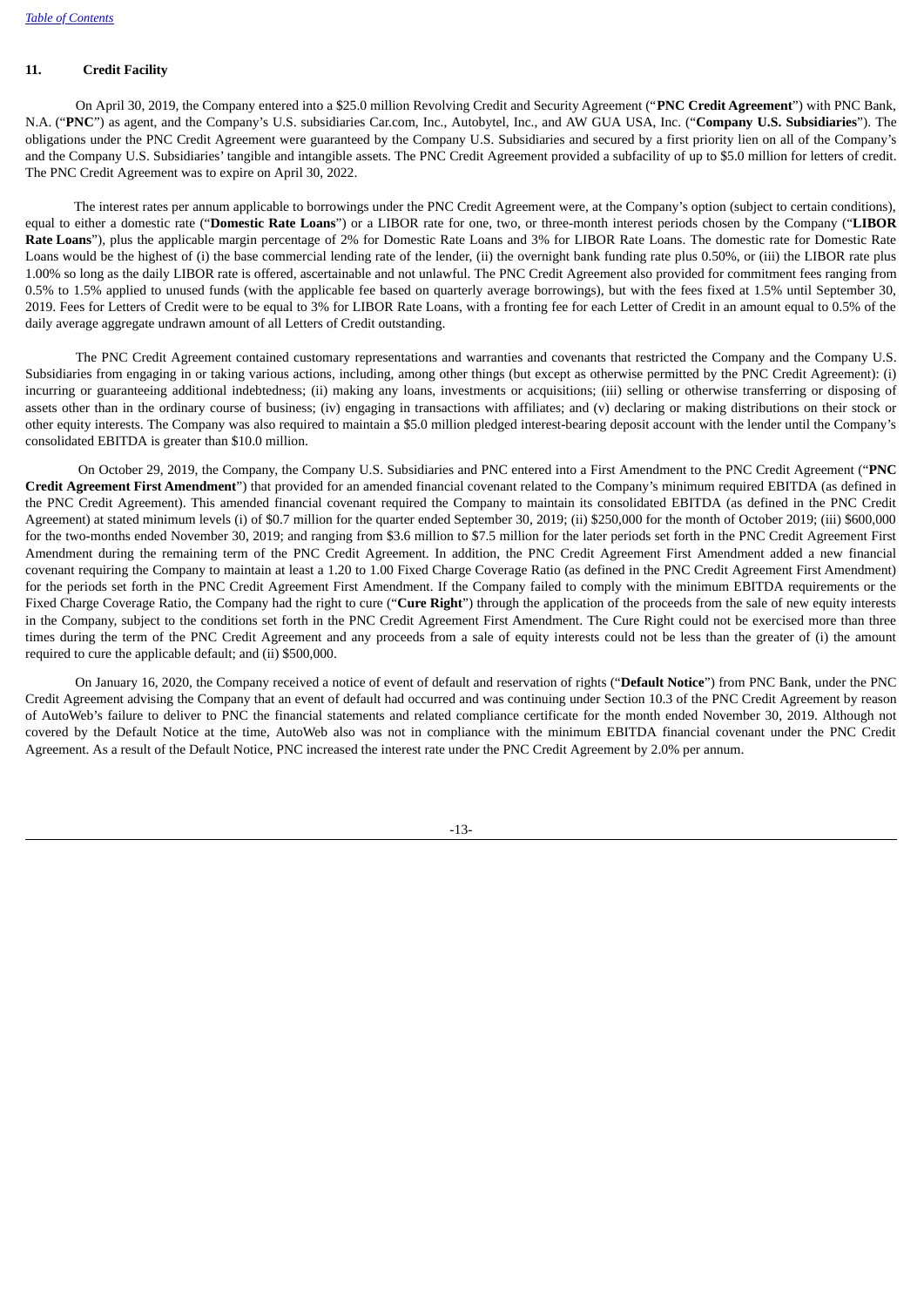The Default Notice advised AutoWeb that PNC (i) specifically reserved all rights and remedies available to it under the PNC Credit Agreement and (ii) did not waive the event of default or any other event of default that might have existed on the date of the Default Notice or that might have occurred thereafter. The Default Notice further advised the Company that any loans, advances, and extensions of credit made to the Company from time to time, would be at the sole discretion of PNC and would not constitute a waiver of the amounts due under default, or a waiver by PNC of any of its rights under the PNC Credit Agreement or any collateral agreement. On March 26, 2020, the Company fully paid the PNC Credit Agreement, at which time it was terminated.

In conjunction with the termination of the PNC Credit Agreement, on March 26, 2020, the Company entered into a \$20.0 million Loan, Security and Guarantee Agreement ("**CNC Credit Agreement**") with CIT Northbridge Credit LLC, as agent, and the Company U.S. Subsidiaries. The CNC Credit Agreement provides for a \$20.0 million revolving credit facility with borrowings subject to availability based primarily on limits of 85% of eligible billed accounts receivable and 75% against eligible unbilled accounts receivable. The obligations under the CNC Credit Agreement are guaranteed by the Company U.S. Subsidiaries and secured by a first priority lien on all of the Company's and the Company U.S. Subsidiaries' tangible and intangible assets. The CNC Credit Agreement has a minimum borrowing usage requirement of \$8,000,000, which will increase to \$10,000,000 on June 30, 2020, and the Company is required to maintain a minimum of \$3,000,000 of availability under the CNC Credit Agreement. The Company had \$2,000,000 of net availability under the CNC Credit Agreement as of March 31, 2020.

The interest rate per annum applicable to borrowings under the CNC Credit Agreement will be the LIBO plus 5.5%. The LIBO Rate will be equal to the greater of (i) 1.75% and (ii) the rate determined by the Agent to be equal to the quotient obtained by dividing (1) the LIBO Base Rate (i.e., the rate per annum determined by Agent to be the offered rate that appears on the applicable Bloomberg page) for the applicable LIBOR Loan for the applicable interest period by (2) one minus the Eurodollar Reserve Percentage (i.e., the reserve percentage in effect under regulations issued from time to time by the Board of Governors of the Federal Reserve System for determining the maximum reserve requirement with respect to Eurocurrency funding for the applicable LIBOR Loan for the applicable interest period).

As of March 31, 2020, the Company had \$6.7 million outstanding under the CNC Credit Agreement. Financing costs related to the CNC Credit Agreement, net of accumulated amortization, of approximately \$0.5 million, have been deferred over the initial term of the loan and are included in other assets as of March 31, 2020. The CNC Credit Agreement expires on March 26, 2023.

On April 16, 2020, the Company received a loan in the amount of approximately \$1.38 million from PNC Bank, N.A. pursuant to the Paycheck Protection Program ("**PPP**") administered by the United States Small Business Administration ("**SBA**") under the CARES Act ("**PPP Loan**").

The PPP Loan was granted pursuant to a Paycheck Protection Program Term Note dated April 16, 2020, issued by the Company ("**PPP Note**"). The PPP Note matures on April 16, 2022, and bears interest at a rate of 1.00% per annum. Principal and accrued interest are payable monthly in equal installments commencing November 15, 2020 and continuing through the maturity date, unless the PPP Loan is forgiven as described below. The PPP Note may be prepaid at any time prior to maturity with no prepayment penalties and contains customary events of default relating to, among other things, payment defaults and breaches of representations and warranties. The proceeds from the PPP Loan may only be used to retain workers and maintain payroll or make mortgage interest, lease and utility payments. However, at least 75% of the PPP Loan proceeds must be used for payroll expenses.

All, or a portion of, the PPP Loan may be forgiven based on the sum of documented payroll costs, covered lease payments, covered mortgage interest and covered utilities during the eight-week period beginning on the date on which the PPP Loan was approved. For purposes of the CARES Act, payroll costs exclude compensation of an individual employee in excess of \$100,000, prorated annually. Not more than 25% of the forgiven amount may be for non-payroll costs. Forgiveness of the PPP Loan is reduced if full-time headcount declines, or if salaries and wages for employees with salaries of \$100,000 or less annually are reduced by more than 25%. The outstanding principal will be reduced in the event the Loan, or any portion thereof, is forgiven pursuant to the PPP.

-14-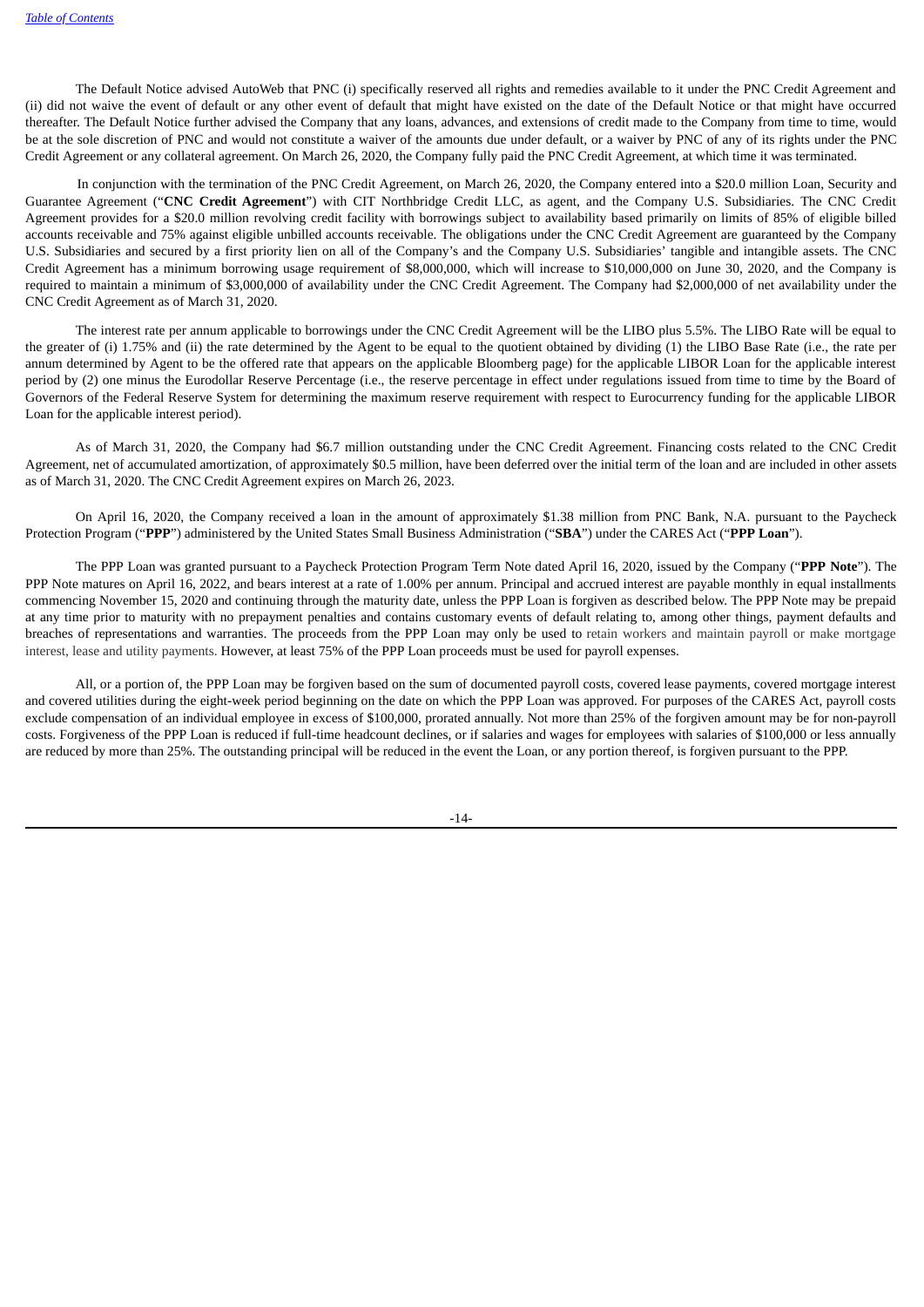# **12. Subsequent Event**

On April 16, 2020, the Company received a loan in the amount of approximately \$1.38 million from PNC Bank, N.A. pursuant to the PPP administered by the SBA under the CARES Act. See Footnote 11 for more information.

In April 2020, the Company implemented a series of cost actions in response to COVID-19, including reduced executive and board compensation, reduced recruitment, travel, consulting and business-to-business marketing expenses, consolidation of various technology tools and products, and limited employee furloughs and staff reductions. We also started reducing our overall lead and click generation efforts and corresponding costs to better align our volumes with industry demand and consumer intent to purchase a vehicle. We will continue to evaluate other cost reduction measures and explore all options available to us in order to minimize the impact of the COVID-19 pandemic.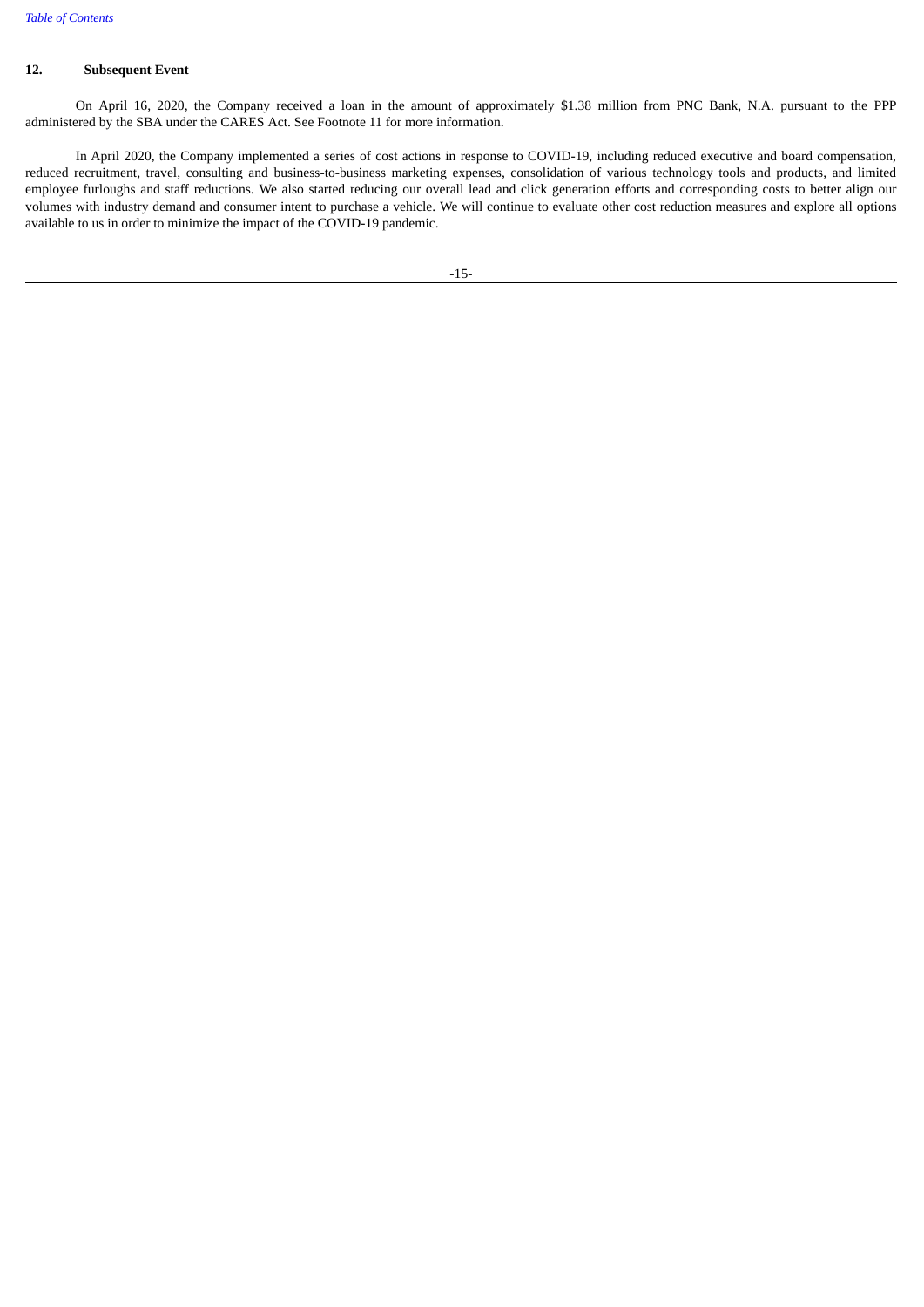## <span id="page-17-0"></span>**Item 2.** *Management's Discussion and Analysis of Financial Condition and Results of Operations*

## **Cautionary Note Concerning Forward-Looking Statements**

The Securities and Exchange Commission ("**SEC**") encourages companies to disclose forward-looking information so that investors can better understand a company's future prospects and make informed investment decisions. This Quarterly Report on Form 10-Q contains forward-looking statements within the meaning of the Private Securities Litigation Reform Act of 1995. Words such as "anticipates," "could," "may," "estimates," "expects," "projects," "intends," "plans," "believes," "will" and words of similar substance used in connection with any discussion of future operations or financial performance identify forward-looking statements. In particular, statements regarding expectations and opportunities, industry trends, new product expectations and capabilities, and our outlook regarding our performance and growth are forward-looking statements. This Quarterly Report on Form 10-Q also contains statements regarding plans, goals and objectives. There is no assurance that we will be able to carry out our plans or achieve our goals and objectives or that we will be able to do so successfully on a profitable basis. These forward-looking statements are just predictions and involve significant risks and uncertainties, many of which are beyond our control, and actual results may differ materially from these statements. Factors that could cause actual outcomes or results to differ materially from those reflected in forward-looking statements include, but are not limited to, those discussed in this Item 2, Part II, Item 1A of this Quarterly Report on Form 10-Q, and under the heading "Risk Factors" in our annual report on Form 10-K for the year ended December 31, 2019 ("**2019 Form 10-K**"). Investors are urged not to place undue reliance on forward-looking statements. Forward-looking statements speak only as of the date on which they were made. Except as may be required by law, we do not undertake any obligation, and expressly disclaim any obligation, to update or alter any forward-looking statements, whether as a result of new information, future events or otherwise. All forward-looking statements contained herein are qualified in their entirety by the foregoing cautionary statements.

The following discussion of our results of operations and financial condition should be read in conjunction with our unaudited condensed consolidated financial statements and related notes included in Part I, Item 1 of this Quarterly Report on Form 10-Q and our audited consolidated financial statements and the notes thereto in the 2019 Form 10-K.

Our corporate website is located at *www.autoweb.com*. Information on our website is not incorporated by reference in this Quarterly Report on Form 10-Q. At or through the Investor Relations section of our website we make available free of charge our Annual Reports on Form 10-K, Quarterly Reports on Form 10-Q, Current Reports on Form 8-K and all amendments to these reports as soon as practicable after the reports are electronically filed with or furnished to the SEC.

Unless the context otherwise requires, the terms "we", "us", "our", "AutoWeb" and "Company" refer to AutoWeb, Inc. and its consolidated subsidiaries.

### **Basis of Presentation and Critical Accounting Policies**

See Note 2, *Basis or Presentation*, of the Notes to Unaudited Condensed Consolidated Financial Statements included in Part I, Item 1 of this Quarterly Report on Form 10-Q.

We prepare our financial statements in conformity with accounting principles generally accepted in the United States of America, which require us to make estimates and assumptions that affect the reported amounts of assets and liabilities and disclosure of contingent assets and liabilities at the date of the financial statements and the reported amounts of revenues and expenses during the reporting period. Accordingly, actual results could differ materially from our estimates. To the extent that there are material differences between these estimates and our actual results, our financial condition or results of operations may be affected. For a detailed discussion of the application of our critical accounting policies, see Item 7 "Management's Discussion and Analysis of Financial Condition and Results of Operations" in the 2019 Form 10-K. There have been no changes to our critical accounting policies since we filed our 2019 Form 10-K.

-16-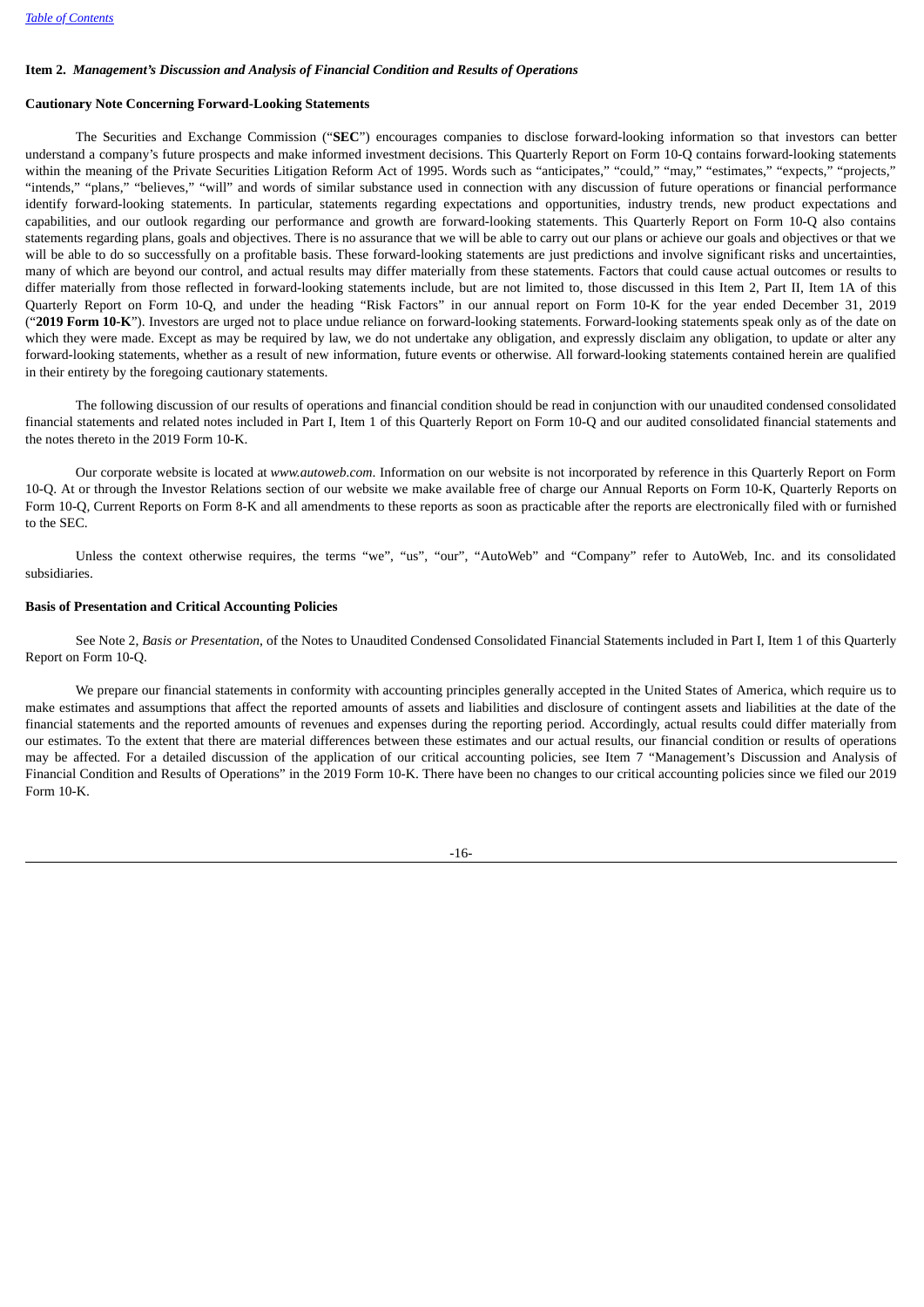#### **Overview**

Total revenues in the first three months of 2020 were \$24.5 million as compared to \$31.6 million in the first three months of 2019. The decline in total revenues resulted primarily from the result of a strategic shift made in Q1 2019 to prioritize gross profitability as opposed to the maximization of lead traffic and lead volume. Although the prior strategic focus often generated higher gross revenue, it was usually at lower gross margins that then resulted in lower overall levels of gross profit. As a part of these strategic decisions, we also shifted focus to our core leads, clicks and email products and services and away from non-core products and services, such as display advertising. This further negatively impacted total revenue in the first quarter of 2020 as compared to the first quarter of 2019. Generally lower demand for leads resulting from attrition in the retail dealer network that occurred throughout 2019 was an additional factor that contributed to lower total revenue in the first quarter of 2020. Finally, while difficult to quantify, we believe disruption from the January 2020 malware attack and the impact of the COVID-19 pandemic on vehicles sales also negatively impacted demand for our products and services in the first quarter of 2020.

As we continue to work with our traffic suppliers to optimize our search engine marketing ("**SEM**") methodologies and further grow our high-quality traffic streams, we are also investing in and testing new traffic acquisition strategies and enhanced mobile consumer experiences. Further, we continue to invest in our pay per click approach, to improve the consumer experience of that product. We do not expect desktop and mobile display advertising to be a major area of focus for us in the future, as it represents a secondary, not primary, stream of revenue. With a more efficient traffic acquisition model emerging, our plan for 2020 and beyond is to grow impressions, improve conversion, expand distribution, and increase capacity. We believe that this focus, along with plans to develop new, innovative products, will create opportunities for improved quality of delivery and strengthen our position for revenue growth.

Our lead generation business has historically operated with limited visibility due to short sales cycles and a high rate of customer churn as clients are able to join and leave our platform with limited notice. Our advertising business is also subject to seasonal trends, with the first quarter of the calendar year typically showing sequential decline versus the fourth quarter. These factors have historically contributed to volatility in our revenues, cost of revenues, gross profit and gross profit margin. We anticipate these trends will continue throughout 2020.

Although we are not able at this time to provide any specific guidance regarding our full year 2020 financial performance with detail or accuracy, we do anticipate some level of volatility in our total revenues, while cost of revenues continues to decline yielding higher gross profit, and higher gross margin for 2020, as compared to full year 2019. We anticipate that revenues for at least the second quarter of 2020 will be adversely impacted by (i) the result of a strategic shift made in Q1 2019 to prioritize internal traffic acquisition processes on obtaining higher quality impressions that would yield increased gross profit margins, as opposed to a prior focus on raw lead volume; (ii) a decrease in lead traffic as well as lead volume; (iii) a continued decline in sales of our products and services; (iv) the costs and revenue impact associated with our efforts to optimize our clicks product; (v) the decision to shift our focus to our core leads, clicks and email products and services and away from non-core product and service such as display advertising; (vi) the impact of the COVID-19 pandemic on vehicle sales and on demand for our products and services; and (vii) the decision by one of our Manufacturer customers to terminate its wholesale leads and clicks program while we work to transition this Manufacturer's retail dealers to our retail programs. During the first three months of 2020, our cash used by operations decreased, a direct result of reducing our office footprint and eliminating certain positions beginning in late 2019. Our plan is to improve our liquidity and balance sheet through non-dilutive measures, including use of available borrowings under the CNC Credit Agreement.

In early 2020 and continuing as of the date of this Quarterly Report on Form 10-Q, the COVID-19 pandemic has led to quarantines and stay-athome/work-from-home orders in a number of countries, states, cities and regions and the closure or limited access to public and private offices and facilities, worldwide, causing widespread disruptions to travel, economic activity and financial markets. We are unable to predict the extent and duration of these disruptions, which could result in a national or global recession. The pandemic has led the Company's Manufacturer and Dealer customers to experience disruptions in the (i) supply of vehicle and parts inventories, (ii) ability and willingness of consumers to visit automotive dealerships to purchase or lease vehicles and (iii) overall health and availability of their labor force. Manufacturers have also shut down assembly plants. Volatility in the financial markets, concerns about exposure to the novel coronavirus and governmental quarantines, stay-at-home/work-from-home orders, business closures, and employment furloughs and layoff have also adversely impacted consumer confidence and ability and willingness to visit dealerships and to purchase or lease vehicles. High unemployment and lower consumer confidence may continue after stay-at-home/work-from-home orders have ended. These disruptions have impacted the willingness or desire of the Company's customers to acquire vehicle Leads or other digital marketing services from the Company. Vehicle sales have declined, and the Company is experiencing direct disruptions in its operations due to the overall health of, and concerns for, our labor force and as a result of governmental "social distancing" programs, quarantines, travel restrictions and stay-at-home/work-from-home orders, leading to office closures, operating from employee homes and restrictions on our employees traveling to our various offices.

In April 2020, we implemented a series of cost actions in response to the COVID-19 pandemic, including reduced executive and board compensation, reduced recruitment, travel, consulting and business-to-business marketing expenses, consolidation of various technology tools and products, and limited employee furloughs and staff reductions. We also started reducing our overall lead and click generation efforts and corresponding costs to better align our volumes with industry demand and consumer intent to purchase a vehicle. We will continue to evaluate other cost reduction measures and explore all options available to us in order to minimize the impact of the COVID-19 pandemic. At this time, the eventual extent and magnitude of the disruptions caused by the outbreak on the automotive industry in general, and on us specifically, are not known, but vehicle sales have declined, and we are experiencing cancellations or suspensions of purchases of Leads and other digital marketing services by our customers, which materially and adversely affects our business, results of operations, financial condition, earnings per share, cash flow and the trading price of our common stock.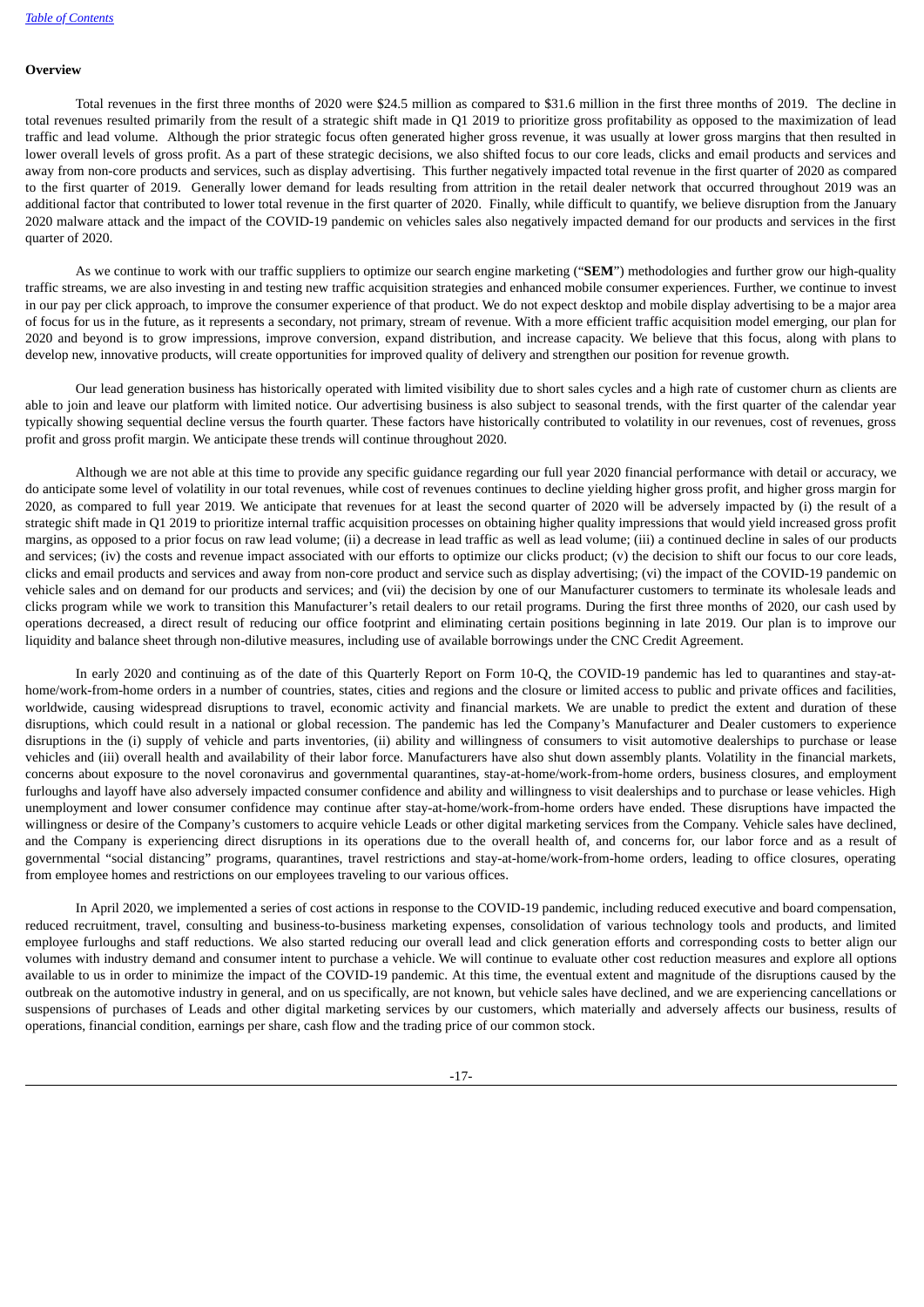# **Results of Operations**

# **Three Months Ended March 31, 2020 Compared to the Three Months Ended March 31, 2019**

The following table sets forth certain statement of operations data for the three-month periods ended March 31, 2020 and 2019 (certain amounts may not calculate due to rounding):

|                                          |                | 2020    | % of total<br>revenues        | 2019     | % of total<br>revenues | \$ Change | % Change |  |  |  |
|------------------------------------------|----------------|---------|-------------------------------|----------|------------------------|-----------|----------|--|--|--|
|                                          |                |         | (Dollar amounts in thousands) |          |                        |           |          |  |  |  |
| Revenues:                                |                |         |                               |          |                        |           |          |  |  |  |
| Lead generation                          | $\mathfrak{L}$ | 18,460  | 75% \$                        | 25,698   | 81% \$                 | (7,238)   | (28)%    |  |  |  |
| Digital advertising                      |                | 6,012   | 25                            | 5,878    | 19                     | 134       |          |  |  |  |
| Other revenues                           |                |         |                               | 28       |                        | (28)      | (100)    |  |  |  |
| Total revenues                           |                | 24,472  | 100                           | 31,604   | 100                    | (7, 132)  | (23)     |  |  |  |
| Cost of revenues                         |                | 19,115  | 78                            | 25,847   | 82                     | (6, 732)  | (26)     |  |  |  |
| Gross profit                             |                | 5,357   | 22                            | 5,757    | 18                     | (400)     | (7)      |  |  |  |
| <b>Operating expenses:</b>               |                |         |                               |          |                        |           |          |  |  |  |
| Sales and marketing                      |                | 2,132   | 9                             | 2,878    | 9                      | (746)     | (26)     |  |  |  |
| Technology support                       |                | 1,857   | 8                             | 2,780    | 9                      | (923)     | (33)     |  |  |  |
| General and administrative               |                | 3,943   | 16                            | 4,290    | 14                     | (347)     | (8)      |  |  |  |
| Depreciation and amortization            |                | 722     | 3                             | 1,239    | 4                      | (517)     | (42)     |  |  |  |
| Total operating expenses                 |                | 8,654   | 36                            | 11,187   | 35                     | (2,533)   | (23)     |  |  |  |
| <b>Operating loss</b>                    |                | (3,297) | (14)                          | (5, 430) | (17)                   | 2,133     | (39)     |  |  |  |
| Interest and other income (expense), net |                | (764)   | (3)                           | 70       |                        | (834)     | (1,191)  |  |  |  |
| Loss before income tax provision         |                | (4,061) | (17)                          | (5,360)  | (17)                   | 1,299     | (24)     |  |  |  |
| Income tax provision                     |                |         |                               |          |                        |           |          |  |  |  |
| Net loss                                 |                | (4,061) | $(17) \%$ \$                  | (5,360)  | $(17) \%$ \$           | 1,299     | (24)%    |  |  |  |

*Lead generation.* Lead generation revenues decreased \$7.2 million, or 28%, in the first quarter of 2020 compared to the first quarter of 2019 primarily as a result of a decrease in retail lead fee revenues coupled with a decrease in revenues from automotive manufacturers. Further contributing to this decline was a decrease in lead traffic to our websites.

*Digital Advertising.* Digital advertising revenues increased \$0.1 million, or 2%, in the first quarter of 2020 compared to the first quarter of 2019, as a result of an increase in click revenue associated with increased click volume.

*Cost of Revenues.* Cost of revenues consists of Lead and traffic acquisition costs and other cost of revenues. Lead and traffic acquisition costs consist of payments made to our Lead providers, including internet portals and online automotive information providers. Other cost of revenues consists of SEM and fees paid to third parties for data and content, including search engine optimization activity, included on our websites, connectivity costs, development costs related to our websites, compensation related expense and technology license fees, server equipment depreciation and technology amortization directly related to the Company Websites. Cost of revenues decreased \$6.7 million, or 26%, in the first quarter of 2020 compared to the first quarter of 2019 primarily due to decreased revenues offset by increased traffic acquisition costs.

*Sales and Marketing.* Sales and marketing expense include costs for developing our brand equity, personnel costs and other costs associated with Dealer sales, website advertising and Dealer support. Sales and marketing expense in the first quarter of 2020 decreased \$0.7 million, or 26%, compared to the first quarter of 2019 due primarily to a decrease in headcount coupled with a decrease in SEM and tradeshow expense.

*Technology Support.* Technology support expense includes compensation, benefits, software licenses and other direct costs incurred by the Company to enhance, manage, maintain, support, monitor and operate the Company's websites and related technologies, and to operate the Company's internal technology infrastructure. Technology support expense in the first quarter of 2020 decreased by \$0.9 million, or 33%, compared to the first quarter of 2019 due primarily to lower headcount related costs.

-18-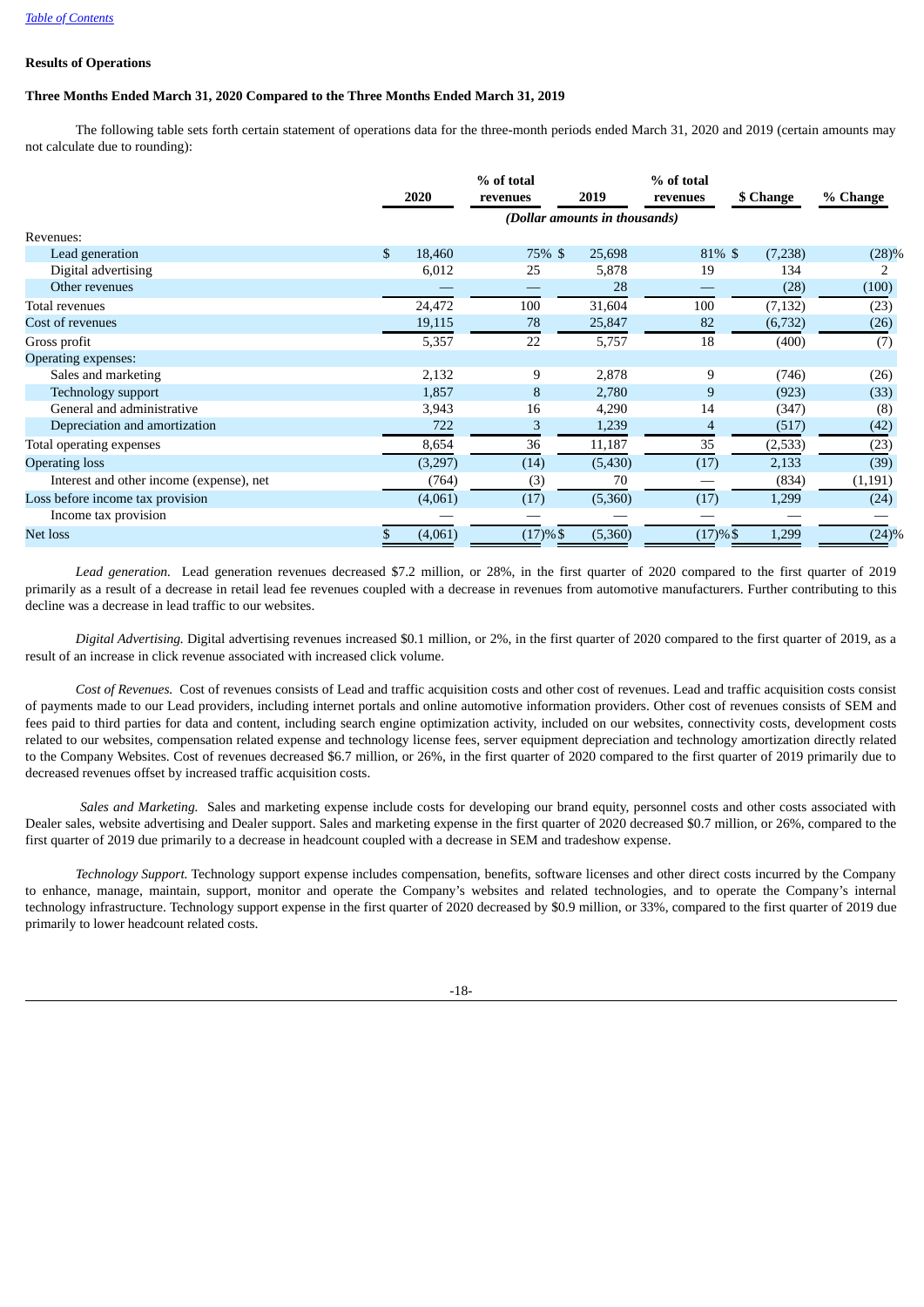*General and Administrative.* General and administrative expense consists of executive, financial, human resources and legal personnel and expenses, costs related to being a public company and bad debt expense. General and administrative expense in the first quarter of 2020 decreased by \$0.3 million, or 8%, from the first quarter of 2019 due primarily to lower consulting and recruiting costs and a reduction in compensation and benefit-related expenses offset by an insurance deductible payment.

*Depreciation and Amortization.* Depreciation and amortization expense in the first quarter of 2020 decreased by \$0.5 million, or 42%, from the first quarter of 2019 primarily due to normal depreciation and amortization.

*Interest and Other Income (Expense), Net.* Interest and other income (expense), net was (\$0.8) million for the first quarter of 2020 compared to \$0.1 million for the first quarter of 2019. Interest expense increased to \$0.8 million in the first quarter of 2020 from \$5,000 in the first quarter of 2019 due to the write-off of our deferred financing fees associated with the revolving line of credit under the PNC Credit Facility. Interest expense includes interest on outstanding borrowings and the amortization of debt issuance costs.

*Income Taxes.* Income tax expense was zero in the first quarter of 2020 and 2019, respectively. Income tax expense for the quarter ended March 31, 2020 differed from the federal statutory rate primarily due to operating losses that receive no tax benefit as a result of valuation allowance recorded for such losses.

#### **Liquidity and Capital Resources**

The table below sets forth a summary of our cash flows for the three months ended March 31, 2020 and 2019:

|                                                     | <b>Three Months Ended</b><br>March 31, |  |         |  |
|-----------------------------------------------------|----------------------------------------|--|---------|--|
|                                                     | 2020                                   |  | 2019    |  |
|                                                     | (in thousands)                         |  |         |  |
| Net cash used in operating activities               | (954)                                  |  | (2,117) |  |
| Net cash used in investing activities               | (103)                                  |  | (57)    |  |
| Net cash provided by (used in) financing activities | 2,967                                  |  | (693)   |  |

Our principal sources of liquidity are our cash and cash equivalent balances and borrowings under the CNC Credit Agreement. Our cash and cash equivalents and restricted cash totaled \$7.9 million as of March 31, 2020, compared to \$5.9 million as of December 31, 2019. As of March 31, 2020, we had a net loss of \$4.1 million. The net loss is primarily attributable to operating expenses of \$8.7 million during the three months ended March 31, 2020. We used net cash in operations of \$1.0 million for the three months ended March 31, 2020. As of March 31, 2020, we had an accumulated deficit of \$347.0 million and stockholders' equity of \$17.5 million.

We have developed a strategic plan focused on improving operating performance in the future that includes modernizing and upgrading our technology and systems, pursuing business objectives and responding to business opportunities, developing new or improving existing products and services and enhancing operating infrastructure.

Our objective is to achieve profitability later in 2020. However, there is no assurance that we will be able to achieve this objective. Also, we entered into the CNC Credit Agreement discussed above that is expected to be used to continue to partially fund operations.

We believe that current cash reserves and operating cash flows will be enough to sustain operations for the next twelve months. If we are unsuccessful in meeting our objective to achieve profitability later in 2020, we may need to seek to satisfy our future cash needs through private or public sales of securities, debt financings or partnering/licensing transactions. However, there is no assurance that we will be successful in satisfying our future cash needs to continue operations.

Our future capital requirements will depend on many factors, including but not limited to, those discussed in this Item 2, Part II, Item 1A of this Quarterly Report on Form 10-Q and the risk factors set forth in Part I, Item 1A, "Risk Factors" of our 2019 Form 10-K. To the extent that our existing sources of liquidity are insufficient to fund our future operations, we may need to engage in equity or additional or alternative debt financings to secure additional funds. There can be no assurance that additional funds will be available when needed from any source or, if available, will be available on terms that are acceptable to us.

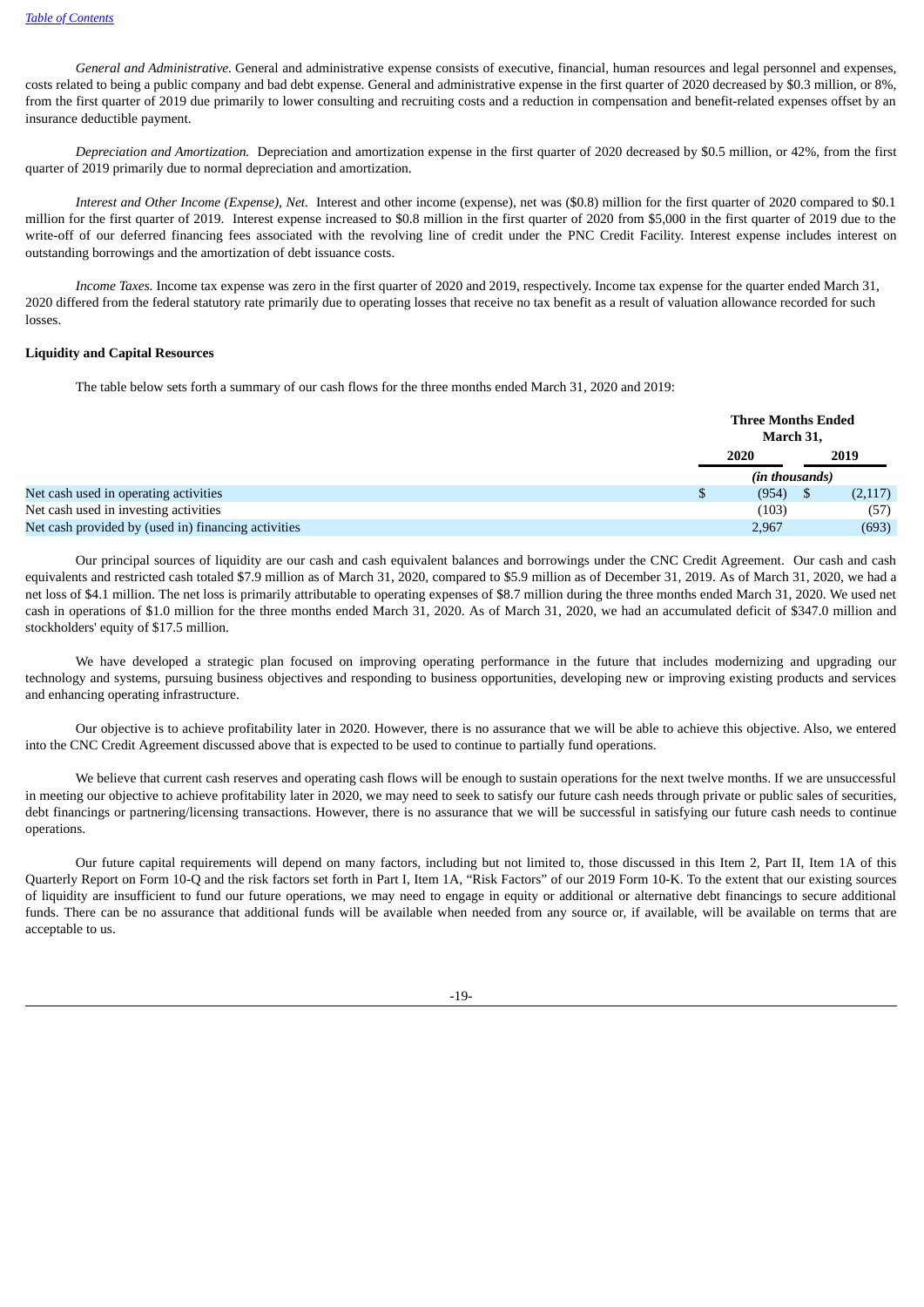For information concerning our CNC Credit Agreement, see Note 11 included in the Notes to Unaudited Condensed Consolidated Financial Statements included in Part I, Item 1 of this Quarterly Report on Form 10-Q.

*Net Cash Used in Operating Activities*. Net cash used in operating activities in the three months ended March 31, 2020 of \$1.0 million resulted primarily from net loss of \$4.1 million, offset by depreciation and amortization of \$1.2 million, stock compensation expense of \$0.5 million, other non-cash charges of \$0.1 million, and a \$1.3 million net increase in net working capital.

Net cash used in operating activities in the three months ended March 31, 2019 of \$2.1 million resulted primarily from net loss of \$5.4 million, offset by depreciation and amortization of \$1.8 million, stock compensation expense of \$0.6 million, other non-cash charges of \$0.1 million, and a \$0.8 million net increase in net working capital.

*Net Cash Used in Investing Activities*. Net cash used in investing activities during the three months ended March 31, 2020 of \$0.1 million was related to purchases of property and equipment.

Net cash used in investing activities was \$0.1 million in the three months ended March 31, 2019 related to purchases of property and equipment.

*Net Cash Provided by Financing Activities*. Net cash provided by financing activities of \$3.0 million during the three months ended March 31, 2020 primarily consisted of net borrowings on the credit facility.

Net cash used in financing activities of \$0.7 million in the three months ended March 31, 2019 primarily related to \$1.0 million repayment of the AutoUSA Note, offset by proceeds of \$0.3 million from the exercise of stock options.

#### **Off-Balance Sheet Arrangements**

<span id="page-21-0"></span>At March 31, 2020, we had no off-balance sheet arrangements as defined in Regulation S-K, Item 303(a)(4)(D)(ii).

#### **Item 3.** *Quantitative and Qualitative Disclosures about Market Risk*

Not applicable.

#### **Item 4.** *Controls and Procedures*

Our Chief Executive Officer and Chief Financial Officer (our principal executive officer and principal financial officer, respectively) have evaluated the effectiveness of our disclosure controls and procedures (as defined in Rules 13a-15(e) and 15d-15(e) under the Security Exchange Act of 1934, as amended, the "**Exchange Act"**) as of March 31, 2020, the end of the period covered by this Quarterly Report on Form 10-Q (the "**Evaluation Date**"). They have concluded that, as of the Evaluation Date, these disclosure controls and procedures were effective to ensure that material information relating to the Company and its consolidated subsidiaries would be made known to them by others within those entities and would be disclosed on a timely basis. The Chief Executive Officer and Chief Financial Officer have concluded that our disclosure controls and procedures are designed, and are effective, to give reasonable assurance that the information required to be disclosed by us in reports that we file under the Exchange Act is recorded, processed, summarized and reported within the time period specified in the rules and forms of the Securities and Exchange Commission. They have also concluded that our disclosure controls and procedures are effective to ensure that information required to be disclosed in the reports that are filed or submitted under the Exchange Act are accumulated and communicated to our management, including the Chief Executive Officer and Chief Financial Officer, to allow timely decisions regarding required disclosure.

### **Changes in Internal Control over Financial Reporting**

Except as set forth below, during the quarter ended March 31, 2020, there were no changes in our "internal control over financial reporting" (as defined in Rule 13a-15(f) under the Exchange Act) that have materially affected, or are reasonably likely to materially affect, our internal control over financial reporting.

 $-20-$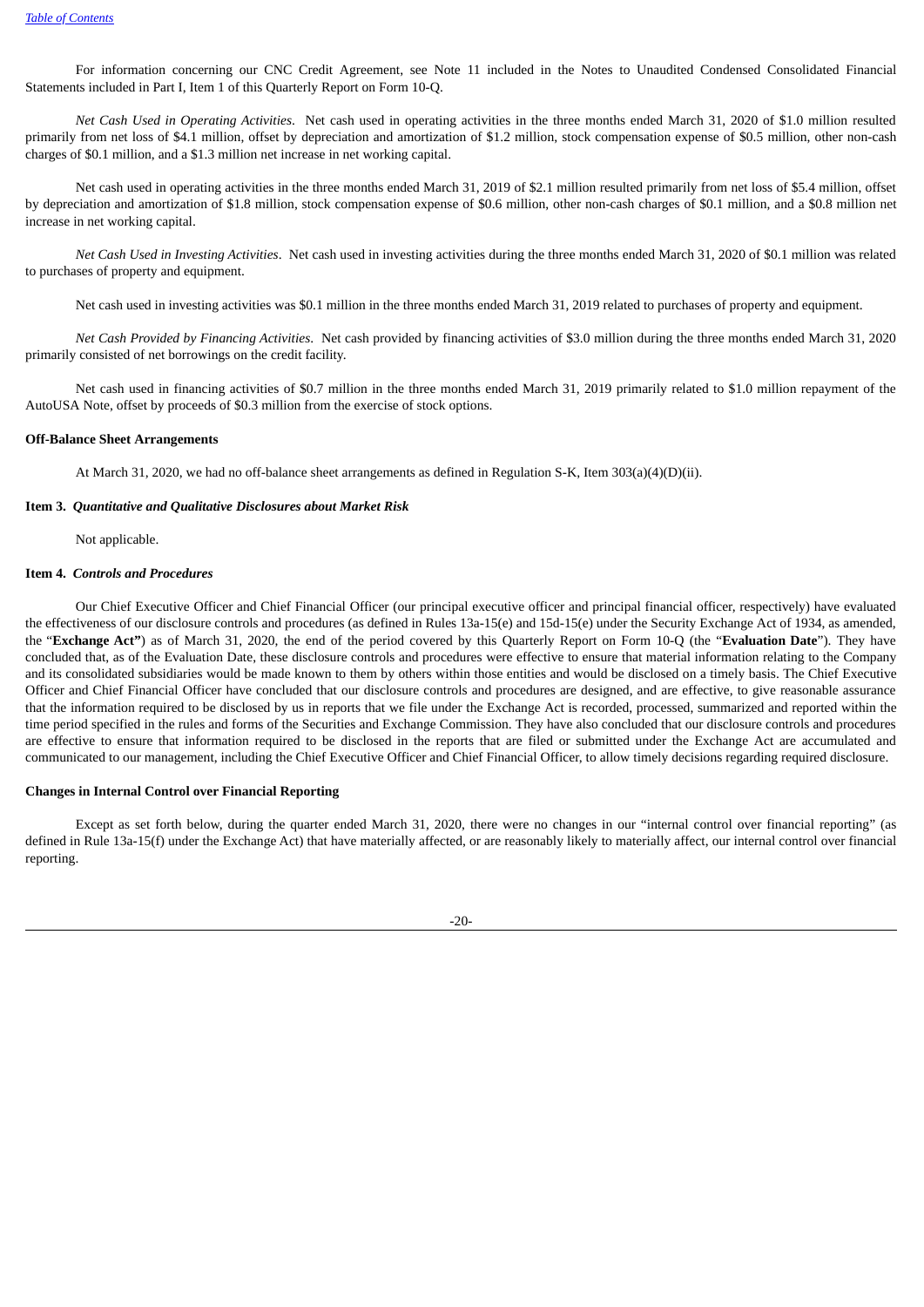# <span id="page-22-0"></span>**PART II. OTHER INFORMATION**

### **Item 1A. Risk Factors**

The following factors, which supplement or update the risk factors set forth in Part I, Item 1A, "Risk Factors" of our 2019 Form 10-K, may affect our future business, results of operations, financial condition, earnings per share, cash flow or the trading price of our stock, individually and collectively referred to in these Risk Factors as our "**financial performance**." The risks described below are not the only risks we face. In addition to the risks set forth in the 2019 Form 10-K, as supplemented or superseded by the risk factors set forth below, additional risks and uncertainties not currently known to us or that we currently deem to be immaterial may also materially and adversely affect our business.

### *If we are unable to generate positive cash flows, we will not be able to continue operations unless we are able to obtain additional cash through private or public sales of securities, debt financings or partnering/licensing transactions.*

As of March 31, 2020, we had cash and cash equivalents of \$7.4 million and restricted cash of \$0.5 million. For the three months then ended, we had a net loss of \$4.1 million and used \$1.0 million net cash in operations. As of March 31, 2020, we had an accumulated deficit of \$347.0 million and stockholders' equity of \$17.5 million. Although we have developed a strategic plan with the objective to achieve profitability later in 2020, if we are unsuccessful in achieving this objective, we will need to seek to satisfy our future cash needs through private or public sales of securities, debt financings or partnering/licensing transactions. However, there is no assurance that we will be successful in satisfying our future cash needs such that we will be able to continue operations.

### *If we are unable to obtain adequate financing or financing on terms satisfactory to us, when we require it, our ability to continue to implement new strategic plans, modernize and upgrade our technology and systems, pursue business objectives and respond to business opportunities, challenges or unforeseen circumstances could be significantly limited, and our financial performance could be materially and adversely affected.*

Our future capital requirements will depend on many factors, including but not limited to, implementing new strategic plans, modernizing and upgrading our technology and systems, pursuing business objectives and responding to business opportunities, challenges or unforeseen circumstances, developing new or improving existing products or services, enhancing our operating infrastructure and acquiring complementary businesses and technologies. In addition, if we continue to experience losses and cannot comply with covenants in the CNC Credit Agreement or if our borrowing base limits are diminished, we may be unable to borrow sufficient funds under the CNC Credit Agreement to satisfy our future cash needs. Although we have developed a strategic plan with the objective to achieve profitability later in 2020, if our plans are unsuccessful, we will need to seek to satisfy our future cash needs through private or public sales of securities, debt financings or partnering/licensing transactions. However, there is no assurance that we will be successful in satisfying our future cash needs such that we will be able to continue operations.

We may require additional capital to implement new strategic plans, modernize and upgrade our technology and systems, pursue business objectives and respond to business opportunities, challenges or unforeseen circumstances, including to develop new products or services, improve existing products and services, enhance our operating infrastructure and acquire complementary businesses and technologies. As a result, we may need to engage in equity or debt financings to secure additional funds. There can be no assurance that additional funds will be available when needed from any source or, if available, will be available on terms that are acceptable to us.

The CNC Credit Agreement contains restrictive covenants that may make it more difficult for us to obtain additional capital, as could any additional debt financing that we may secure in the future that could involve additional restrictive covenants. Volatility in the credit markets may also have an adverse effect on our ability to obtain debt financing. If we raise additional funds through further issuances of equity or convertible debt securities, our existing stockholders could suffer significant dilution, and any new equity securities we issue could have rights, preferences and privileges superior to those of holders of our common stock. If we are unable to obtain adequate financing or financing on terms satisfactory to us, when we require it, our ability to continue to implement new strategic plans, modernize and upgrade our technology and systems, pursue business objectives and respond to business opportunities, challenges or unforeseen circumstances could be significantly limited, and our financial performance could be materially and adversely affected.

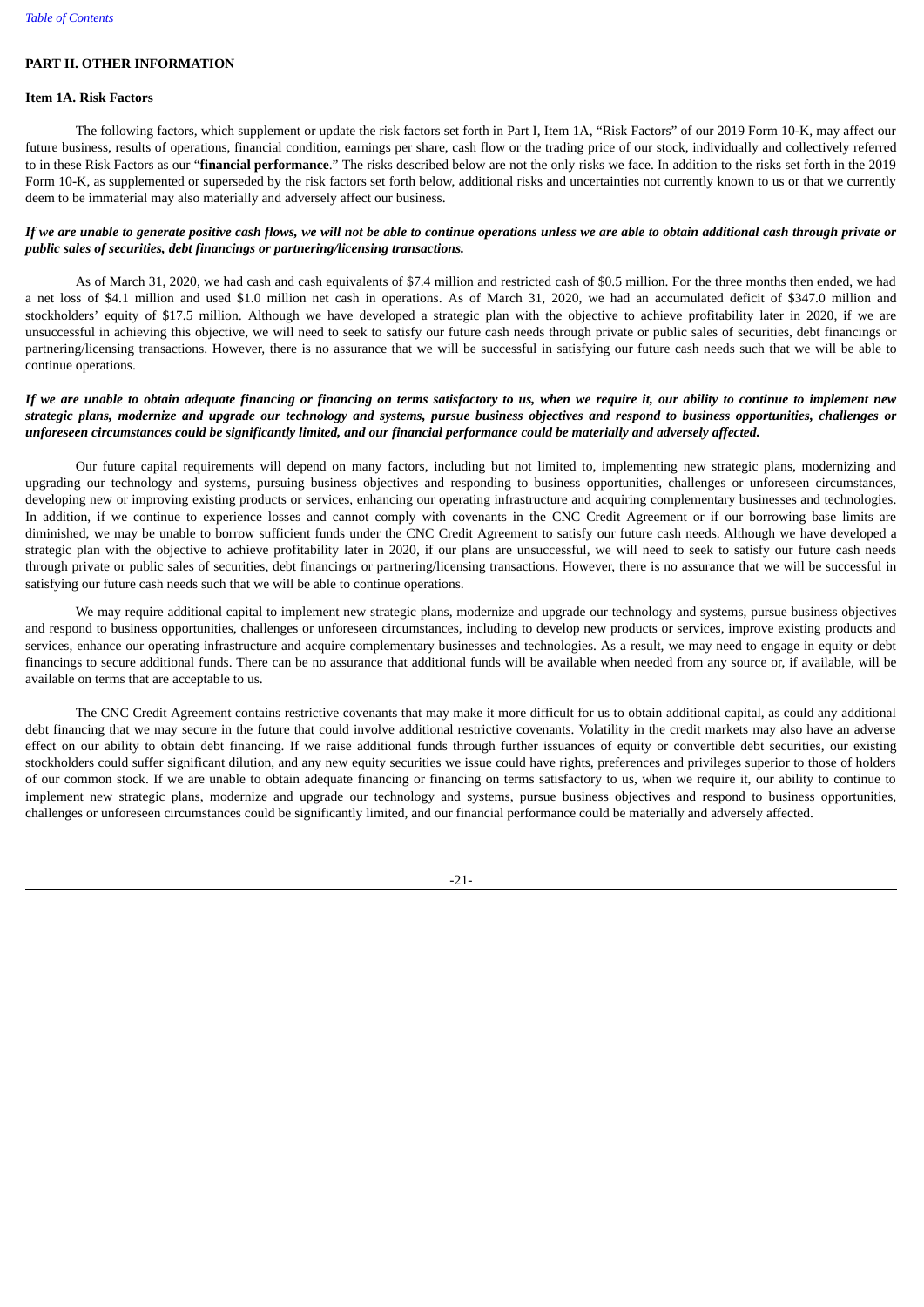On April 16, 2020, we received a loan in the amount of approximately \$1.38 million from PNC Bank, N.A. pursuant to the PPP administered by the SBA under the CARES Act. The federal government has recently announced that it intends to scrutinize the "economic uncertainty" certifications made by companies in their PPP loan applications. The federal government will now require borrowers under the PPP to evaluate their funding alternatives in making their certifications. The SBA has made comments about publicly traded companies and subsidiaries of publicly traded companies as likely having alternative avenues of funding that make PPP loans unnecessary for these companies. Although we believe that we are compliant with the "economic uncertainty" certification we made in connection with our PPP Loan, there can be no assurances given that upon an audit of our loan application, an adverse audit opinion might result that could require us to repay the entire amount of the loan, which could materially and adversely impact our financial performance.

#### *We are affected by general economic and market conditions, and, in particular, conditions in the automotive industry.*

Our financial performance is affected by general economic and market factors, conditions in the automotive industry, and the market for automotive marketing services, including, but not limited to, the following:

- Pricing and purchase incentives for vehicles;
- The expectation that consumers will be purchasing fewer vehicles overall during their lifetime as a result of better-quality vehicles and longer warranties;
- The impact of fuel prices on demand for the number and types of vehicles;
- Increases or decreases in the number of retail Dealers or in the number of Manufacturers and other wholesale customers in our customer base;
- Volatility in spending by Manufacturers and others in their marketing budgets and allocations;
- The competitive impact of consolidation in the online automotive consumer referral industry;
- The effect of changes in transportation policy, including the potential increase of public transportation options;
- The effect of fewer vehicles being purchased as a result of new business models and changes in consumer attitudes regarding the need for vehicle ownership; and
- Disruption in the automotive manufacturing and parts supply chains caused by natural disasters, adverse weather and other events may affect the supply of vehicle and parts inventories to Manufacturer's and Dealers.

In early 2020 and continuing as of the date of this Quarterly Report on Form 10-Q, the outbreak of COVID-19 has led to quarantines and stay-athome/work-from-home orders in a number of countries, states, cities and regions and the closure or limited access to public and private offices and facilities, worldwide, causing widespread disruptions to travel, economic activity and financial markets. We are unable to predict the extent and duration of these disruptions, which could result in a national or global recession. The outbreak has led our Manufacturer and Dealer customers to experience disruptions in the (i) supply of vehicle and parts inventories, (ii) ability and willingness of consumers to visit automotive dealerships to purchase or lease vehicles and (iii) overall health and availability of their labor force. Manufacturers have also shut down assembly plants. Volatility in the financial markets, concerns about exposure to the virus, governmental quarantines, stay-at-home/work-from-home orders, business closures and employment furloughs and layoffs have also impacted consumer confidence and willingness to visit dealerships and to purchase or lease vehicles. High unemployment rates and lower consumer confidence may continue even after stay-at-home/work-from-home orders have ended. These disruptions have impacted the willingness or desire of customers to acquire vehicle Leads or other digital marketing services from us. We are also experiencing direct disruptions in our operations due to the overall health of, and concerns for, our labor force and as a result of governmental "social distancing" programs, quarantines, travel restrictions and stay-at-home/work-from-home orders, leading to office closures, operating from employee homes and restrictions on our employees traveling to our various offices. In April 2020, we implemented a series of cost actions in response to COVID-19, including reduced executive and board compensation, reduced recruitment, travel, consulting and business-to-business marketing expenses, consolidation of various technology tools and products, and limited employee furloughs and staff reductions. We also started reducing our overall lead and click generation efforts and corresponding costs to better align our volumes with industry demand and consumer intent to purchase a vehicle. We will continue to evaluate other cost reduction measures and explore all options available to us in order to minimize the impact of COVID-19.

At this time, the eventual extent and magnitude of the disruptions caused by the outbreak on the automotive industry in general are not known, but vehicle sales have declined, and we are experiencing cancellations or suspensions of purchases of Leads and other digital marketing services by our customers, which materially and adversely affects our business, results of operations, financial condition, earnings per share, cash flow and the trading price of our common stock.

### *Our common stock could be delisted from The Nasdaq Capital Market if we are not able to satisfy continued listing requirements, in which case the price of our common stock and our ability to raise additional capital and issue equity-based compensation may be adversely affected, and trading in our stock may be less orderly and efficient.*

For our common stock to continue to be listed on The Nasdaq Capital Market, we must satisfy various continued listing requirements established by The Nasdaq Stock Market LLC. In the event we are not able to satisfy these continued listing requirements, we expect that our common stock would be quoted on an over-the-counter market. These markets are generally considered to be less efficient and less broad than The Nasdaq Capital Market. Investors may be reluctant to invest in the common stock if it is not listed on The Nasdaq Capital Market or another stock exchange. Delisting of our common stock could have a material adverse effect on the price of our common stock and would also eliminate our ability to rely on the preemption of state securities registration and qualification requirements afforded by Section 18 of the Securities Act of 1933 for "covered securities." The loss of this preemption could result in higher costs associated with raising capital, could limit resale of our stock in some states, and could adversely impact our ability to issue equity-based compensation to our employees.

One of the continued listing requirements is that our Common Stock not trade below a minimum closing bid requirement of \$1.00 for 30 consecutive business days. Should our Common Stock trade below the \$1.00 minimum closing bid requirement for 30 business days, Nasdaq would send us a deficiency notice, advising that it is being afforded a compliance period of 180 days to regain compliance with the requirement. This 180 day compliance period may be extended by Nasdaq for another 180 days, subject to certain conditions being satisfied, including that we meet other continued listing requirements and provides a written notice to Nasdaq that we intend to regain compliance with the \$1.00 minimum closing bid requirement during the extended period, by effecting a reverse stock split, if necessary. Although, Nasdaq has recently allowed issuers more time to regain compliance through a temporary tolling through June 30, 2020, there is no assurance that we will be able to regain compliance with the minimum bid price should we receive a deficiency notice.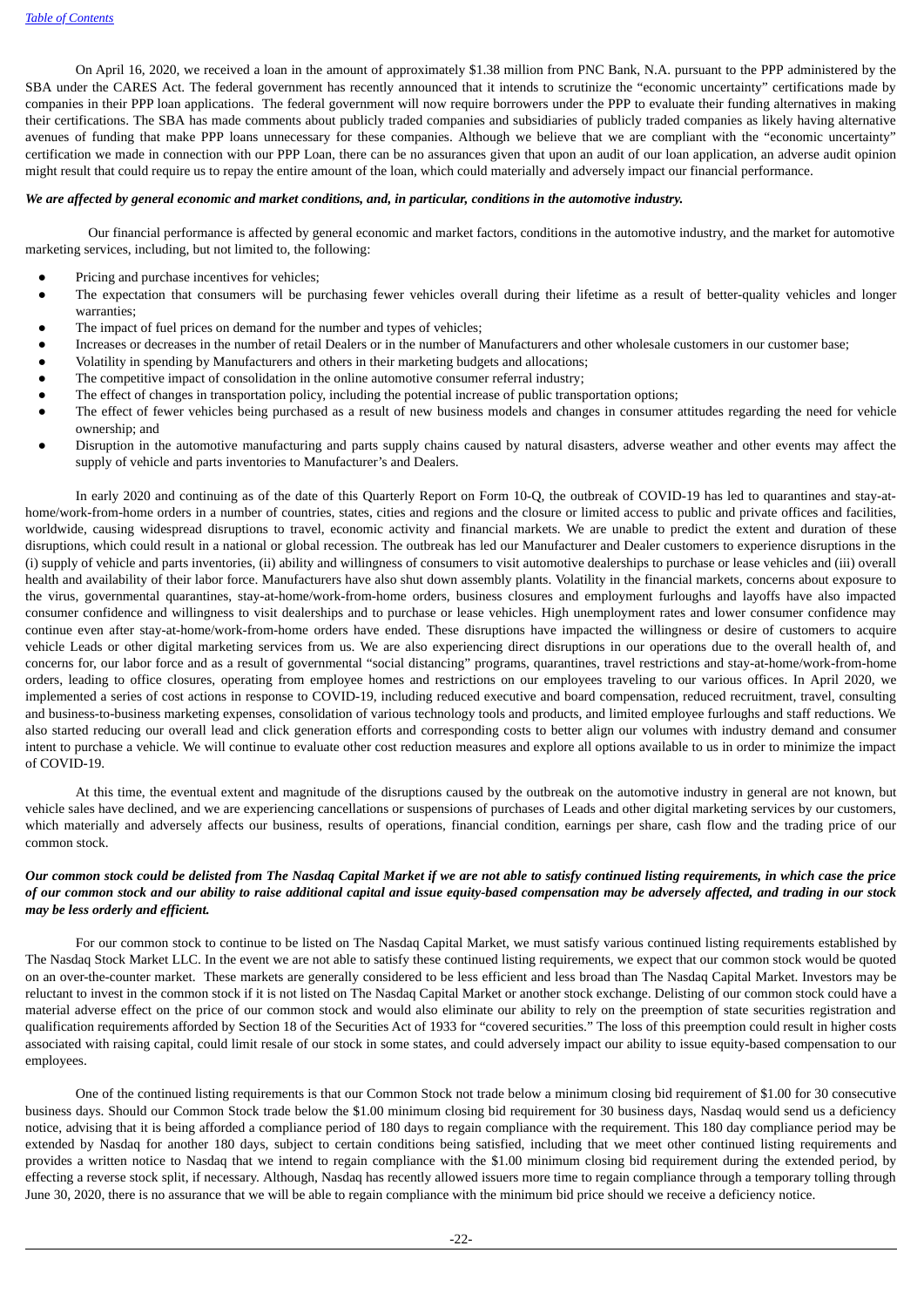### <span id="page-24-0"></span>**Item 6. Exhibits**

## **Number Description** 3.1 Sixth Restated Certificate of Incorporation of AutoWeb, Inc., incorporated by reference to [Exhibit 3.4](http://www.sec.gov/Archives/edgar/data/1023364/000165495417009238/ex3-4.htm) to the Current Report on Form 8-K filed with the SEC on October 10, 2017 (SEC File No. 001-34761) ("**October 2017 Form 8-K**") 3.2 Seventh Amended and Restated Bylaws of AutoWeb, Inc. dated October 9, 2017, incorporated by reference to [Exhibit 3.5](http://www.sec.gov/Archives/edgar/data/1023364/000165495417009238/ex3-5.htm) to the October 2017 Form 8-K 4.1 Tax Benefit Preservation Plan dated as of May 26, 2010 between Company and Computershare Trust Company, N.A., as rights agent, together with the following exhibits thereto: Exhibit A – Form of Right Certificate; and Exhibit B – Summary of Rights to Purchase Shares of Preferred Stock of Company, incorporated by reference to **[Exhibit 4.1](http://www.sec.gov/Archives/edgar/data/1023364/000102336410000035/ex4_1.htm)** to the Current Report on Form 8-K filed with the SEC on June 2, 2010 (SEC File No. 000-22239); Amendment No. 1 to Tax Benefit Preservation Plan dated as of April 14, 2014, between Company and Computershare Trust Company, N.A., as rights agent, incorporated by reference to **[Exhibit 4.1](http://www.sec.gov/Archives/edgar/data/1023364/000102336414000023/ex4_1.htm)** to the Current Report on Form 8-K filed with the SEC on April 16, 2014 (SEC File No. 001-34761); Amendment No. 2 to Tax Benefit Preservation Plan dated as of April 13, 2017, between Company and Computershare Trust Company, N.A., as rights agent, incorporated by reference to [Exhibit 4.1](http://www.sec.gov/Archives/edgar/data/1023364/000165495417003327/ex4-1.htm) to the Current Report on Form 8-K filed with the SEC on April 14, 2017 (SEC File No. 001-34761); Certificate of Adjustment Under Section 11(m) of the Tax Benefit Preservation Plan, incorporated by reference to **[Exhibit 4.3](http://www.sec.gov/Archives/edgar/data/1023364/000102336412000084/abtlex4_3.htm)** to the Quarterly Report on Form 10-Q for the Quarterly Period ended September 30, 2012 filed with the SEC on November 8, 2012 (SEC File No. 001-34761); Amendment No. 3 to Tax Benefit Preservation Plan dated as of March 31, 2020, between Company and Computershare Trust Company, N.A., as rights agent, incorporated by reference to **[Exhibit 4.1](http://www.sec.gov/Archives/edgar/data/1023364/000165495420003692/ex4-1.htm)** to the Current Report on Form 8-K filed with the SEC on April 2, 2020 (SEC File No. 001-34761). 10.1 Lease Agreement by and among The Irvine Company LLC, as Landlord, and AutoWeb, Inc., as Tenant, dated March 11, 2020, incorporated by reference to [Exhibit 10.1](http://www.sec.gov/Archives/edgar/data/1023364/000165495420002688/ex10-1.htm) to the Current Report on Form 8-K filed with the SEC on March 16, 2020 (SEC File No. 001-34761). 10.2 Loan, Security and Guarantee Agreement by and among CIT Northbridge Credit LLC, as Agent, the Lenders Party thereto, and AutoWeb, Inc., as Borrower, and Car.com, Inc., Autobytel, Inc., and AW GUA USA, Inc., as Guarantors, dated March 26, 2020, incorporated by reference to [Exhibit 10.1](http://www.sec.gov/Archives/edgar/data/1023364/000165495420003343/ex10-1.htm) to the Current Report on Form 8-K filed with the SEC on March 26, 2020 (SEC File No. 001-34761). 10.3 Paycheck Protection Program Term Note dated as of April 16, 2020, incorporated by reference to [Exhibit 10.1](http://www.sec.gov/Archives/edgar/data/1023364/000165495420004208/ex10-1.htm) to the Current Report on Form 8-K filed with the SEC on April 17, 2020 (SEC File No. 001-34761). [10.4\\*](#page-26-0) ■ Salary Reduction Program Memorandum dated as of April 1, 2020, between AutoWeb, Inc. and Jared Rowe. [10.5\\*](#page-28-0) ■ Salary Reduction Program Memorandum dated as of April 1, 2020, between AutoWeb, Inc. and Dan Ingle. 10.6<sup>\*</sup> ■ Salary Reduction Program Memorandum dated as of April 1, 2020, between AutoWeb, Inc. and Glenn Fuller.<br>10.7<sup>\*</sup> ■ Salary Reduction Program Memorandum dated as of April 1, 2020, between AutoWeb, Inc. and Joseph P. Salary Reduction Program Memorandum dated as of April 1, 2020, between AutoWeb, Inc. and Joseph P. Hannan. [10.8\\*](#page-34-0) ■ Salary Reduction Program Memorandum dated as of April 1, 2020, between AutoWeb, Inc. and Sara Partin. [31.1\\*](#page-36-0) Chief Executive Officer Section 302 Certification of Periodic Report dated May 9, 2019. [31.2\\*](#page-37-0) Chief Financial Officer Section 302 Certification of Periodic Report dated May 9, 2019. [32.1\\*](#page-38-0) Chief Executive Officer and Chief Financial Officer Section 906 Certification of Periodic Report dated May 9, 2019. 101.INS†† XBRL Instance Document 101.SCH†† XBRL Taxonomy Extension Schema Document 101.CAL†† XBRL Taxonomy Calculation Linkbase Document 101.DEF†† XBRL Taxonomy Extension Definition Document 101.LAB†† XBRL Taxonomy Label Linkbase Document 101.PRE†† XBRL Taxonomy Presentation Linkbase Document

Filed herewith.

- Management Contract or Compensatory Plan or Arrangement.
- †† Furnished with this report. In accordance with Rule 406T of Regulation S-T, the information in these exhibits shall not be deemed to be "filed" for purposes of Section 18 of the Securities Exchange Act of 1934, as amended, or otherwise subject to liability under that section, and shall not be incorporated by reference into any registration statement or other document filed under the Securities Act of 1933, as amended, except as expressly set forth by specific reference in such filing.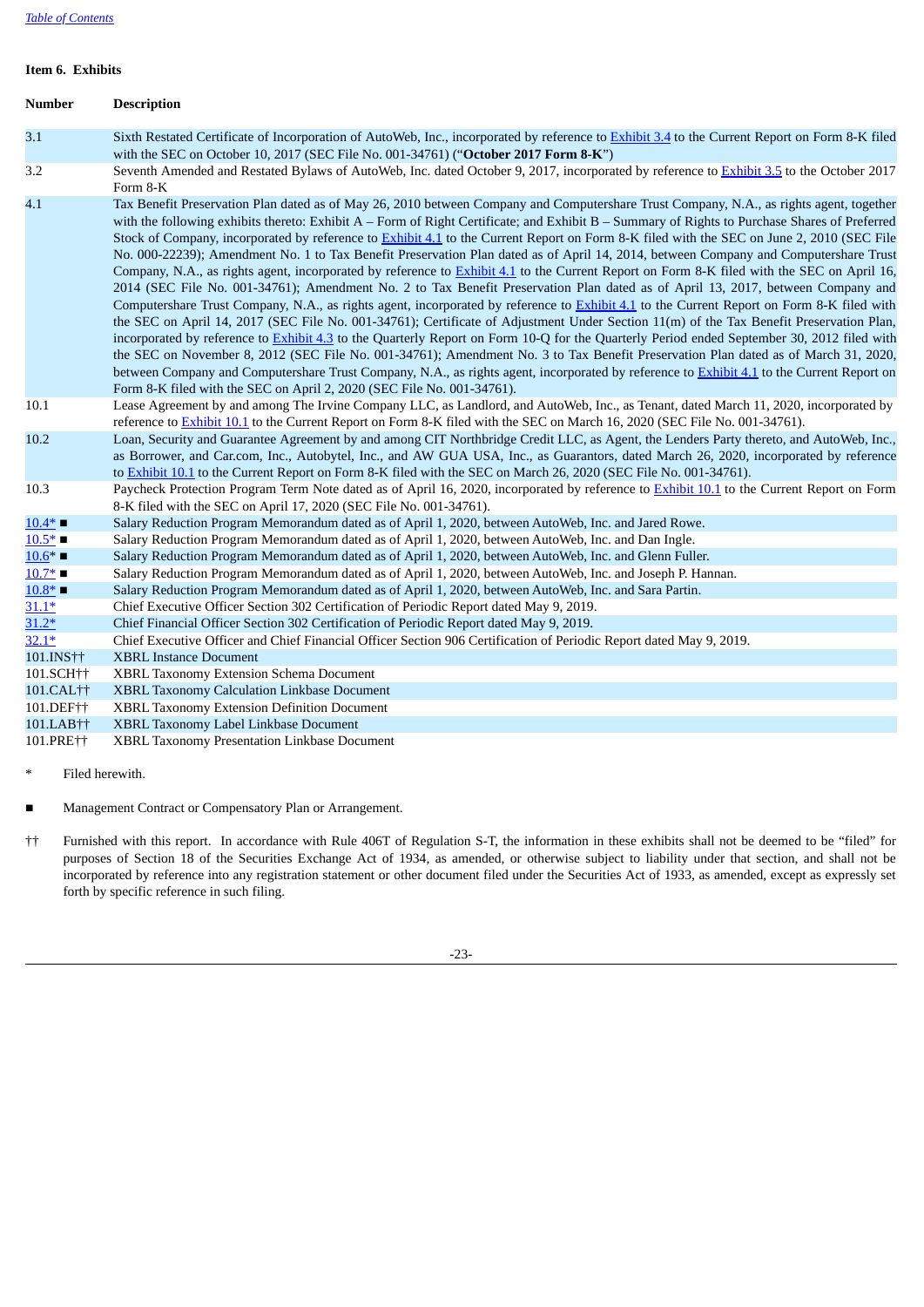# <span id="page-25-0"></span>**SIGNATURES**

Pursuant to the requirements of the Securities Exchange Act of 1934, the Registrant has duly caused this report to be signed on its behalf by the undersigned, thereunto duly authorized.

|                   |     | AutoWeb, Inc.                                                                                                                  |
|-------------------|-----|--------------------------------------------------------------------------------------------------------------------------------|
| Date: May 7, 2020 | By: | /s/ Joseph P. Hannan<br>Joseph P. Hannan<br>Executive Vice President, Chief Financial Officer<br>(Principal Financial Officer) |
| Date: May 7, 2020 | By: | /s/ Cheray Duran<br>Cheray Duran<br>Corporate Controller<br>(Principal Accounting Officer)                                     |

-24-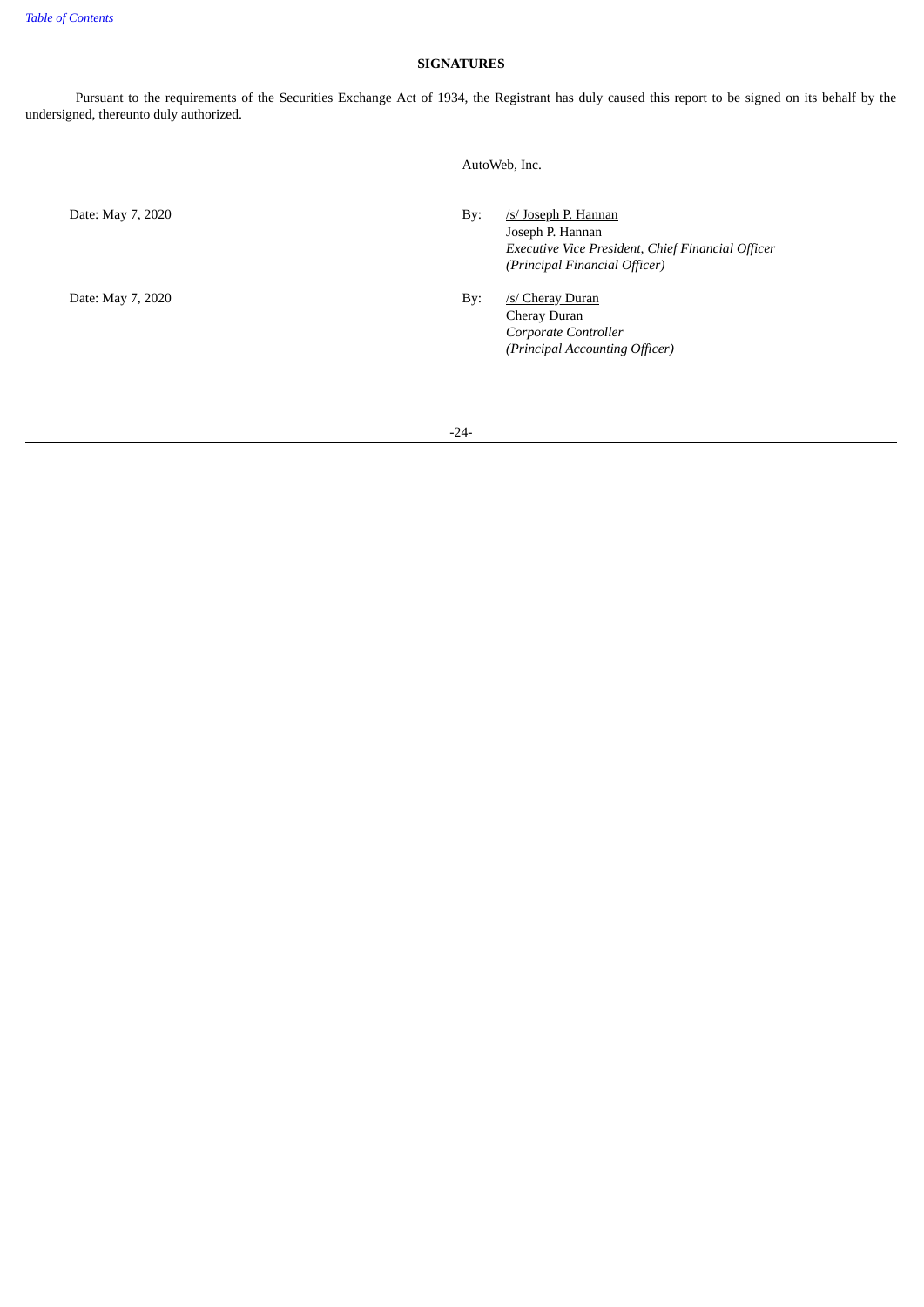<span id="page-26-0"></span>

**April 1, 2020**

| To:   | <b>Jared Rowe</b>                                                                  |
|-------|------------------------------------------------------------------------------------|
| From: | Sara Partin, Senior Vice President, Chief People Officer                           |
| Date: | <b>April 1, 2020</b>                                                               |
| Re:   | Temporary Monthly Base Salary Reduction Program ("Compensation Reduction Program") |

In light of the financial impact of the corona virus pandemic on AutoWeb, Inc. ("**Company**"), the Company and you have agreed to a temporary reduction in your base monthly salary and your Travel and Housing Accommodation Monthly Allowance (as defined in the Employment Agreement (as defined below) as follows:

1. **Reduction Period**. Your base monthly salary and Travel and Housing Accommodation Allowance will be reduced by the Salary Reduction Percentage (as defined below) and the Housing Allowance Percentage (as defined below), respectively, for the calendar months April, May and June, 2020 ("**Compensation Reduction Program Period**").

2. **Amount of Reduction**. The reductions are as follows:

(a) Thirty percent (30%) of base monthly salary ("**Salary Reduction Percentage**"); and

(b) One hundred percent (100%) of the Travel and Housing Accommodation Monthly Allowance ("**Housing Allowance Percentage**").

3. **No Impact on Other Compensation or Benefits**. The temporary reduction in your base monthly salary will have no impact on any other components of your compensation or benefits, and all such compensation and benefits will continue to be determined based on your base monthly and base annual salary in effect immediately prior to the implementation of this Compensation Reduction Program (or based upon any higher amount as may be provided in the applicable plan, agreement or arrangement). Without limiting the generality of the foregoing:

(a) The temporary reduction in your base monthly salary will not impact or reduce your severance benefits under your Employment Agreement dated as of April 12, 2018, as amended by Amendment No. 1 to Employment Agreement dated as of August 26, 2019 ("**Employment Agreement**"). Your severance benefits under the Employment Agreement will continue to be determined based on your base annual salary in effect prior to the implementation of this Compensation Reduction Program.

(b) Your incentive compensation payout, if any, under the Company's annual incentive compensation plan or any other incentive plan, contract or arrangement will be determined based on your base annual salary in accordance with the terms of the applicable plan, contract or arrangement without giving effect to this temporary reduction in base monthly salary.

4. **Waiver of Good Reason Triggering of Severance Benefits Agreement**. You agree to waive any right you may have under the Employment Agreement to terminate your employment with the Company for Good Reason under Section 1(n)(A) of the Employment Agreement as a result of this temporary reduction in your base monthly salary.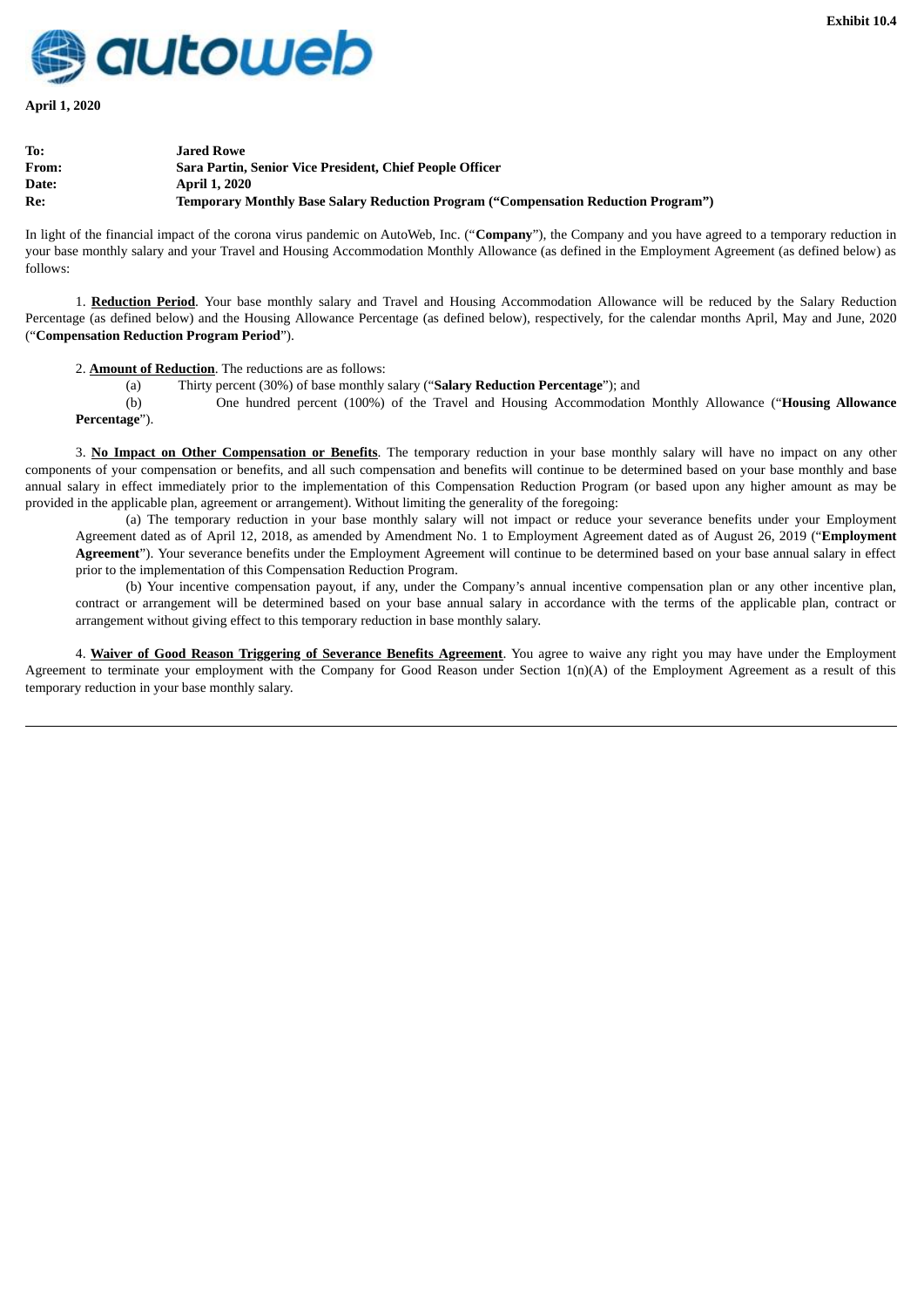5. **Make-Whole In the Event of a Change in Control**. In the event that a Change in Control (as defined in the Employment Agreement) occurs during calendar year 2020, upon the occurrence of the Change in Control, the aggregate amount of any base monthly salary and Travel and Housing Accommodation Monthly Allowance that was subject to reduction under this Compensation Reduction Program shall be paid to you in one lump sum payment (less required applicable federal, state and local payroll deductions and withholdings) upon the occurrence of the Change in Control.

6. **Termination of Program**. The Company may elect at any time during the Compensation Reduction Program Period to terminate the temporary reduction in your base monthly salary and Travel and Housing Accommodation Monthly Allowance.

7. **Employment At Will**. As a reminder, your employment with the Company is at will, not for a specified term and may be terminated by the Company or you at any time, with or without cause or good reason and with or without prior, advance notice. This "at-will" employment status will remain in effect throughout the term of your employment by the Company and cannot be modified except by a written document executed by both parties (which in the case of the Company, must be executed by the Company's Chief People Officer or Chief Legal Officer) and that expressly negates the "at-will" employment status.

### **AutoWeb, Inc.**

By: /s/ Sara Partin Sara Partin Senior Vice President, Chief People Officer

Accepted and Agreed:

/s/ Jared Rowe Jared Rowe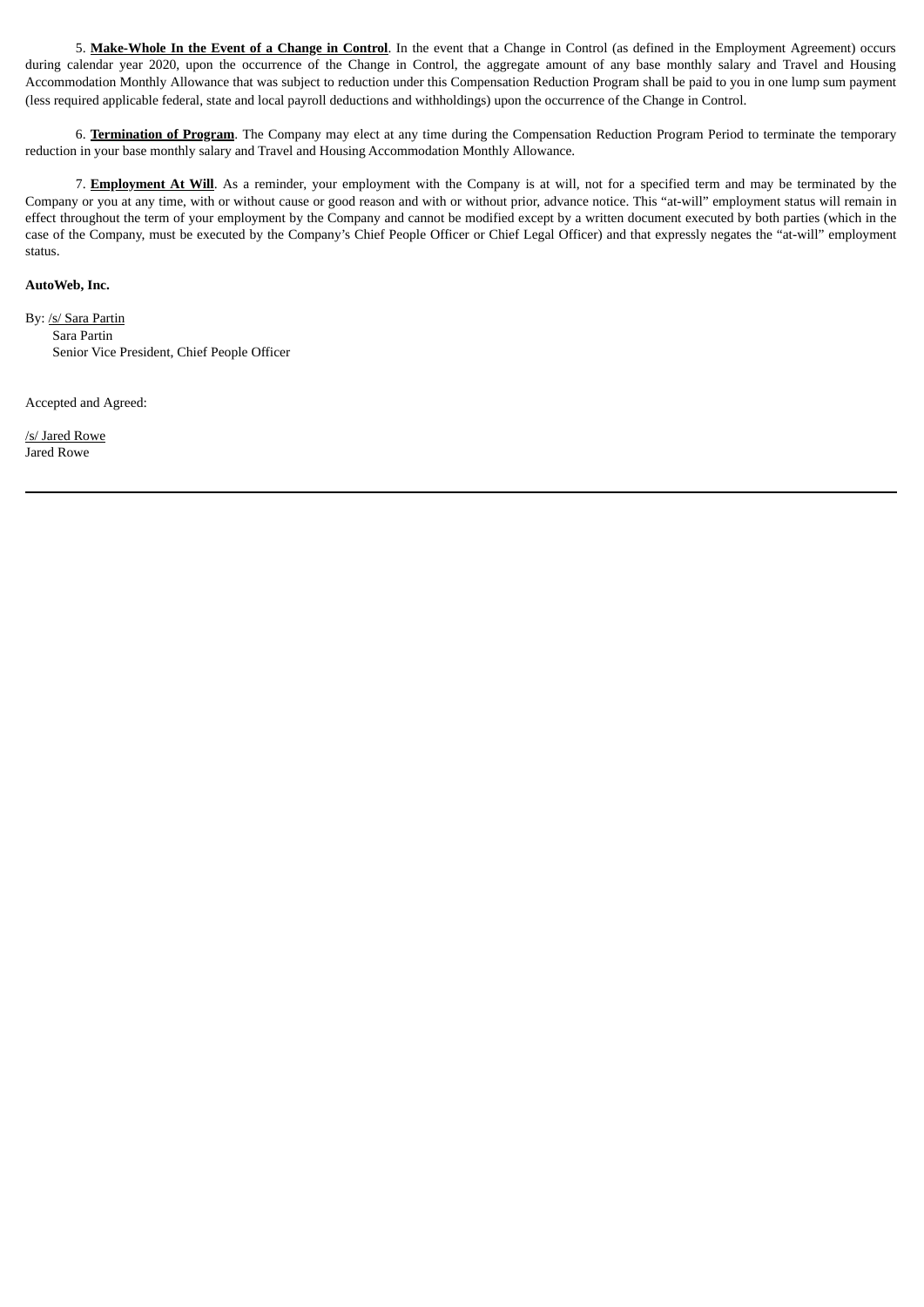<span id="page-28-0"></span>

**April 1, 2020**

| To:   | Dan Ingle                                                                    |
|-------|------------------------------------------------------------------------------|
| From: | Sara Partin, Senior Vice President, Chief People Officer                     |
| Date: | April 1, 2020                                                                |
| Re:   | Temporary Monthly Base Salary Reduction Program ("Salary Reduction Program") |

In light of the financial impact of the corona virus pandemic on AutoWeb, Inc. ("**Company**"), the Company and you have agreed to a temporary reduction in your base monthly salary as follows:

1. **Reduction Period**. Your base monthly salary will be reduced by the Salary Reduction Program Percentage (as defined below) for the calendar months April, May and June, 2020 ("**Salary Reduction Program Period**").

2. **Amount of Reduction**. Ten percent (10%) of base monthly salary ("**Salary Reduction Program Percentage**").

3. **No Impact on Other Compensation or Benefits**. This temporary reduction in your base monthly salary will have no impact on any other components of your compensation or benefits, and all such compensation and benefits will continue to be determined based on your base monthly and base annual salary in effect immediately prior to the implementation of this Salary Reduction Program (or based upon any higher amount as may be provided in the applicable plan, agreement or arrangement). Without limiting the generality of the foregoing:

(i) The temporary reduction in your base monthly salary will not impact or reduce your severance benefits under your Severance Benefits Agreement dated as of January 16, 2019 ("**Severance Benefits Agreement**"). Your severance benefits under the Severance Benefits Agreement will continue to be determined based on your highest monthly base salary paid to you while employed by the Company.

(ii) Your incentive compensation payout, if any, under the Company's annual incentive compensation plan or any other incentive plan, contract or arrangement will be determined based on your base annual salary in accordance with the terms of the applicable plan, contract or arrangement without giving effect to this temporary reduction in base monthly salary.

4. **Waiver of Good Reason Triggering of Severance Benefits Agreement**. You agree to waive any right you may have under the Severance Benefits Agreement to terminate your employment with the Company for Good Reason under Section 1(k)(A) of the Severance Benefits Agreement as a result of this temporary reduction in your base monthly salary.

5. **Make-Whole In the Event of a Change in Control**. In the event that a Change in Control (as defined below) occurs during calendar year 2020, upon the occurrence of the Change in Control, the aggregate amount of any base monthly salary that was subject to reduction under this Salary Reduction Program shall be paid to you in one lump sum payment (less required applicable federal, state and local payroll deductions and withholdings) upon the occurrence of the Change in Control. For purposes of this paragraph 5, "Change in Control" means the occurrence of any one of the following events:

(i) During any twenty-four (24) month period, individuals ("**Incumbent Directors**") who, as of the beginning of such period, constitute the board of directors of the Company ("**Board**") cease for any reason to constitute at least a majority of the Board, provided that any person becoming a director subsequent to the beginning of such period whose election or nomination for election was approved by a vote of at least a majority of the Incumbent Directors then on the Board (either by a specific vote or by approval of the proxy statement of the Company in which such person is named as a nominee for director, without written objection to such nomination) will be an Incumbent Director; *provided, however*, that no individual initially elected or nominated as a director of the Company as a result of an actual or threatened election contest with respect to directors or as a result of any other actual or threatened solicitation of proxies by or on behalf of any person other than the Board will be deemed to be an Incumbent Director;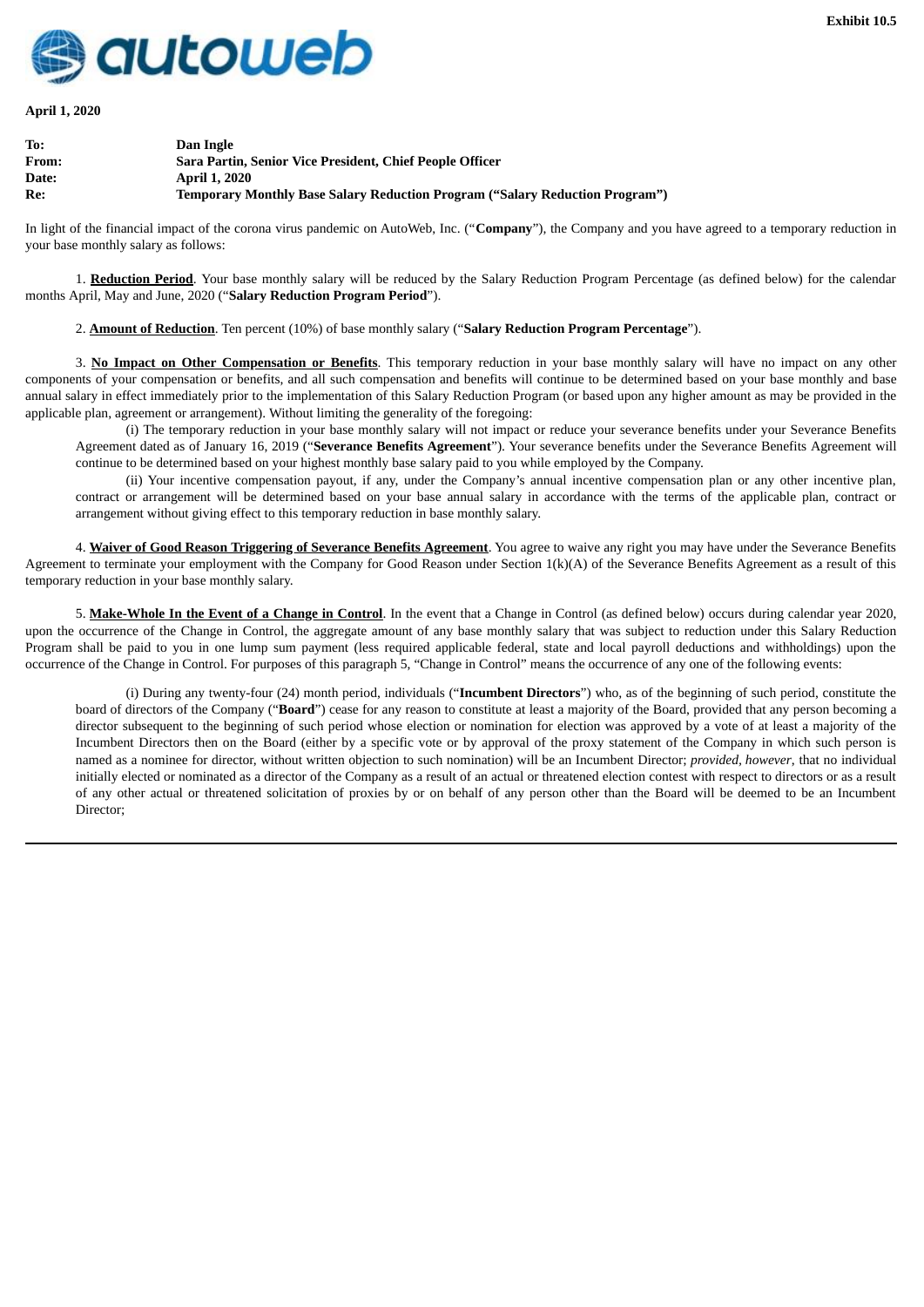(ii) Any "**person**" (as such term is defined in the Securities Exchange Act of 1934, as amended ("**Exchange Act**"), and as used in Sections 13(d)(3) and 14(d)(2) of the Exchange Act) is or becomes a "**beneficial owner**" (as defined in Rule 13d-3 under the Exchange Act), directly or indirectly, of securities of the Company representing 50% or more of the combined voting power of the Company's then outstanding securities eligible to vote for the election of the Board ("**Company Voting Securities**"); *provided, however*, that the event described in this subparagraph 5(ii) will not be deemed to be a Change in Control by virtue of any of the following acquisitions: (1) by the Company or any Subsidiary, (2) by any employee benefit plan (or related trust) sponsored or maintained by the Company or any Subsidiary, (3) by any underwriter temporarily holding securities pursuant to an offering of such securities, (4) pursuant to a Non-Qualifying Transaction, as defined in subparagraph 5(iii) below, or (5) the acquisition of additional stock by any one person, who owns more than 50% of the total voting power of the stock of the Company prior to such acquisition;

(iii) The consummation of a merger, consolidation, statutory share exchange or similar form of corporate transaction involving the Company or any of its Subsidiaries that requires the approval of the Company's stockholders, whether for such transaction or the issuance of securities in the transaction (a "**Business Combination**"), unless immediately following such Business Combination: (i) more than 50% of the total voting power of (A) the corporation resulting from such Business Combination ("**Surviving Corporation**"), or (B) if applicable, the ultimate parent corporation that directly or indirectly has beneficial ownership of 100% of the voting securities eligible to elect directors of the Surviving Corporation ("**Parent Corporation**"), is represented by Company Voting Securities that were outstanding immediately prior to such Business Combination (or, if applicable, is represented by shares into which such Company Voting Securities were converted pursuant to such Business Combination), and such voting power among the holders thereof is in substantially the same proportion as the voting power of such Company Voting Securities among the holders thereof immediately prior to the Business Combination, (ii) no person (other than any employee benefit plan (or related trust) sponsored or maintained by the Surviving Corporation or the Parent Corporation), is or becomes the beneficial owner, directly or indirectly, of 50% or more of the total voting power of the outstanding voting securities eligible to elect directors of the Parent Corporation (or, if there is no Parent Corporation, the Surviving Corporation) and (iii) at least a majority of the members of the board of directors of the Parent Corporation (or, if there is no Parent Corporation, the Surviving Corporation) following the consummation of the Business Combination were Incumbent Directors at the time of the Board's approval of the execution of the initial agreement providing for such Business Combination (any Business Combination which satisfies all of the criteria specified in subparagraphs 5(i), (ii) and (iii) above is deemed to be a "**Non-Qualifying Transaction**"); or

(iv) The stockholders of the Company approve a plan of complete liquidation or dissolution of the Company or the consummation of a sale of all or substantially all of the Company's assets *provided, however*, that any such event shall not constitute a Change in Control ("**Liquidation or** Asset Sale Event") (i) if immediately following the consummation of such event more than 50% of the total voting power of (A) the corporation resulting from such event ("**Acquirer Corporation**"), or (B) if applicable, the ultimate parent corporation that directly or indirectly has beneficial ownership of 100% of the voting securities eligible to elect directors of the Acquirer Corporation ("**Parent Acquirer Corporation**"), is represented by Company Voting Securities that were outstanding immediately prior to such Liquidation or Asset Sale Event (or, if applicable, is represented by shares into which such Company Voting Securities were converted pursuant to such Liquidation or Asset Sale Event); (ii) the transfer is to a person, that owned, directly or indirectly, 50% or more of the total voting power of the Company prior to the transfer or to an entity, at least 50% of the total voting power of which is owned, directly or indirectly, by such a person.

For purposes of this definition of Change in Control, the term "**Subsidiary**" means any corporation (other than the Company) in an unbroken chain of corporations beginning with the Company if, at the relevant time each of the corporations other than the last corporation in the unbroken chain owns stock possessing 50% or more of the total combined voting power of all classes of stock in one of the other corporations in the chain. For purposes of this definition, the term "corporation" has the meaning prescribed in Section 7701(a)(3) of the Internal Revenue Code of 1986, as amended, and the rules and regulations promulgated thereunder.

6. **Termination of Program**. The Company may elect at any time during the Reduction Program Period to terminate the temporary reduction in your base monthly salary.

7. **Employment At-Will**. As a reminder, your employment with the Company is at-will, not for a specified term, and may be terminated by the Company or you at any time, with or without cause or good reason and with or without prior, advance notice. This "at-will" employment status will remain in effect throughout the term of your employment by the Company and cannot be modified except by a written document executed by both parties (which in the case of the Company, must be executed by the Company's Chief People Officer or Chief Executive Officer) and that expressly negates the "at-will" employment status.

#### **AutoWeb, Inc.**

By: /s/ Sara Partin Sara Partin Senior Vice President, Chief People Officer

#### Accepted and Agreed:

/s/ Dan Ingle Dan Ingle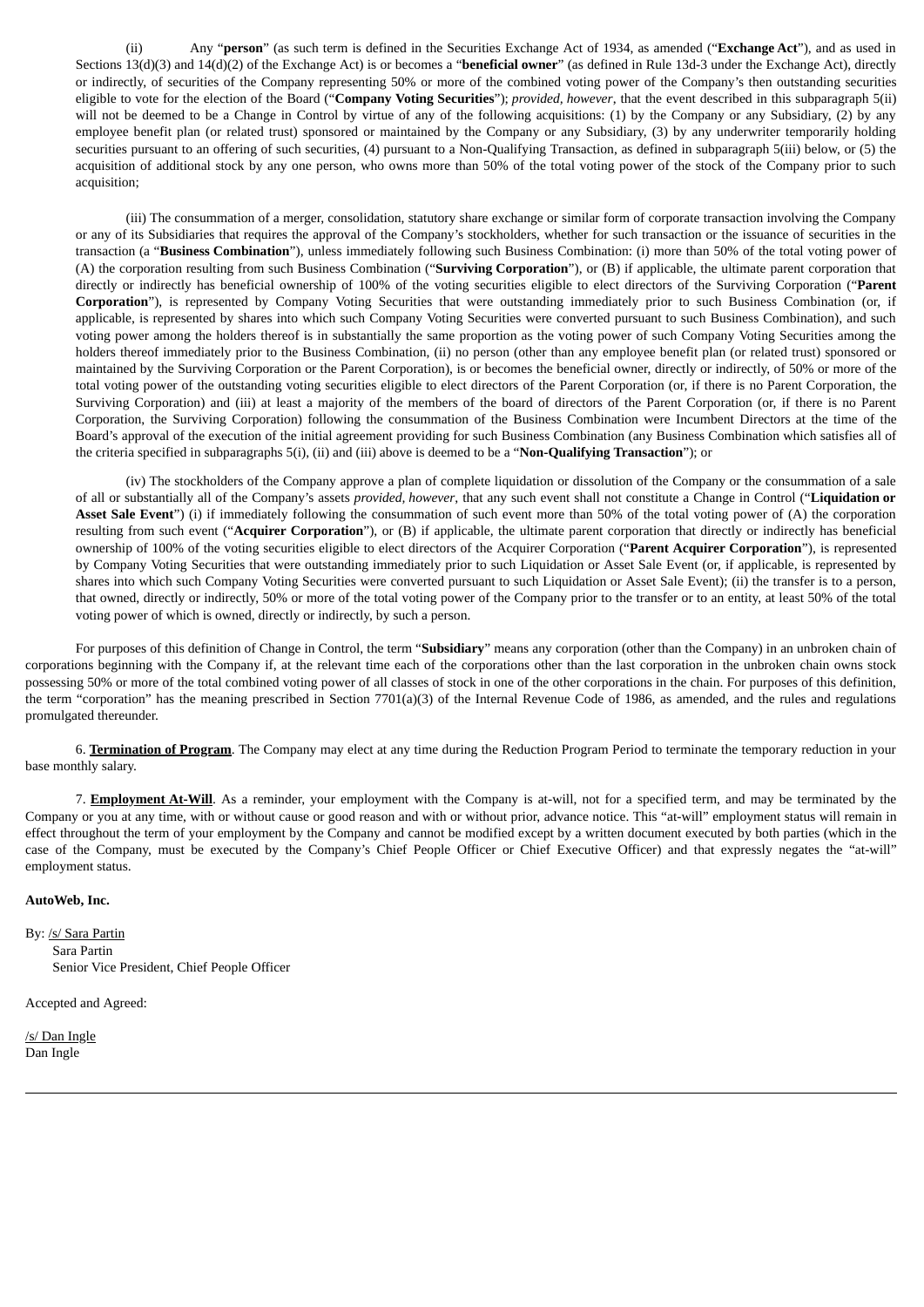<span id="page-30-0"></span>

### **April 1, 2020**

| To:   | Glenn Fuller                                                                        |
|-------|-------------------------------------------------------------------------------------|
| From: | Sara Partin, Senior Vice President, Chief People Officer                            |
| Date: | <b>April 1, 2020</b>                                                                |
| Re:   | <b>Temporary Monthly Base Salary Reduction Program ("Salary Reduction Program")</b> |

In light of the financial impact of the corona virus pandemic on AutoWeb, Inc. ("**Company**"), the Company and you have agreed to a temporary reduction in your base monthly salary as follows:

1. **Reduction Period**. Your base monthly salary will be reduced by the Salary Reduction Program Percentage (as defined below) for the calendar months April, May and June, 2020 ("**Salary Reduction Program Period**").

2. **Amount of Reduction**. Ten percent (10%) of base monthly salary ("**Salary Reduction Program Percentage**").

3. **No Impact on Other Compensation or Benefits**. This temporary reduction in your base monthly salary will have no impact on any other components of your compensation or benefits, and all such compensation and benefits will continue to be determined based on your base monthly and base annual salary in effect immediately prior to the implementation of this Salary Reduction Program (or based upon any higher amount as may be provided in the applicable plan, agreement or arrangement). Without limiting the generality of the foregoing:

(i) The temporary reduction in your base monthly salary will not impact or reduce your severance benefits under your Second Amended and Restated Severance Benefits Agreement dated as of April 12, 2018 ("**Severance Benefits Agreement**"). Your severance benefits under the Severance Benefits Agreement will continue to be determined based on your highest monthly base salary paid to you while employed by the Company.

(ii) Your incentive compensation payout, if any, under the Company's annual incentive compensation plan or any other incentive plan, contract or arrangement will be determined based on your base annual salary in accordance with the terms of the applicable plan, contract or arrangement without giving effect to this temporary reduction in base monthly salary.

4. **Waiver of Good Reason Triggering of Severance Benefits Agreement**. You agree to waive any right you may have under the Severance Benefits Agreement to terminate your employment with the Company for Good Reason under Section 1(k)(A) of the Severance Benefits Agreement as a result of this temporary reduction in your base monthly salary.

5. **Make-Whole In the Event of a Change in Control**. In the event that a Change in Control (as defined below) occurs during calendar year 2020, upon the occurrence of the Change in Control, the aggregate amount of any base monthly salary that was subject to reduction under this Salary Reduction Program shall be paid to you in one lump sum payment (less required applicable federal, state and local payroll deductions and withholdings) upon the occurrence of the Change in Control. For purposes of this paragraph 5, "Change in Control" means the occurrence of any one of the following events:

(i) During any twenty-four (24) month period, individuals ("**Incumbent Directors**") who, as of the beginning of such period, constitute the board of directors of the Company ("**Board**") cease for any reason to constitute at least a majority of the Board, provided that any person becoming a director subsequent to the beginning of such period whose election or nomination for election was approved by a vote of at least a majority of the Incumbent Directors then on the Board (either by a specific vote or by approval of the proxy statement of the Company in which such person is named as a nominee for director, without written objection to such nomination) will be an Incumbent Director; *provided, however*, that no individual initially elected or nominated as a director of the Company as a result of an actual or threatened election contest with respect to directors or as a result of any other actual or threatened solicitation of proxies by or on behalf of any person other than the Board will be deemed to be an Incumbent Director;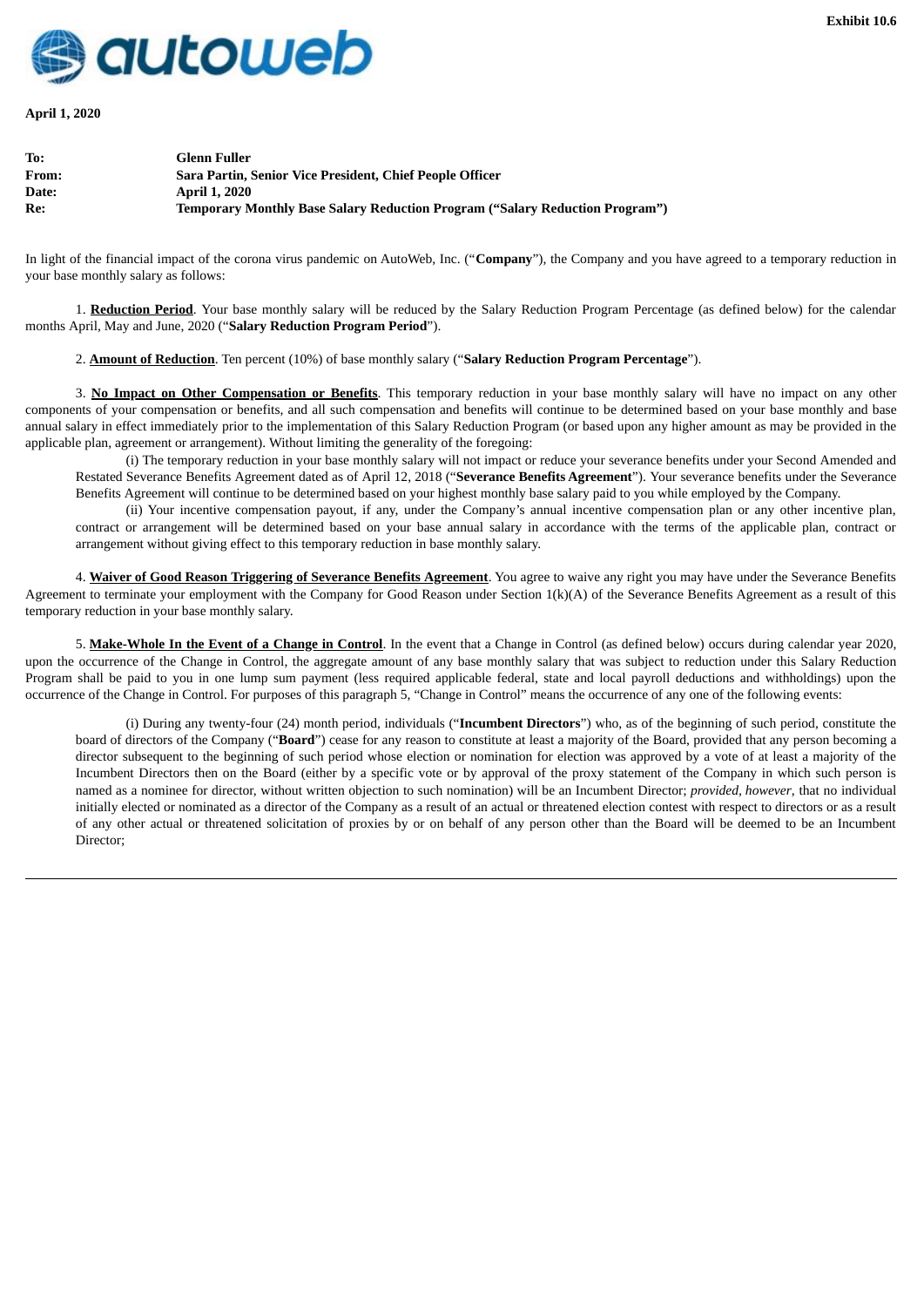(ii) Any "**person**" (as such term is defined in the Securities Exchange Act of 1934, as amended ("**Exchange Act**"), and as used in Sections 13(d)(3) and 14(d)(2) of the Exchange Act) is or becomes a "**beneficial owner**" (as defined in Rule 13d-3 under the Exchange Act), directly or indirectly, of securities of the Company representing 50% or more of the combined voting power of the Company's then outstanding securities eligible to vote for the election of the Board ("**Company Voting Securities**"); *provided, however*, that the event described in this subparagraph 5(ii) will not be deemed to be a Change in Control by virtue of any of the following acquisitions: (1) by the Company or any Subsidiary, (2) by any employee benefit plan (or related trust) sponsored or maintained by the Company or any Subsidiary, (3) by any underwriter temporarily holding securities pursuant to an offering of such securities, (4) pursuant to a Non-Qualifying Transaction, as defined in subparagraph 5(iii) below, or (5) the acquisition of additional stock by any one person, who owns more than 50% of the total voting power of the stock of the Company prior to such acquisition;

(iii) The consummation of a merger, consolidation, statutory share exchange or similar form of corporate transaction involving the Company or any of its Subsidiaries that requires the approval of the Company's stockholders, whether for such transaction or the issuance of securities in the transaction (a "**Business Combination**"), unless immediately following such Business Combination: (i) more than 50% of the total voting power of (A) the corporation resulting from such Business Combination ("**Surviving Corporation**"), or (B) if applicable, the ultimate parent corporation that directly or indirectly has beneficial ownership of 100% of the voting securities eligible to elect directors of the Surviving Corporation ("**Parent Corporation**"), is represented by Company Voting Securities that were outstanding immediately prior to such Business Combination (or, if applicable, is represented by shares into which such Company Voting Securities were converted pursuant to such Business Combination), and such voting power among the holders thereof is in substantially the same proportion as the voting power of such Company Voting Securities among the holders thereof immediately prior to the Business Combination, (ii) no person (other than any employee benefit plan (or related trust) sponsored or maintained by the Surviving Corporation or the Parent Corporation), is or becomes the beneficial owner, directly or indirectly, of 50% or more of the total voting power of the outstanding voting securities eligible to elect directors of the Parent Corporation (or, if there is no Parent Corporation, the Surviving Corporation) and (iii) at least a majority of the members of the board of directors of the Parent Corporation (or, if there is no Parent Corporation, the Surviving Corporation) following the consummation of the Business Combination were Incumbent Directors at the time of the Board's approval of the execution of the initial agreement providing for such Business Combination (any Business Combination which satisfies all of the criteria specified in subparagraphs 5(i), (ii) and (iii) above is deemed to be a "**Non-Qualifying Transaction**"); or

(iv) The stockholders of the Company approve a plan of complete liquidation or dissolution of the Company or the consummation of a sale of all or substantially all of the Company's assets *provided, however*, that any such event shall not constitute a Change in Control ("**Liquidation or Asset Sale Event**") (i) if immediately following the consummation of such event more than 50% of the total voting power of (A) the corporation resulting from such event ("**Acquirer Corporation**"), or (B) if applicable, the ultimate parent corporation that directly or indirectly has beneficial ownership of 100% of the voting securities eligible to elect directors of the Acquirer Corporation ("**Parent Acquirer Corporation**"), is represented by Company Voting Securities that were outstanding immediately prior to such Liquidation or Asset Sale Event (or, if applicable, is represented by shares into which such Company Voting Securities were converted pursuant to such Liquidation or Asset Sale Event); (ii) the transfer is to a person, that owned, directly or indirectly, 50% or more of the total voting power of the Company prior to the transfer or to an entity, at least 50% of the total voting power of which is owned, directly or indirectly, by such a person.

For purposes of this definition of Change in Control, the term "**Subsidiary**" means any corporation (other than the Company) in an unbroken chain of corporations beginning with the Company if, at the relevant time each of the corporations other than the last corporation in the unbroken chain owns stock possessing 50% or more of the total combined voting power of all classes of stock in one of the other corporations in the chain. For purposes of this definition, the term "corporation" has the meaning prescribed in Section 7701(a)(3) of the Internal Revenue Code of 1986, as amended, and the rules and regulations promulgated thereunder.

6. **Termination of Program**. The Company may elect at any time during the Reduction Program Period to terminate the temporary reduction in your base monthly salary.

7. **Employment At-Will**. As a reminder, your employment with the Company is at-will, not for a specified term, and may be terminated by the Company or you at any time, with or without cause or good reason and with or without prior, advance notice. This "at-will" employment status will remain in effect throughout the term of your employment by the Company and cannot be modified except by a written document executed by both parties (which in the case of the Company, must be executed by the Company's Chief People Officer or Chief Executive Officer) and that expressly negates the "at-will" employment status.

#### **AutoWeb, Inc.**

By: /s/ Sara Partin Sara Partin Senior Vice President, Chief People Officer

Accepted and Agreed:

/s/ Glenn Fuller Glenn Fuller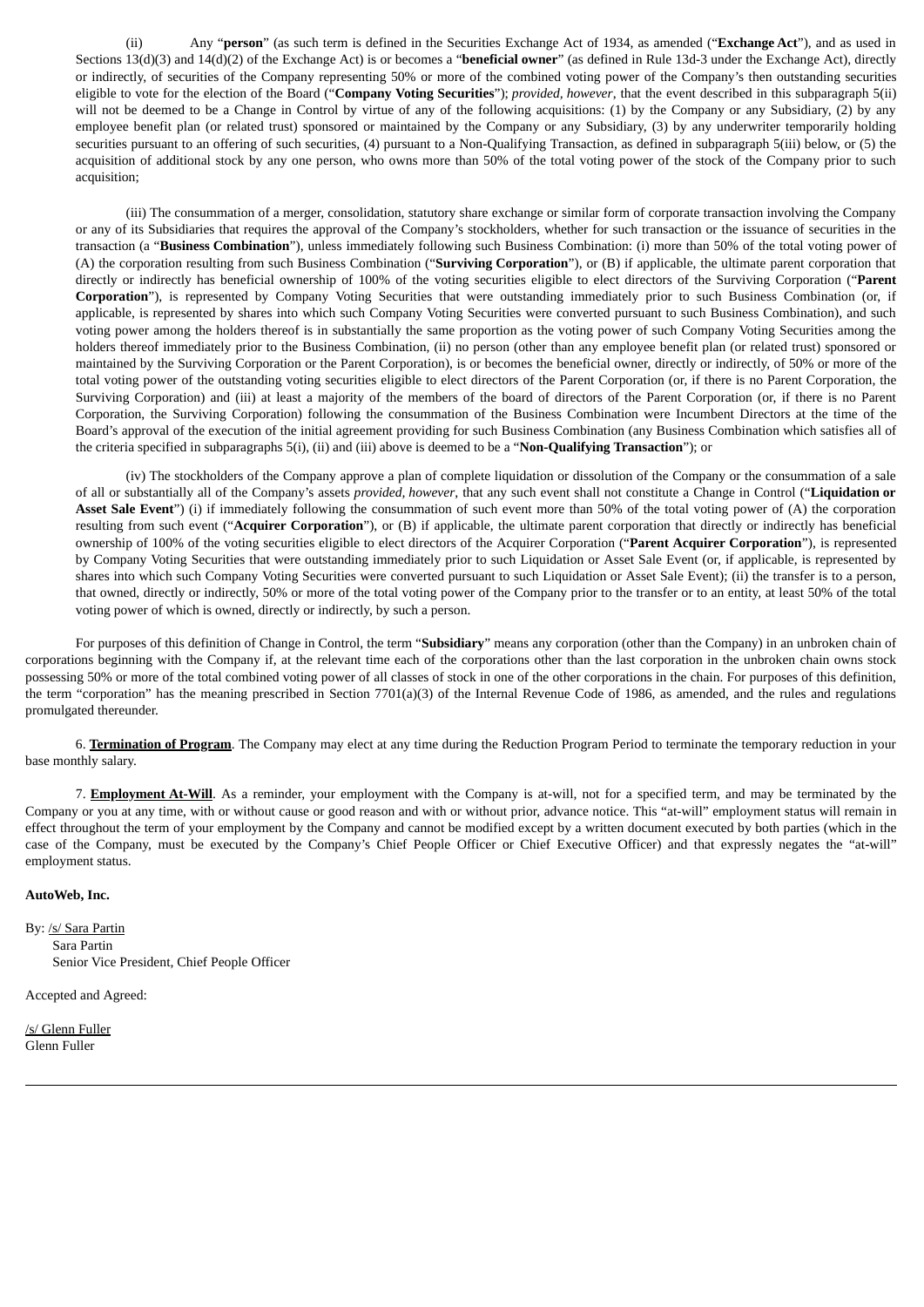<span id="page-32-0"></span>

**April 1, 2020**

| To:   | Joseph P. Hannan                                                                    |
|-------|-------------------------------------------------------------------------------------|
| From: | Sara Partin, Senior Vice President, Chief People Officer                            |
| Date: | April 1, 2020                                                                       |
| Re:   | <b>Temporary Monthly Base Salary Reduction Program ("Salary Reduction Program")</b> |

In light of the financial impact of the corona virus pandemic on AutoWeb, Inc. ("**Company**"), the Company and you have agreed to a temporary reduction in your base monthly salary as follows:

1. **Reduction Period**. Your base monthly salary will be reduced by the Salary Reduction Program Percentage (as defined below) for the calendar months April, May and June, 2020 ("**Salary Reduction Program Period**").

2. **Amount of Reduction**. Ten percent (10%) of base monthly salary ("**Salary Reduction Program Percentage**").

3. **No Impact on Other Compensation or Benefits**. This temporary reduction in your base monthly salary will have no impact on any other components of your compensation or benefits, and all such compensation and benefits will continue to be determined based on your base monthly and base annual salary in effect immediately prior to the implementation of this Salary Reduction Program (or based upon any higher amount as may be provided in the applicable plan, agreement or arrangement). Without limiting the generality of the foregoing:

(i) The temporary reduction in your base monthly salary will not impact or reduce your severance benefits under your Severance Benefits Agreement dated as of January 2, 2019 ("**Severance Benefits Agreement**"). Your severance benefits under the Severance Benefits Agreement will continue to be determined based on your highest monthly base salary paid to you while employed by the Company.

(ii) Your incentive compensation payout, if any, under the Company's annual incentive compensation plan or any other incentive plan, contract or arrangement will be determined based on your base annual salary in accordance with the terms of the applicable plan, contract or arrangement without giving effect to this temporary reduction in base monthly salary.

4. **Waiver of Good Reason Triggering of Severance Benefits Agreement**. You agree to waive any right you may have under the Severance Benefits Agreement to terminate your employment with the Company for Good Reason under Section 1(k)(A) of the Severance Benefits Agreement as a result of this temporary reduction in your base monthly salary.

5. **Make-Whole In the Event of a Change in Control**. In the event that a Change in Control (as defined below) occurs during calendar year 2020, upon the occurrence of the Change in Control, the aggregate amount of any base monthly salary that was subject to reduction under this Salary Reduction Program shall be paid to you in one lump sum payment (less required applicable federal, state and local payroll deductions and withholdings) upon the occurrence of the Change in Control. For purposes of this paragraph 5, "Change in Control" means the occurrence of any one of the following events:

(i) During any twenty-four (24) month period, individuals ("**Incumbent Directors**") who, as of the beginning of such period, constitute the board of directors of the Company ("**Board**") cease for any reason to constitute at least a majority of the Board, provided that any person becoming a director subsequent to the beginning of such period whose election or nomination for election was approved by a vote of at least a majority of the Incumbent Directors then on the Board (either by a specific vote or by approval of the proxy statement of the Company in which such person is named as a nominee for director, without written objection to such nomination) will be an Incumbent Director; *provided, however*, that no individual initially elected or nominated as a director of the Company as a result of an actual or threatened election contest with respect to directors or as a result of any other actual or threatened solicitation of proxies by or on behalf of any person other than the Board will be deemed to be an Incumbent Director;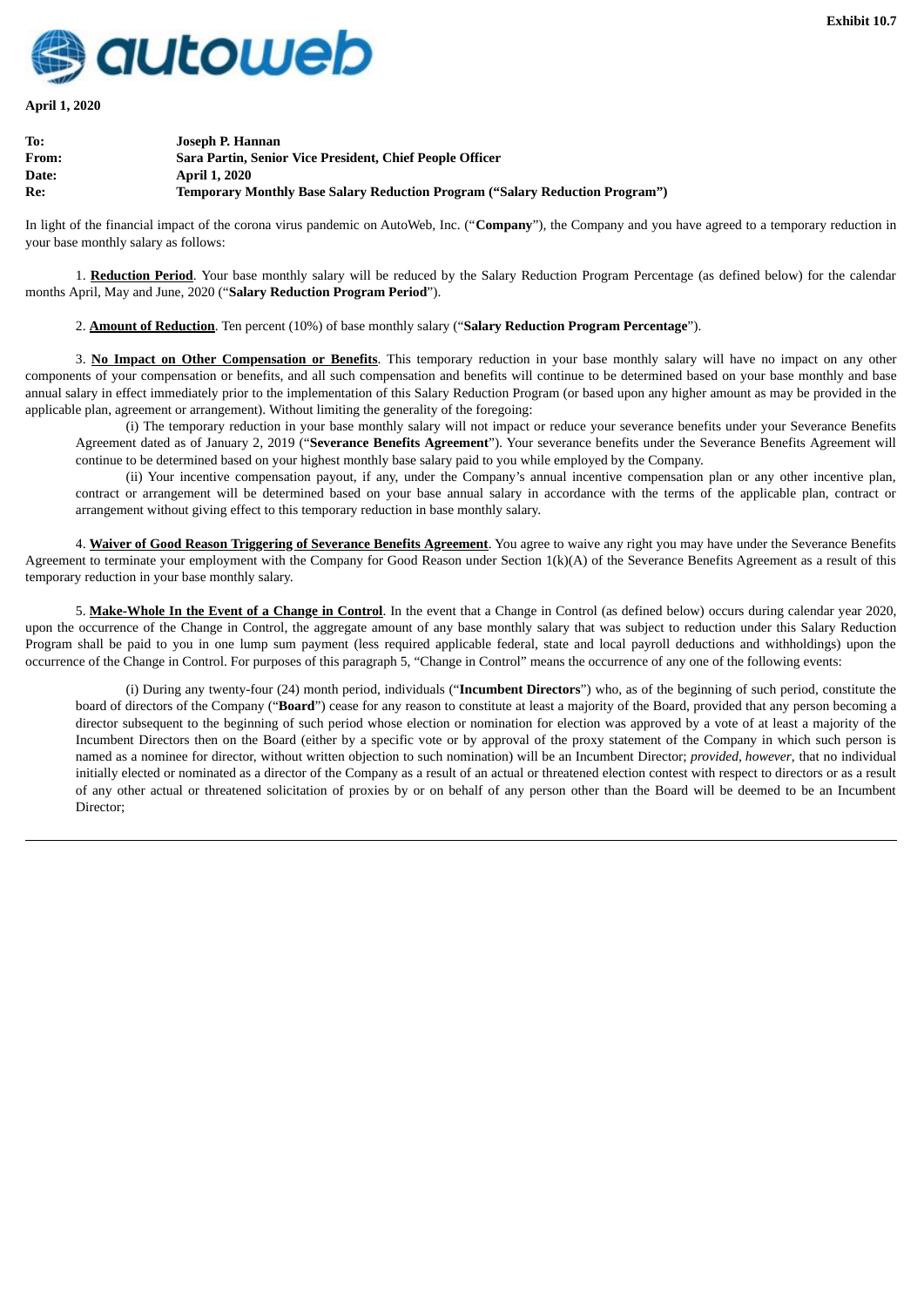(ii) Any "**person**" (as such term is defined in the Securities Exchange Act of 1934, as amended ("**Exchange Act**"), and as used in Sections 13(d)(3) and 14(d)(2) of the Exchange Act) is or becomes a "**beneficial owner**" (as defined in Rule 13d-3 under the Exchange Act), directly or indirectly, of securities of the Company representing 50% or more of the combined voting power of the Company's then outstanding securities eligible to vote for the election of the Board ("**Company Voting Securities**"); *provided, however*, that the event described in this subparagraph 5(ii) will not be deemed to be a Change in Control by virtue of any of the following acquisitions: (1) by the Company or any Subsidiary, (2) by any employee benefit plan (or related trust) sponsored or maintained by the Company or any Subsidiary, (3) by any underwriter temporarily holding securities pursuant to an offering of such securities, (4) pursuant to a Non-Qualifying Transaction, as defined in subparagraph 5(iii) below, or (5) the acquisition of additional stock by any one person, who owns more than 50% of the total voting power of the stock of the Company prior to such acquisition;

(iii) The consummation of a merger, consolidation, statutory share exchange or similar form of corporate transaction involving the Company or any of its Subsidiaries that requires the approval of the Company's stockholders, whether for such transaction or the issuance of securities in the transaction (a "**Business Combination**"), unless immediately following such Business Combination: (i) more than 50% of the total voting power of (A) the corporation resulting from such Business Combination ("**Surviving Corporation**"), or (B) if applicable, the ultimate parent corporation that directly or indirectly has beneficial ownership of 100% of the voting securities eligible to elect directors of the Surviving Corporation ("**Parent Corporation**"), is represented by Company Voting Securities that were outstanding immediately prior to such Business Combination (or, if applicable, is represented by shares into which such Company Voting Securities were converted pursuant to such Business Combination), and such voting power among the holders thereof is in substantially the same proportion as the voting power of such Company Voting Securities among the holders thereof immediately prior to the Business Combination, (ii) no person (other than any employee benefit plan (or related trust) sponsored or maintained by the Surviving Corporation or the Parent Corporation), is or becomes the beneficial owner, directly or indirectly, of 50% or more of the total voting power of the outstanding voting securities eligible to elect directors of the Parent Corporation (or, if there is no Parent Corporation, the Surviving Corporation) and (iii) at least a majority of the members of the board of directors of the Parent Corporation (or, if there is no Parent Corporation, the Surviving Corporation) following the consummation of the Business Combination were Incumbent Directors at the time of the Board's approval of the execution of the initial agreement providing for such Business Combination (any Business Combination which satisfies all of the criteria specified in subparagraphs 5(i), (ii) and (iii) above is deemed to be a "**Non-Qualifying Transaction**"); or

(iv) The stockholders of the Company approve a plan of complete liquidation or dissolution of the Company or the consummation of a sale of all or substantially all of the Company's assets *provided, however*, that any such event shall not constitute a Change in Control ("**Liquidation or** Asset Sale Event") (i) if immediately following the consummation of such event more than 50% of the total voting power of (A) the corporation resulting from such event ("**Acquirer Corporation**"), or (B) if applicable, the ultimate parent corporation that directly or indirectly has beneficial ownership of 100% of the voting securities eligible to elect directors of the Acquirer Corporation ("**Parent Acquirer Corporation**"), is represented by Company Voting Securities that were outstanding immediately prior to such Liquidation or Asset Sale Event (or, if applicable, is represented by shares into which such Company Voting Securities were converted pursuant to such Liquidation or Asset Sale Event); (ii) the transfer is to a person, that owned, directly or indirectly, 50% or more of the total voting power of the Company prior to the transfer or to an entity, at least 50% of the total voting power of which is owned, directly or indirectly, by such a person.

For purposes of this definition of Change in Control, the term "**Subsidiary**" means any corporation (other than the Company) in an unbroken chain of corporations beginning with the Company if, at the relevant time each of the corporations other than the last corporation in the unbroken chain owns stock possessing 50% or more of the total combined voting power of all classes of stock in one of the other corporations in the chain. For purposes of this definition, the term "corporation" has the meaning prescribed in Section 7701(a)(3) of the Internal Revenue Code of 1986, as amended, and the rules and regulations promulgated thereunder.

6. **Termination of Program**. The Company may elect at any time during the Reduction Program Period to terminate the temporary reduction in your base monthly salary.

7. **Employment At-Will**. As a reminder, your employment with the Company is at-will, not for a specified term, and may be terminated by the Company or you at any time, with or without cause or good reason and with or without prior, advance notice. This "at-will" employment status will remain in effect throughout the term of your employment by the Company and cannot be modified except by a written document executed by both parties (which in the case of the Company, must be executed by the Company's Chief People Officer or Chief Executive Officer) and that expressly negates the "at-will" employment status.

#### **AutoWeb, Inc.**

By: /s/ Sara Partin Sara Partin Senior Vice President, Chief People Officer

Accepted and Agreed:

/s/ Joseph P. Hannan Joseph P. Hannan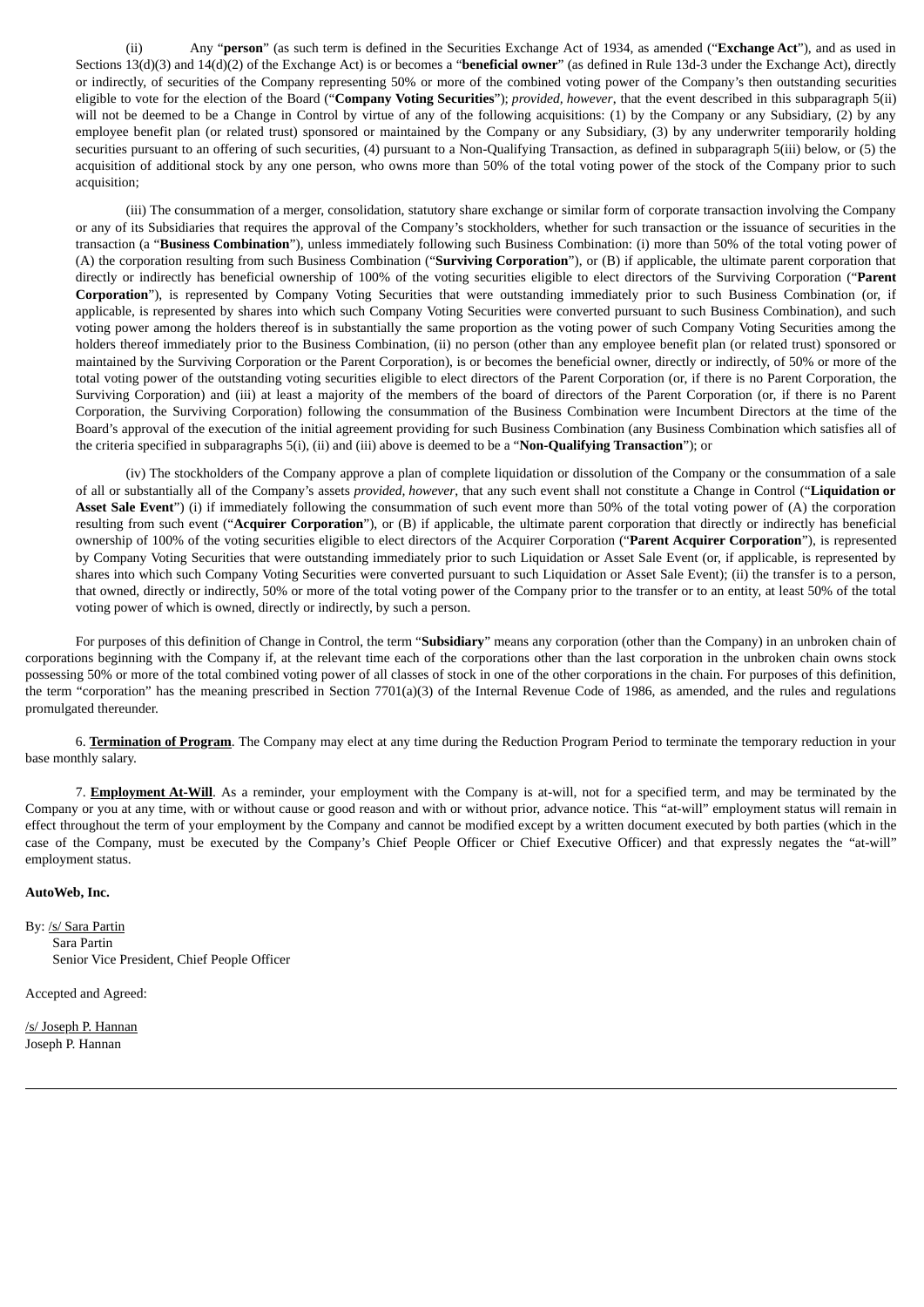<span id="page-34-0"></span>

**April 1, 2020**

| To:   | Sara Partin                                                                         |
|-------|-------------------------------------------------------------------------------------|
| From: | Jared Rowe. President and CEO                                                       |
| Date: | April 1, 2020                                                                       |
| Re:   | <b>Temporary Monthly Base Salary Reduction Program ("Salary Reduction Program")</b> |

In light of the financial impact of the corona virus pandemic on AutoWeb, Inc. ("**Company**"), the Company and you have agreed to a temporary reduction in your base monthly salary as follows:

1. **Reduction Period**. Your base monthly salary will be reduced by the Salary Reduction Program Percentage (as defined below) for the calendar months April, May and June, 2020 ("**Salary Reduction Program Period**").

2. **Amount of Reduction**. Ten percent (10%) of base monthly salary ("**Salary Reduction Program Percentage**").

3. **No Impact on Other Compensation or Benefits**. This temporary reduction in your base monthly salary will have no impact on any other components of your compensation or benefits, and all such compensation and benefits will continue to be determined based on your base monthly and base annual salary in effect immediately prior to the implementation of this Salary Reduction Program (or based upon any higher amount as may be provided in the applicable plan, agreement or arrangement). Without limiting the generality of the foregoing:

(i) The temporary reduction in your base monthly salary will not impact or reduce your severance benefits under your Severance Benefits Agreement dated as of October 22, 2018 ("**Severance Benefits Agreement**"). Your severance benefits under the Severance Benefits Agreement will continue to be determined based on your highest monthly base salary paid to you while employed by the Company.

(ii) Your incentive compensation payout, if any, under the Company's annual incentive compensation plan or any other incentive plan, contract or arrangement will be determined based on your base annual salary in accordance with the terms of the applicable plan, contract or arrangement without giving effect to this temporary reduction in base monthly salary.

4. **Waiver of Good Reason Triggering of Severance Benefits Agreement**. You agree to waive any right you may have under the Severance Benefits Agreement to terminate your employment with the Company for Good Reason under Section 1(k)(A) of the Severance Benefits Agreement as a result of this temporary reduction in your base monthly salary.

5. **Make-Whole In the Event of a Change in Control**. In the event that a Change in Control (as defined below) occurs during calendar year 2020, upon the occurrence of the Change in Control, the aggregate amount of any base monthly salary that was subject to reduction under this Salary Reduction Program shall be paid to you in one lump sum payment (less required applicable federal, state and local payroll deductions and withholdings) upon the occurrence of the Change in Control. For purposes of this paragraph 5, "Change in Control" means the occurrence of any one of the following events:

(i) During any twenty-four (24) month period, individuals ("**Incumbent Directors**") who, as of the beginning of such period, constitute the board of directors of the Company ("**Board**") cease for any reason to constitute at least a majority of the Board, provided that any person becoming a director subsequent to the beginning of such period whose election or nomination for election was approved by a vote of at least a majority of the Incumbent Directors then on the Board (either by a specific vote or by approval of the proxy statement of the Company in which such person is named as a nominee for director, without written objection to such nomination) will be an Incumbent Director; *provided, however*, that no individual initially elected or nominated as a director of the Company as a result of an actual or threatened election contest with respect to directors or as a result of any other actual or threatened solicitation of proxies by or on behalf of any person other than the Board will be deemed to be an Incumbent Director;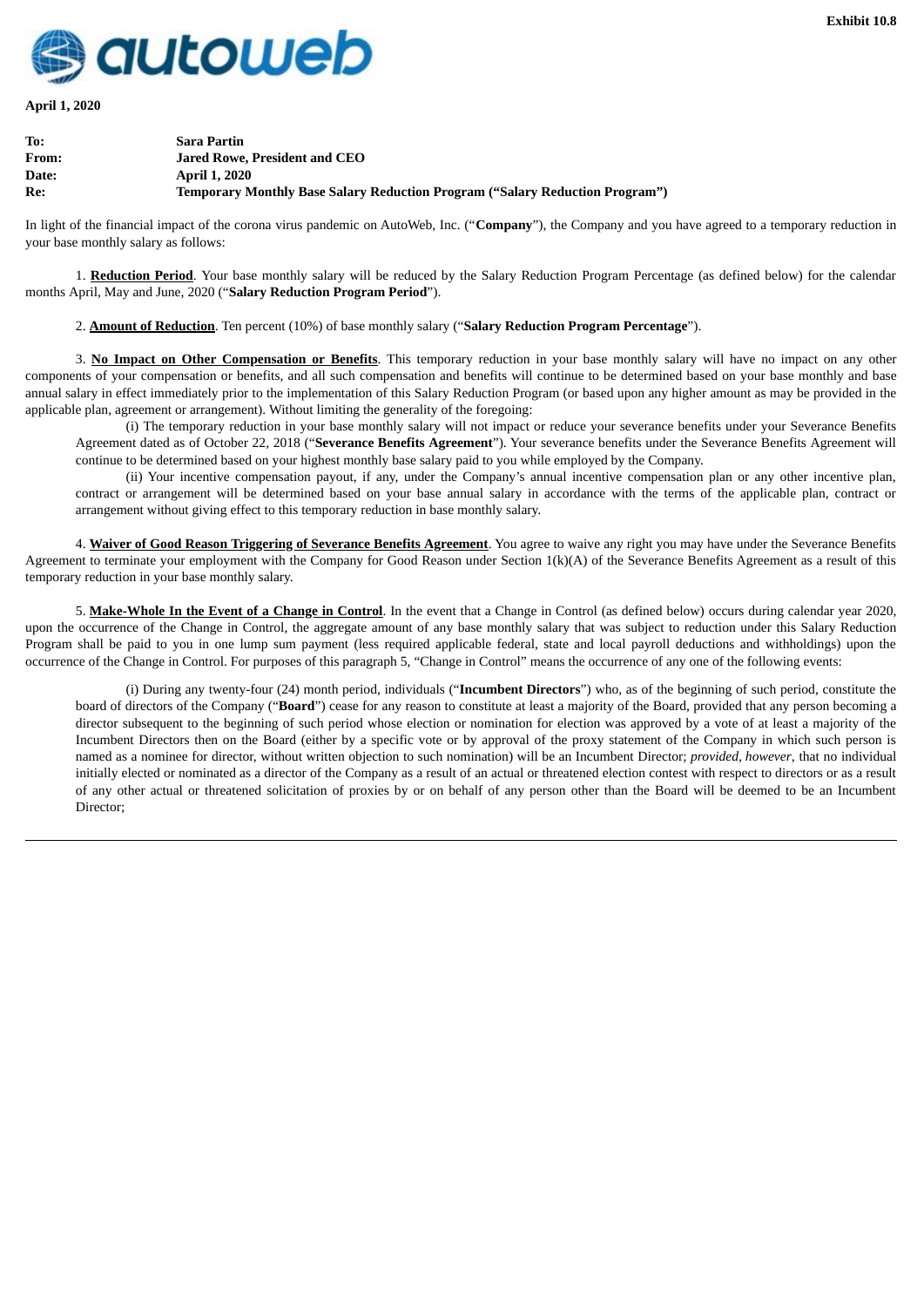(ii) Any "**person**" (as such term is defined in the Securities Exchange Act of 1934, as amended ("**Exchange Act**"), and as used in Sections 13(d)(3) and 14(d)(2) of the Exchange Act) is or becomes a "**beneficial owner**" (as defined in Rule 13d-3 under the Exchange Act), directly or indirectly, of securities of the Company representing 50% or more of the combined voting power of the Company's then outstanding securities eligible to vote for the election of the Board ("**Company Voting Securities**"); *provided, however*, that the event described in this subparagraph 5(ii) will not be deemed to be a Change in Control by virtue of any of the following acquisitions: (1) by the Company or any Subsidiary, (2) by any employee benefit plan (or related trust) sponsored or maintained by the Company or any Subsidiary, (3) by any underwriter temporarily holding securities pursuant to an offering of such securities, (4) pursuant to a Non-Qualifying Transaction, as defined in subparagraph 5(iii) below, or (5) the acquisition of additional stock by any one person, who owns more than 50% of the total voting power of the stock of the Company prior to such acquisition;

(iii) The consummation of a merger, consolidation, statutory share exchange or similar form of corporate transaction involving the Company or any of its Subsidiaries that requires the approval of the Company's stockholders, whether for such transaction or the issuance of securities in the transaction (a "**Business Combination**"), unless immediately following such Business Combination: (i) more than 50% of the total voting power of (A) the corporation resulting from such Business Combination ("**Surviving Corporation**"), or (B) if applicable, the ultimate parent corporation that directly or indirectly has beneficial ownership of 100% of the voting securities eligible to elect directors of the Surviving Corporation ("**Parent Corporation**"), is represented by Company Voting Securities that were outstanding immediately prior to such Business Combination (or, if applicable, is represented by shares into which such Company Voting Securities were converted pursuant to such Business Combination), and such voting power among the holders thereof is in substantially the same proportion as the voting power of such Company Voting Securities among the holders thereof immediately prior to the Business Combination, (ii) no person (other than any employee benefit plan (or related trust) sponsored or maintained by the Surviving Corporation or the Parent Corporation), is or becomes the beneficial owner, directly or indirectly, of 50% or more of the total voting power of the outstanding voting securities eligible to elect directors of the Parent Corporation (or, if there is no Parent Corporation, the Surviving Corporation) and (iii) at least a majority of the members of the board of directors of the Parent Corporation (or, if there is no Parent Corporation, the Surviving Corporation) following the consummation of the Business Combination were Incumbent Directors at the time of the Board's approval of the execution of the initial agreement providing for such Business Combination (any Business Combination which satisfies all of the criteria specified in subparagraphs 5(i), (ii) and (iii) above is deemed to be a "**Non-Qualifying Transaction**"); or

(iv) The stockholders of the Company approve a plan of complete liquidation or dissolution of the Company or the consummation of a sale of all or substantially all of the Company's assets *provided, however*, that any such event shall not constitute a Change in Control ("**Liquidation or** Asset Sale Event") (i) if immediately following the consummation of such event more than 50% of the total voting power of (A) the corporation resulting from such event ("**Acquirer Corporation**"), or (B) if applicable, the ultimate parent corporation that directly or indirectly has beneficial ownership of 100% of the voting securities eligible to elect directors of the Acquirer Corporation ("**Parent Acquirer Corporation**"), is represented by Company Voting Securities that were outstanding immediately prior to such Liquidation or Asset Sale Event (or, if applicable, is represented by shares into which such Company Voting Securities were converted pursuant to such Liquidation or Asset Sale Event); (ii) the transfer is to a person, that owned, directly or indirectly, 50% or more of the total voting power of the Company prior to the transfer or to an entity, at least 50% of the total voting power of which is owned, directly or indirectly, by such a person.

For purposes of this definition of Change in Control, the term "**Subsidiary**" means any corporation (other than the Company) in an unbroken chain of corporations beginning with the Company if, at the relevant time each of the corporations other than the last corporation in the unbroken chain owns stock possessing 50% or more of the total combined voting power of all classes of stock in one of the other corporations in the chain. For purposes of this definition, the term "corporation" has the meaning prescribed in Section 7701(a)(3) of the Internal Revenue Code of 1986, as amended, and the rules and regulations promulgated thereunder.

6. **Termination of Program**. The Company may elect at any time during the Reduction Program Period to terminate the temporary reduction in your base monthly salary.

7. **Employment At-Will**. As a reminder, your employment with the Company is at-will, not for a specified term, and may be terminated by the Company or you at any time, with or without cause or good reason and with or without prior, advance notice. This "at-will" employment status will remain in effect throughout the term of your employment by the Company and cannot be modified except by a written document executed by both parties (which in the case of the Company, must be executed by the Company's Chief People Officer or Chief Executive Officer) and that expressly negates the "at-will" employment status.

### **AutoWeb, Inc.**

By: /s/ Jared Rowe Jared Rowe President and CEO

Accepted and Agreed:

/s/ Sara Partin Sara Partin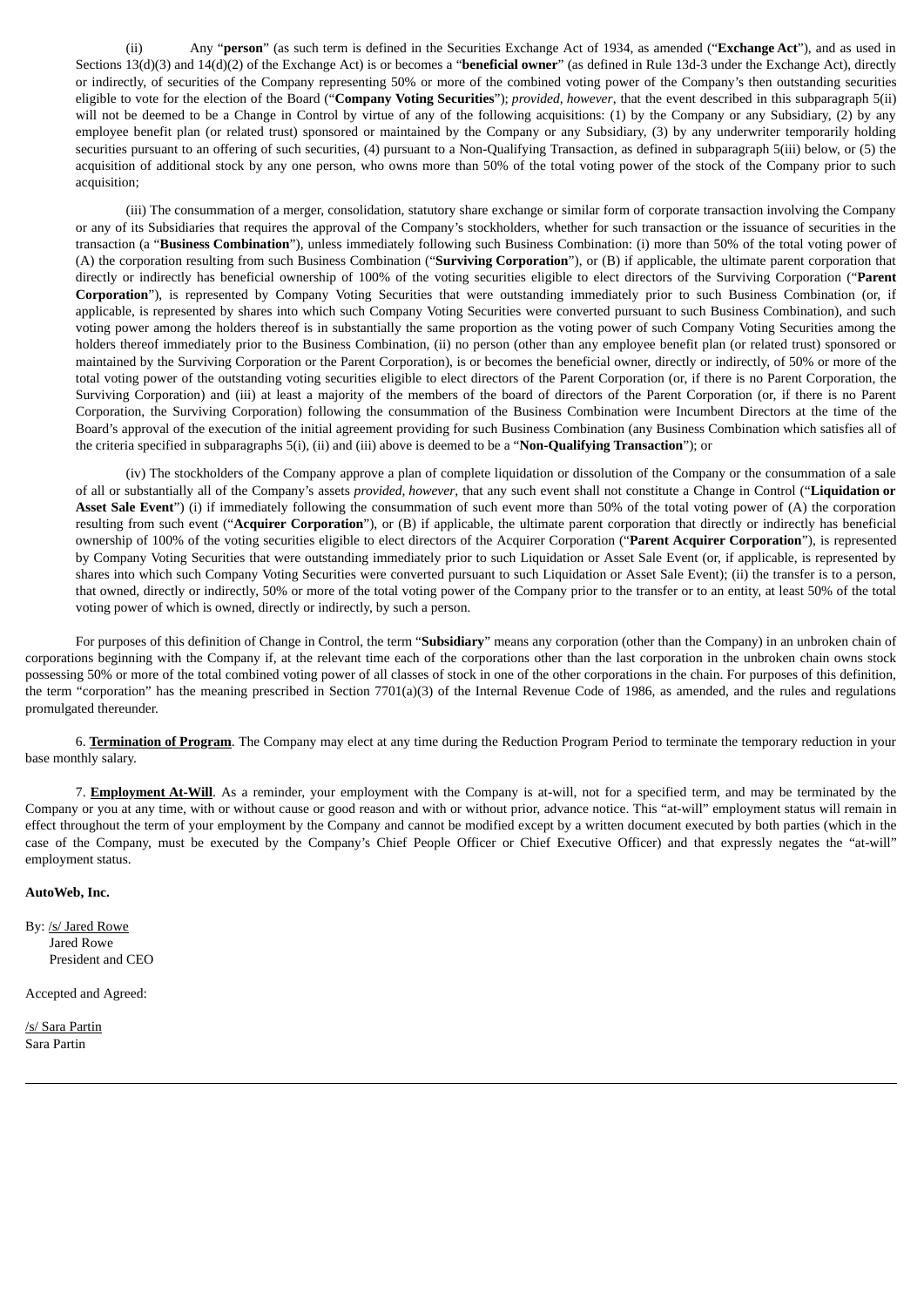### **Certification of Principal Executive Officer Required by Rule 13a-14(a) of the Securities Exchange Act of 1934, as amended, as Adopted Pursuant to Section 302 of the Sarbanes-Oxley Act of 2002**

<span id="page-36-0"></span>I, Jared R. Rowe, certify that:

- 1. I have reviewed this Quarterly Report on Form 10-Q of AutoWeb, Inc.;
- 2. Based on my knowledge, this report does not contain any untrue statement of a material fact or omit to state a material fact necessary to make the statements made, in light of the circumstances under which such statements were made, not misleading with respect to the period covered by this report;
- 3. Based on my knowledge, the financial statements, and other financial information included in this report, fairly present in all material respects the financial condition, results of operations and cash flows of the registrant as of, and for, the periods presented in this report;
- 4. The registrant's other certifying officer and I are responsible for establishing and maintaining disclosure controls and procedures (as defined in Exchange Act Rules 13a-15(e) and 15d-15(e)) and internal control over financial reporting (as defined in Exchange Act Rules 13a-15(f) and 15d-15(f)) for the registrant and have:
	- a) Designed such disclosure controls and procedures, or caused such disclosure controls and procedures to be designed under our supervision, to ensure that material information relating to the registrant, including its consolidated subsidiaries, is made known to us by others within those entities, particularly during the period in which this report is being prepared;
	- b) Designed such internal control over financial reporting, or caused such internal control over financial reporting to be designed under our supervision, to provide reasonable assurance regarding the reliability of financial reporting and the preparation of financial statements for external purposes in accordance with generally accepted accounting principles;
	- c) Evaluated the effectiveness of the registrant's disclosure controls and procedures and presented in this report our conclusions about the effectiveness of the disclosure controls and procedures, as of the end of the period covered by this report based on such evaluation; and
	- d) Disclosed in this report any change in the registrant's internal control over financial reporting that occurred during the registrant's most recent fiscal quarter (the registrant's fourth fiscal quarter in the case of an annual report) that has materially affected, or is reasonably likely to materially affect, the registrant's internal control over financial reporting; and
- 5. The registrant's other certifying officer and I have disclosed, based on our most recent evaluation of internal control over financial reporting, to the registrant's auditors and the audit committee of the registrant's board of directors (or persons performing the equivalent functions):
	- a) All significant deficiencies and material weaknesses in the design or operation of internal control over financial reporting which are reasonably likely to adversely affect the registrant's ability to record, process, summarize and report financial information; and
	- b) Any fraud, whether or not material, that involves management or other employees who have a significant role in the registrant's internal control over financial reporting.

Date: May 7, 2020 By: /s/ Jared R. Rowe Jared R. Rowe *Chief Executive Officer*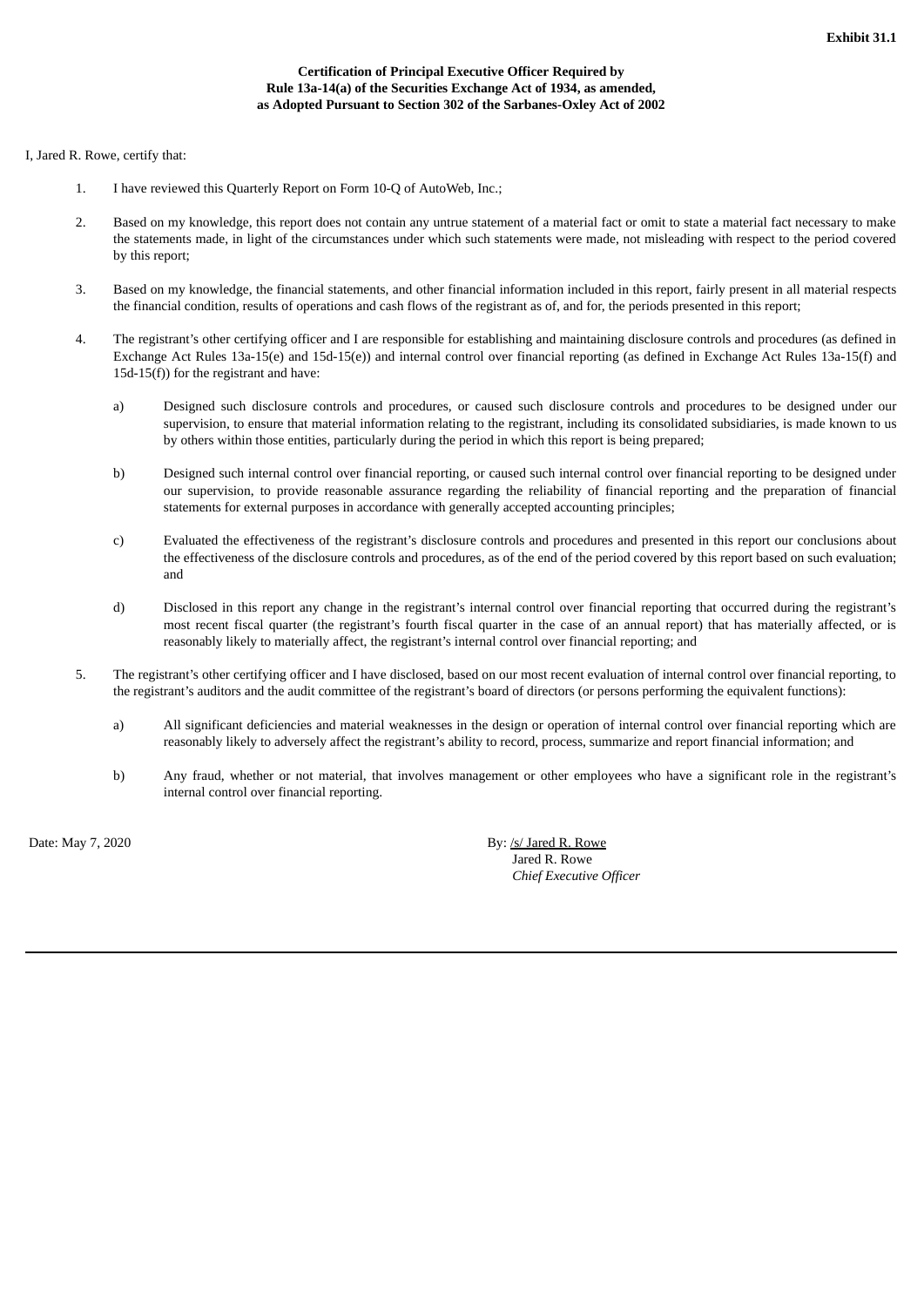### **Certification of Principal Financial Officer Required by Rule 13a-14(a) of the Securities Exchange Act of 1934, as amended, as Adopted Pursuant to Section 302 of the Sarbanes-Oxley Act of 2002**

<span id="page-37-0"></span>I, Joseph P. Hannan, certify that:

- 1. I have reviewed this Quarterly Report on Form 10-Q of AutoWeb, Inc.;
- 2. Based on my knowledge, this report does not contain any untrue statement of a material fact or omit to state a material fact necessary to make the statements made, in light of the circumstances under which such statements were made, not misleading with respect to the period covered by this report;
- 3. Based on my knowledge, the financial statements, and other financial information included in this report, fairly present in all material respects the financial condition, results of operations and cash flows of the registrant as of, and for, the periods presented in this report;
- 4. The registrant's other certifying officer and I are responsible for establishing and maintaining disclosure controls and procedures (as defined in Exchange Act Rules 13a-15(e) and 15d-15(e)) and internal control over financial reporting (as defined in Exchange Act Rules 13a-15(f) and 15d-15(f)) for the registrant and have:
	- a) Designed such disclosure controls and procedures, or caused such disclosure controls and procedures to be designed under our supervision, to ensure that material information relating to the registrant, including its consolidated subsidiaries, is made known to us by others within those entities, particularly during the period in which this report is being prepared;
	- b) Designed such internal control over financial reporting, or caused such internal control over financial reporting to be designed under our supervision, to provide reasonable assurance regarding the reliability of financial reporting and the preparation of financial statements for external purposes in accordance with generally accepted accounting principles;
	- c) Evaluated the effectiveness of the registrant's disclosure controls and procedures and presented in this report our conclusions about the effectiveness of the disclosure controls and procedures, as of the end of the period covered by this report based on such evaluation; and
	- d) Disclosed in this report any change in the registrant's internal control over financial reporting that occurred during the registrant's most recent fiscal quarter (the registrant's fourth fiscal quarter in the case of an annual report) that has materially affected, or is reasonably likely to materially affect, the registrant's internal control over financial reporting; and
- 5. The registrant's other certifying officer and I have disclosed, based on our most recent evaluation of internal control over financial reporting, to the registrant's auditors and the audit committee of the registrant's board of directors (or persons performing the equivalent functions):
	- a) All significant deficiencies and material weaknesses in the design or operation of internal control over financial reporting which are reasonably likely to adversely affect the registrant's ability to record, process, summarize and report financial information; and
	- b) Any fraud, whether or not material, that involves management or other employees who have a significant role in the registrant's internal control over financial reporting.

Date: May 7, 2020 By: /s/ Joseph P. Hannan

Joseph P. Hannan *Chief Financial Officer*